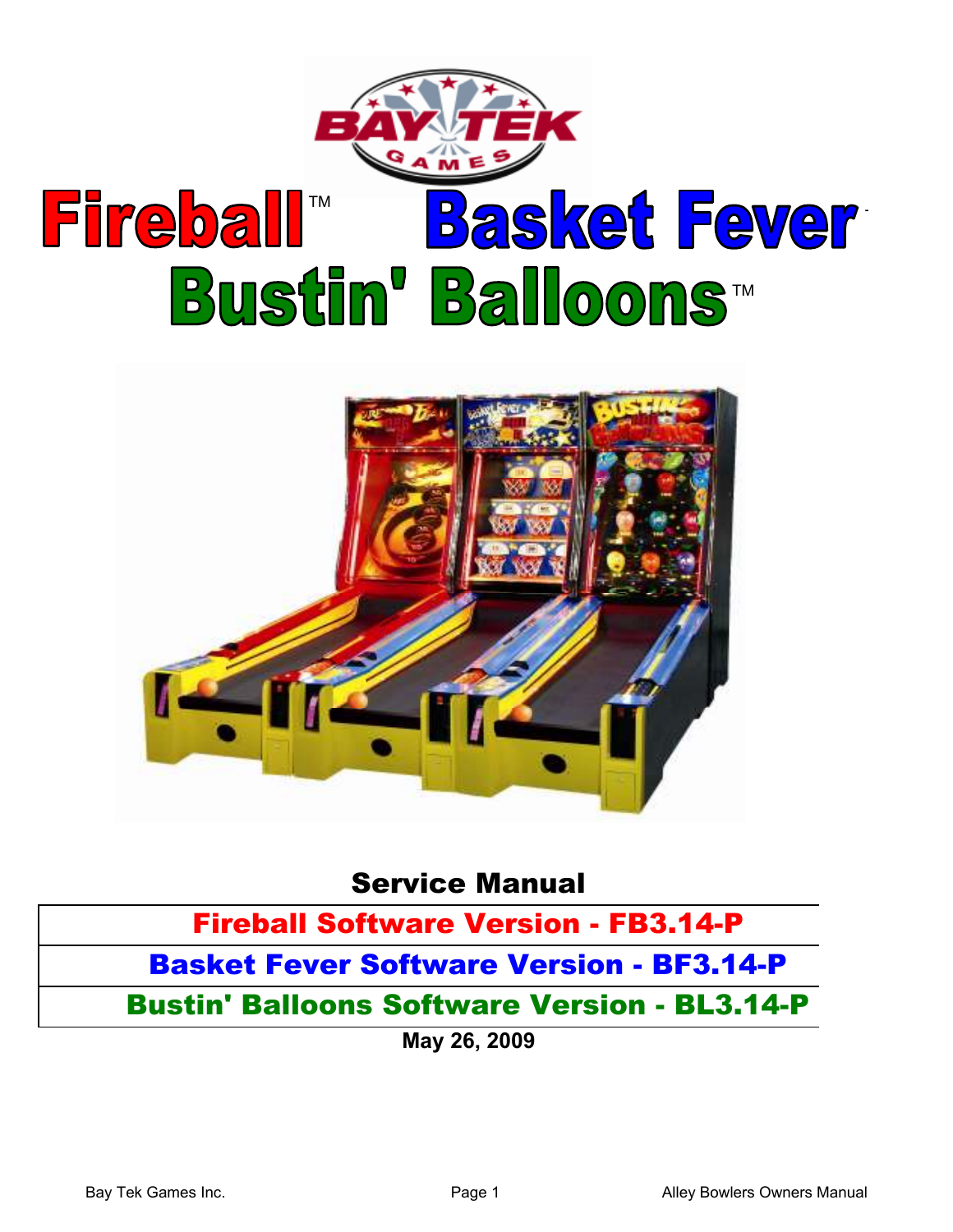| <b>Operation and Set Up</b>                                                    | <b>Lubrication and Preventive Maintenance</b> |
|--------------------------------------------------------------------------------|-----------------------------------------------|
|                                                                                |                                               |
|                                                                                |                                               |
|                                                                                |                                               |
|                                                                                |                                               |
| <b>How The Game Works</b>                                                      |                                               |
|                                                                                |                                               |
|                                                                                |                                               |
|                                                                                |                                               |
|                                                                                |                                               |
|                                                                                | <b>Service and Repair Section</b>             |
| <b>Operation</b>                                                               |                                               |
|                                                                                |                                               |
|                                                                                |                                               |
|                                                                                |                                               |
|                                                                                |                                               |
|                                                                                |                                               |
|                                                                                |                                               |
| <b>Programming Section</b>                                                     | <b>Electrical Drawing Section</b>             |
|                                                                                |                                               |
|                                                                                |                                               |
|                                                                                |                                               |
| Basket Fever Standard Ticket Table 9 JJ3 Playfield - Basket Fever              |                                               |
| Bustin' Balloons Standard Ticket Table # J3 Playfield - Fireball               |                                               |
|                                                                                |                                               |
|                                                                                |                                               |
| Free Play Mode………………………………………………… #   J5 Connector…………………………………………             |                                               |
|                                                                                |                                               |
|                                                                                |                                               |
| Multi Credit Mode……………………………………………… #  Input Section A-Con. Switches………………………… |                                               |
|                                                                                |                                               |
|                                                                                |                                               |
|                                                                                | # Output Section B Q17-Q24                    |
|                                                                                | Output Section C Q5-Q12                       |
| Diagnostic Mode                                                                |                                               |
| Target Diagnostic Mode                                                         |                                               |
|                                                                                |                                               |
|                                                                                |                                               |
|                                                                                |                                               |
|                                                                                |                                               |
|                                                                                |                                               |
|                                                                                |                                               |
|                                                                                |                                               |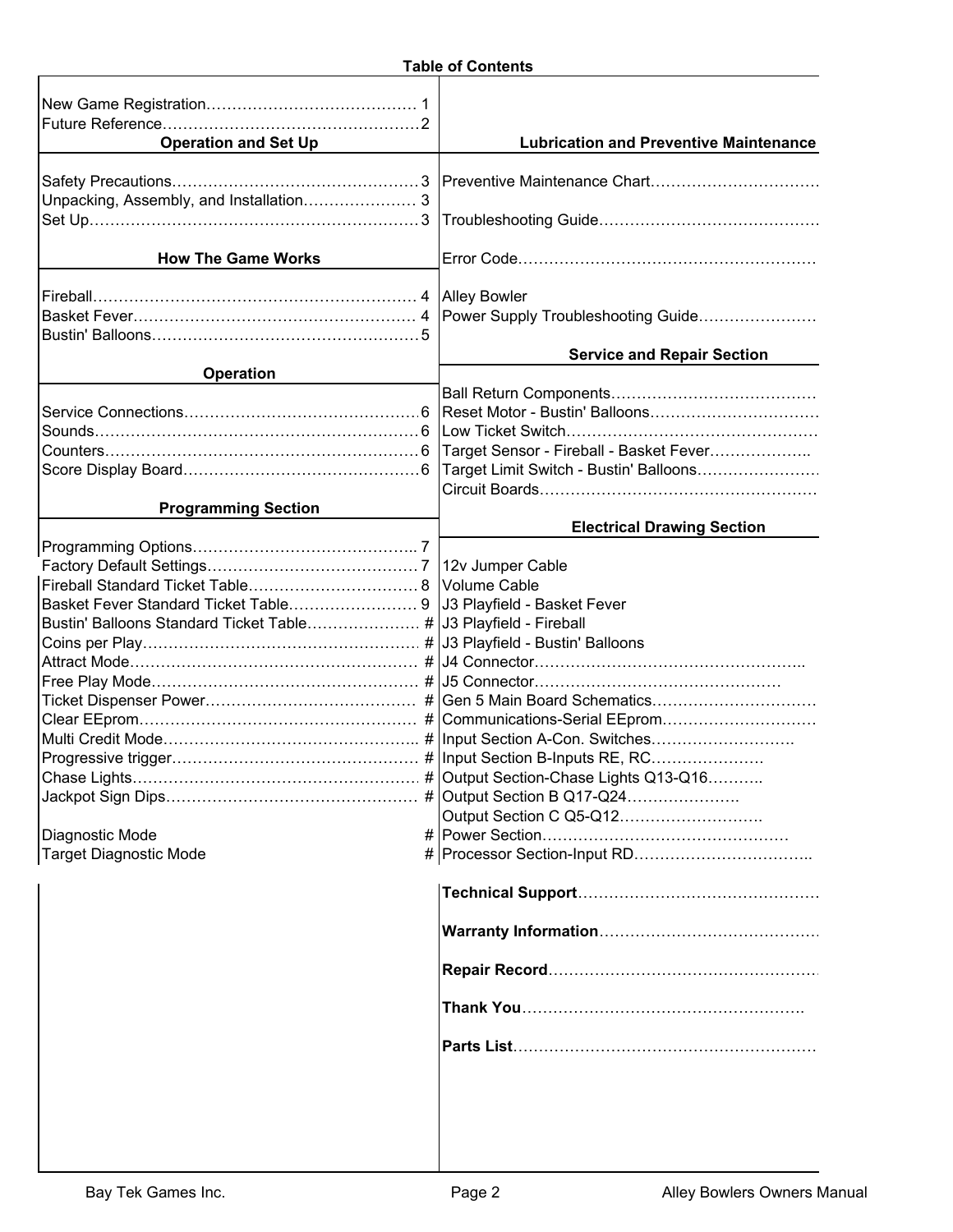## New Game Registration

| <b>REGISTERING YOUR NEW GAME ENTITLES YOU TO AN EXTENDED WARRANTY*</b><br>ADD 3 MONTHS TO THE WARRANTY OF THIS GAME BY COMPLETING AND<br><b>SUBMITTING, BY FAX OR MAIL, THIS FORM.</b> |                                                |
|----------------------------------------------------------------------------------------------------------------------------------------------------------------------------------------|------------------------------------------------|
| Game Name (one game per card):                                                                                                                                                         | Date:                                          |
|                                                                                                                                                                                        |                                                |
| Game Serial Number (located on the back of the cabinet):                                                                                                                               | <b>Game Location Type</b><br>Please Check One: |
| Game Owner/Operator Company Name:                                                                                                                                                      | Family Fun Center                              |
|                                                                                                                                                                                        | Sports Bar                                     |
| Game Owner/Operator Address:                                                                                                                                                           | Bar                                            |
| Game Owner/Operator City/State/Zip:                                                                                                                                                    | Restaurant                                     |
|                                                                                                                                                                                        | Laundromat                                     |
| Game Owner/Operator Phone Number:                                                                                                                                                      | Movie Theatre                                  |
|                                                                                                                                                                                        | Mall                                           |
| Game Owner/Operator Fax Number:                                                                                                                                                        | Other (please specify)                         |
| Game Owner/Operator E-Mail Address:                                                                                                                                                    |                                                |
| <b>Game Location Name and Address:</b>                                                                                                                                                 |                                                |
| *NOTE: Extended warranty only applies if ALL boxes on this form are complete.<br>One game per form. Extended warranty does not apply to used or close-out games.                       |                                                |



Bay Tek Games Inc. 1077 East Glenbrook Drive Pulaski, WI 54162 Fax: 920.822.8936 Phone: 920.822.3951 www.baytekgames.com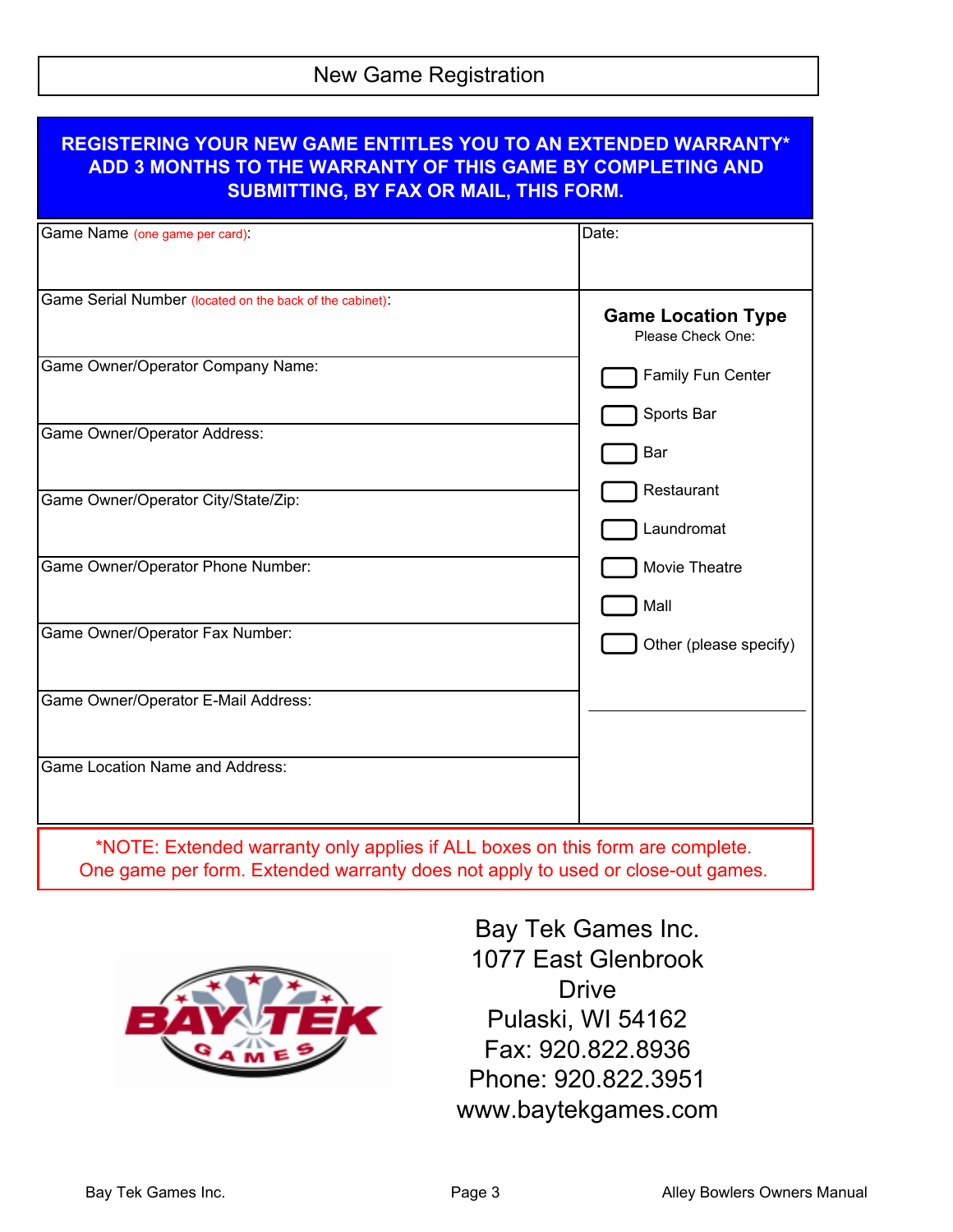#### Record this information for future reference:

Serial number: (Located inside the ticket door on the ramp piece)

Date of installation:

Installed by:

Service: 920.822.3951 EXT. 1102

Parts: 920.822.3951 EXT. 1107

For 24 hour pricing and ordering please visit us on the web at

www.baytekgames.com

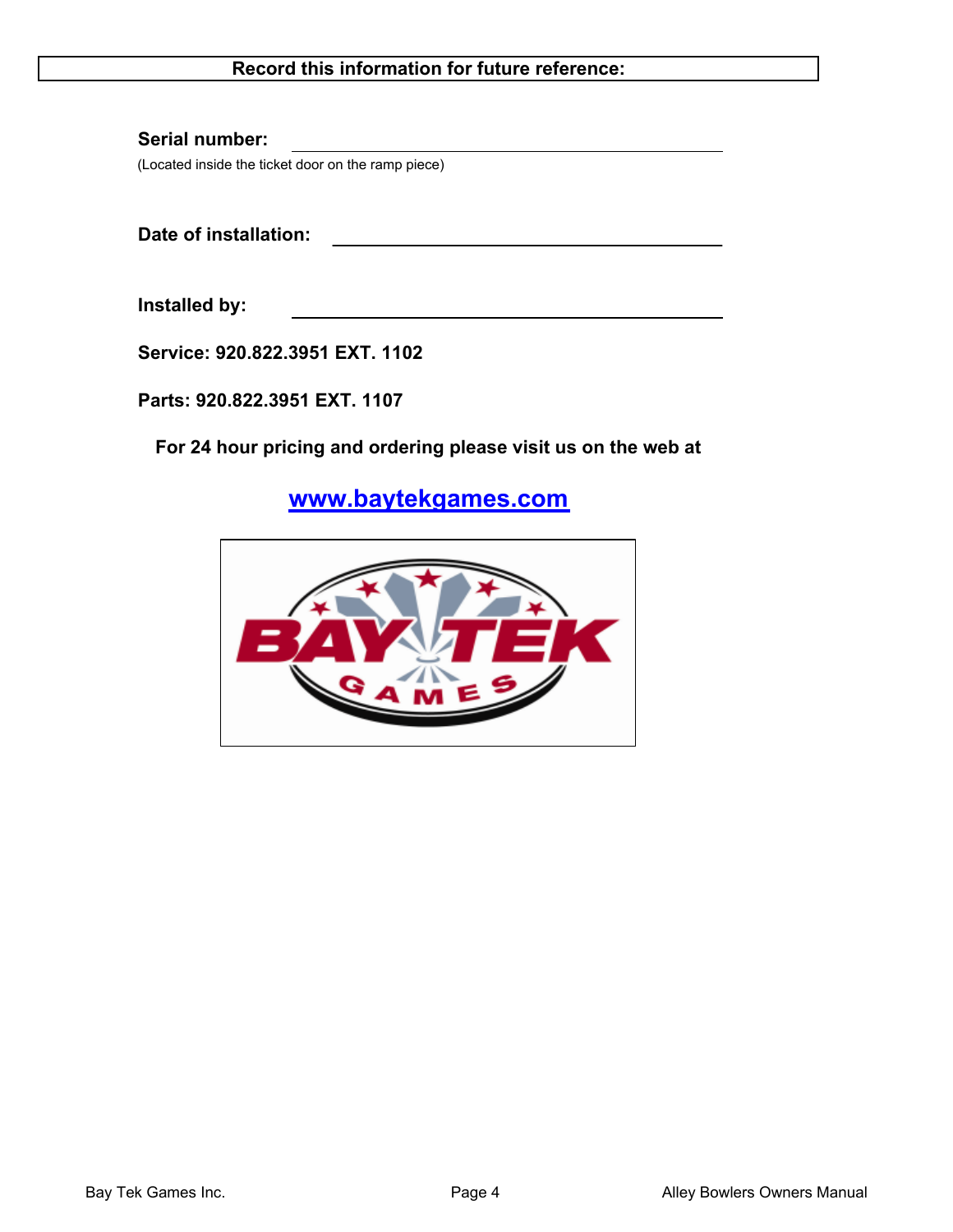#### Safety Precautions



#### CAUTION: Electric Shock Hazard

Do not perform repairs or maintenance

on this game with the power ON. Unplug the unit from the wall outlet or shut off power at the power strip inside the game.



CAUTION: Electric Shock Hazard Always plug game into grounded circuit.



CAUTION: Use of flammable

substances can cause severe burns  $\phi$  or personal injury.

Always use non-flammable solvents for cleaning parts and surfaces. Do not use substances such as gasoline, kerosene, or thinners.

#### Unpacking, Assembly, and Installation

Inspect the game for any damaged, loose, or missing parts. If damage is found please contact the carrier first. Then contact Bay Tek Games at 920.822.3951 or

#### service@baytekgames.com

to order replacement parts.



#### CAUTION: Lifting Hazard.

Lifting heavy objects can cause  $\bullet$  back, neck, and other injuries.

Be sure adequate lifting and moving devices are available when unloading, unpacking, and moving this game.

#### SET UP

All alley bowler games are shipped in two pieces. The front ramp cabinet and the rear Playfield cabinet. Balls are boxed and strapped to the top of the rear cabinet.

1. Place the rear cabinet near the final location.

2. Uncoil the power cord at the back of the cabinet and plug the power cord into the wall outlet. Be sure the outlet is the correct voltage. The game lighting will light up and the score display will be in chase mode.

3. Remove any tape securing game lighting or other components. Remove the paper facing on the front acrylic of the cabinet.

4. Place the rear cabinet in its final position. If leveling is necessary, use adequate shims and blocking to prevent tipping.

5. Position the front ramp cabinet near the rear cabinet and plug in the wiring connectors between the cabinets. The ramp chase lighting will illuminate and the score display should read 'Lo' meaning the ticket tray is empty.

6. With everything work properly to this point, tilt the rear cabinet backward slightly while the front cabinet is pushed into position under the lip of the rear cabinet. Be sure the sides are even. There are no hardware connections between these sections.

7. Remove the keys taped to the coin return in the ramp cabinet. Fill the ticket dispenser. The score display should read 'Lb' meaning no balls are in the return rack.

8. Remove the balls from the box and roll them up the ramp so they fill the return rack. The score display should then go to chase mode.

9. The game is set up for standard factory defaults. See the Programming section on page 4 for default values. Make any dipswitch setting changes you need to make prior to operating the game. Be sure the power is off before making changes. See Instructions.

10. Play the game a few times to make sure that everything is working. If something is not working properly, review the troubleshooting section first. If the problem cannot be resolved, contact the Bay Tek service department at: service@baytek.com, or phone (920) 822-3951.

11. Once everything is set and working properly, use glass cleaner and a soft clean cloth to clean all the acrylic and metal surfaces on the game. Use an antistatic cleaner polisher on the black ramp surface to protect it and keep it slippery. The game is now ready to play.

Note: The coin box lock is provided with a different set of keys allowing operators to hand out maintenance keys without compromising security to the coin box.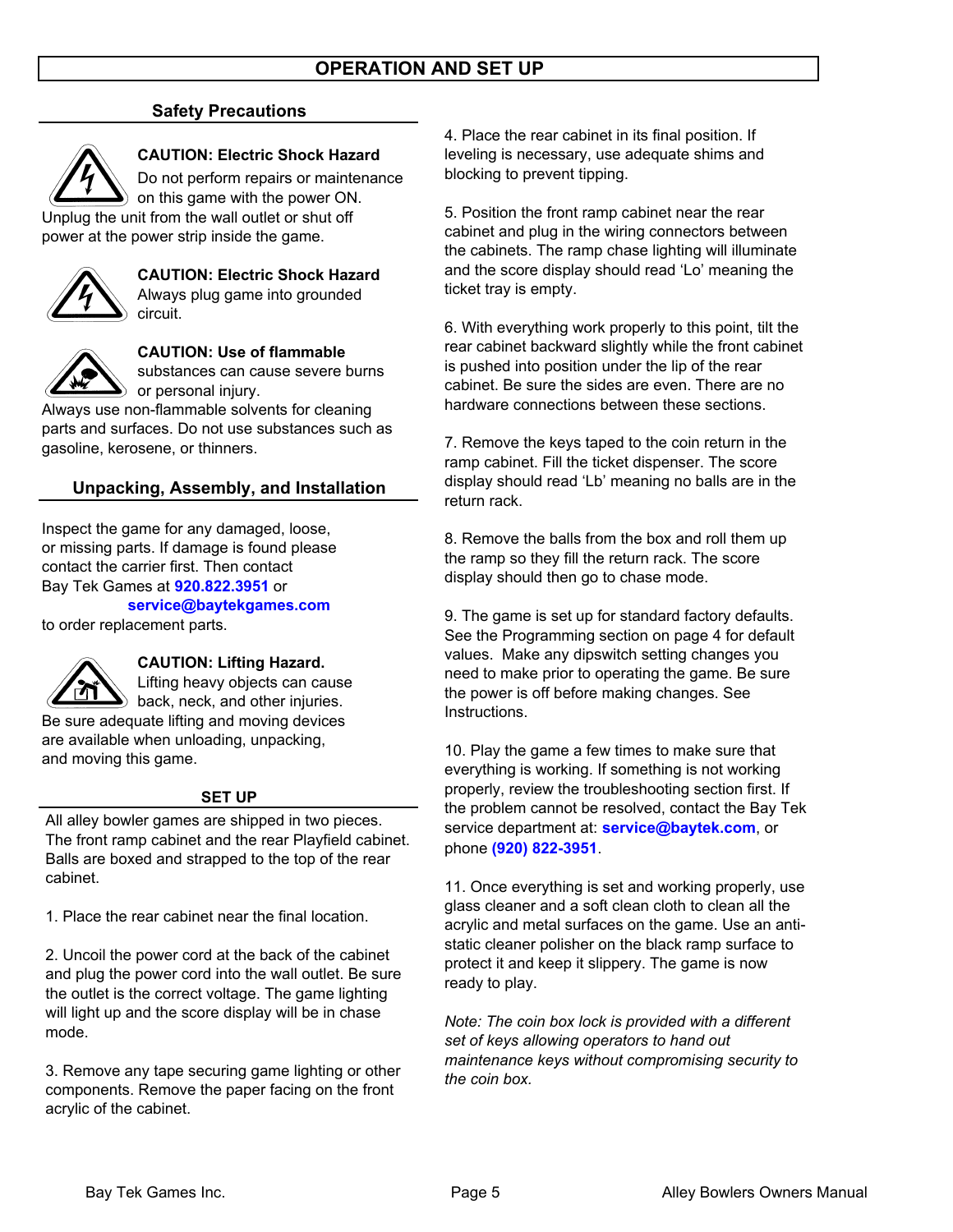#### HOW THE GAME WORKS

#### FIREBALL

Fire Ball is a game of skill requiring accurate aim to score high points. A progressive version of this game is also available.

The player is given 9 balls per play. One or two coins are required for each play. The owner sets these options.

The player tries to 'bowl' as many points as possible with available balls, by rolling the balls up the ramp and into the various valued rings. The upper digital display indicates the total number of points won. The lower display indicates the number of balls played. At the end of the game, tickets are dispensed according to the 'ticket pattern' preset on the dipswitches.

#### BASKET FEVER

Basket Fever operates in the same manner as Fire Ball and also has a progressive version. The difference is that players aim for the various valued baskets to score points and build up ticket payouts. Scoring and ticket payouts are also based on the score placard located on the left rail of the game.

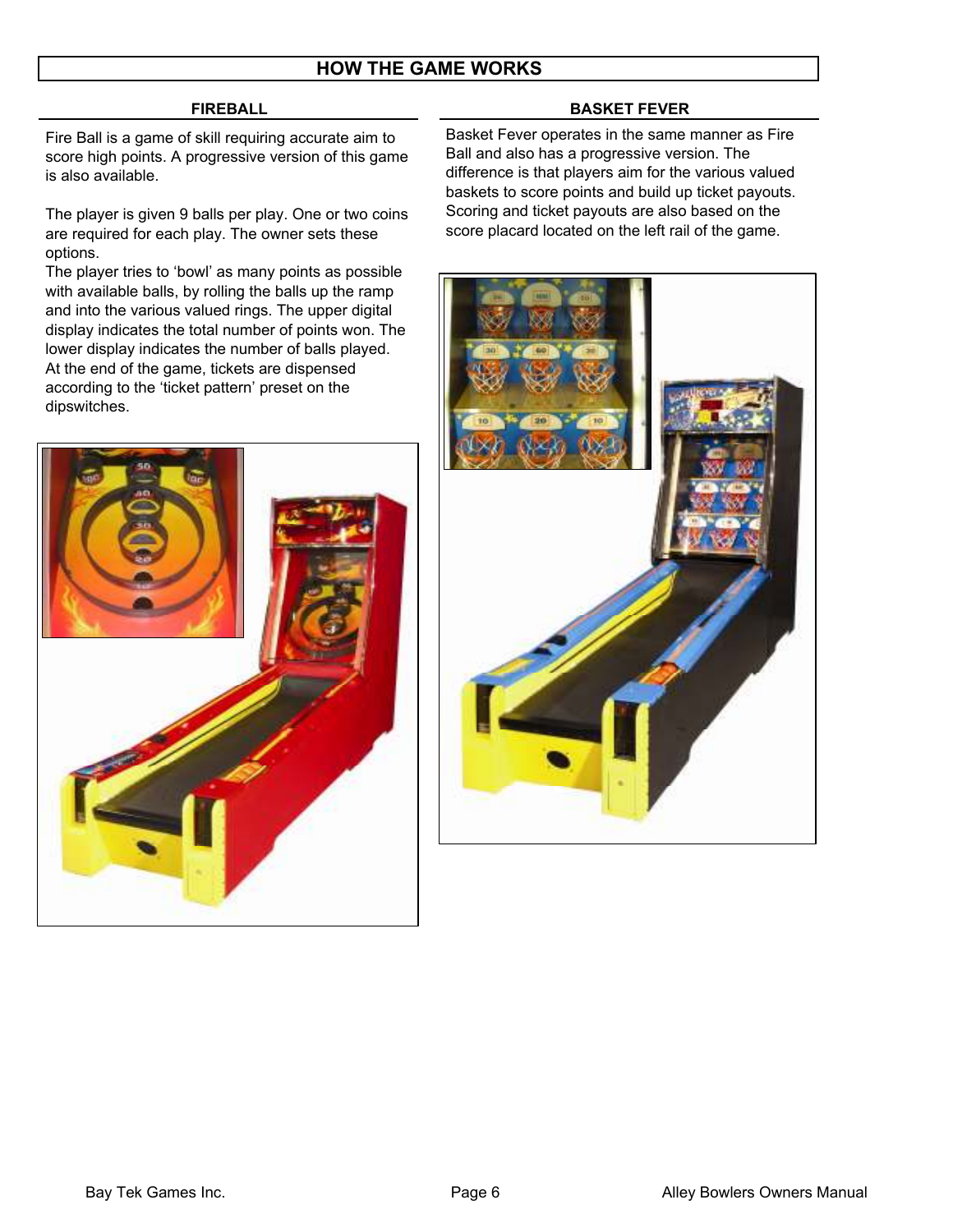#### BUSTIN' BALLOONS

Bustin' Balloons is an exciting version of the old carnival game. The difference in this game is that players must score points by knocking over balloons. Scores are based on the number of balloons "popped" or knocked over and their value. As with Basket Fever and Fire Ball, tickets are dispensed based on points displayed on the score place card on the left rail of the game. A progressive version of this game is also available.

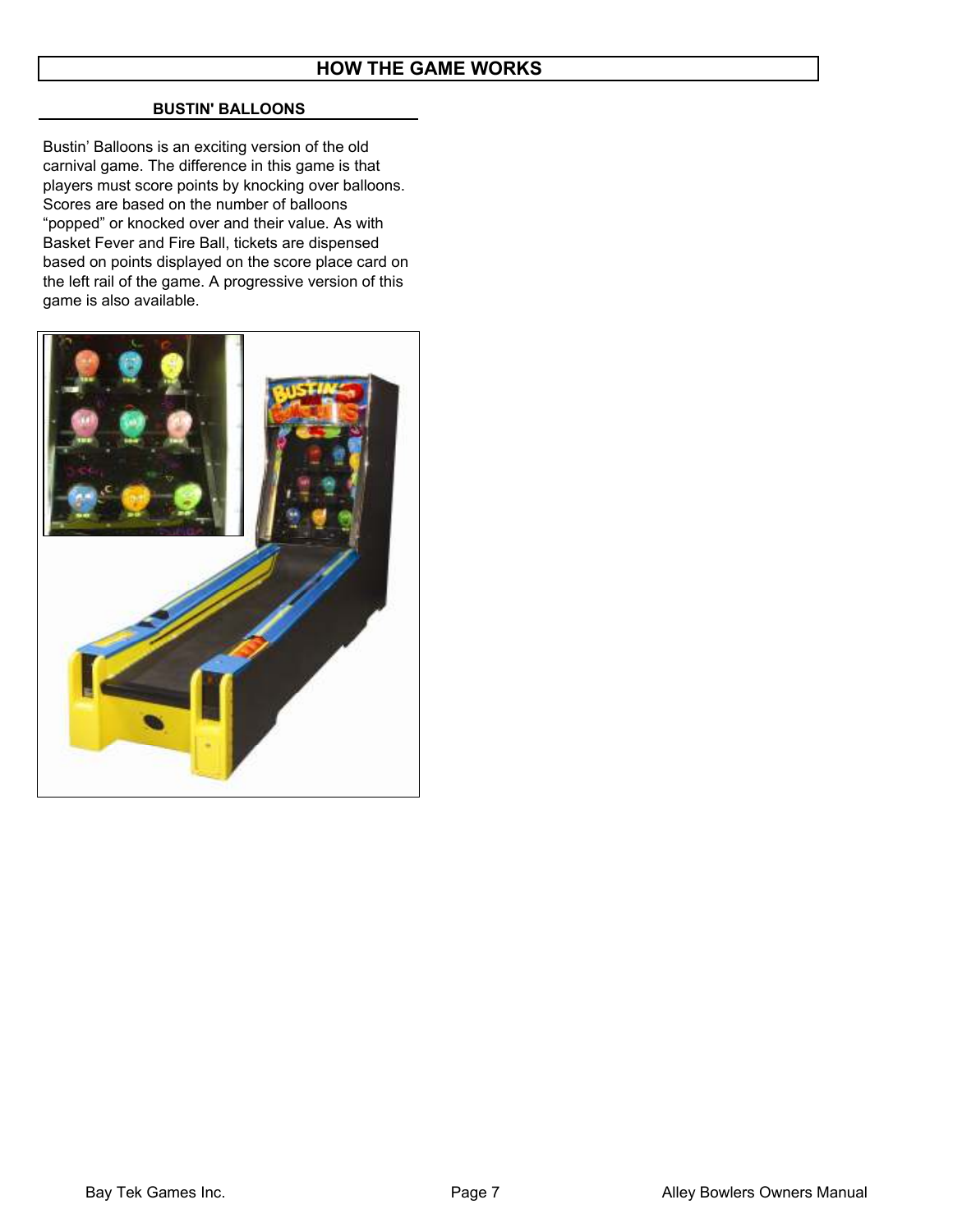#### **OPERATION**

#### SERVICE CONNECTIONS COUNTERS

All Bay Tek games are 110V or 220V(optional) and draw 2-3 amps at startup. Outlets should be rated for 20 amps or higher.

IMPORTANT: Be sure that the electrical power outlets match the game requirements. See outlet labeling at rear bottom of game cabinet.

#### SOUNDS

A voice and sound chip enhance the visual effects of the game during normal play and during 'Attract" mode of operation. A volume control is located on the ticket tray.

Counters are mounted inside the left front ramp door on the ticket tray. The counters track the number of games played and tickets dispensed. The counters cannot be reset.



#### SCORE DISPLAY BOARDS

The lower digital display indicated the number of balls played.

The upper score display board indicates the total number of points scored. Tickets are earned based on the ticket score plate and will be dispensed immediately as they are earned.



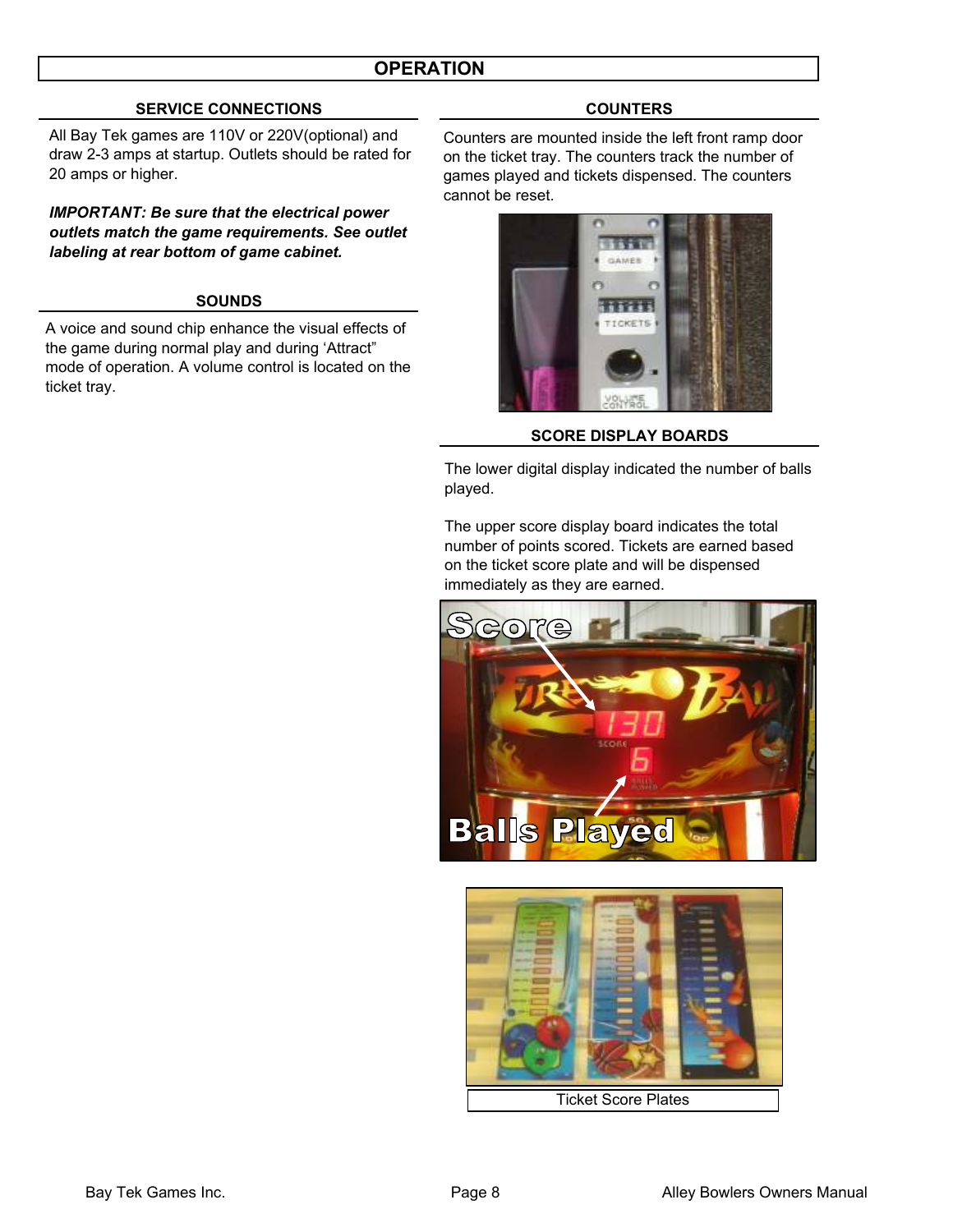#### PROGRAMMING SECTION

#### PROGRAMMING OPTIONS Basket Fever

The owner can easily set ticket value for each scoring range, coins per play and free play using the dipswitches on the main circuit board. See default settings below.

The main circuit board is located in the top of the rear cabinet behind the score display board. Be sure power is off before setting these dipswitches.

IMPORTANT: Power must be OFF to the game when setting dipswitches. Turn OFF the power strip inside the cabinet. Set the dipswitches to the desired settings, wait 30 seconds and then turn ON power at the power strip.

Factory Default Settings

#### **Factory Default Settings Bank 1** Dip 1  $\boxed{\frac{\text{Dip 2}}{\text{Dip 3}}}$  Dip 4  $\boxed{\text{Dip 5}}$  Dip 6  $\boxed{\text{Dip 7}}$  Dip 8 OFF ON OFF OFF OFF OFF ON OFF Factory Default Settings Bank 2 Dip 1 Dip 2 Dip 3 Dip 4 Dip 5 Dip 6 Dip 7 Dip 8 OFF | OFF | OFF | OFF | OFF | OFF <mark>| ON</mark> Function | Factory Setting | Chart Standard Ticket Pattern 6 1 Coins per Play 1 Coin 4 Attract Mode Enabled 6 Free Play Mode Disabled 7 Ticket Disp. Power Enabled 8 New Coin Ends Game Enabled 10 Score Display Scrolling | 12

| Fireball   |                           |            |                                     |                                        |     |  |            |            |       |
|------------|---------------------------|------------|-------------------------------------|----------------------------------------|-----|--|------------|------------|-------|
|            | <b>Function</b>           |            |                                     | <b>Factory Setting</b>                 |     |  |            | Chart      |       |
|            | <b>Standard Ticket</b>    |            |                                     | Pattern 7                              |     |  |            |            |       |
|            | Coins per Play            |            |                                     | 1 Coin                                 |     |  |            | 4          |       |
|            | <b>Attract Mode</b>       |            |                                     | Enabled                                |     |  |            | 6          |       |
|            | Free Play Mode            |            |                                     | Disabled                               |     |  |            | 7          |       |
|            | <b>Ticket Disp. Power</b> |            |                                     | Enabled                                |     |  |            | 8          |       |
|            | New Coin Ends Game        |            | Enabled<br>10                       |                                        |     |  |            |            |       |
|            | Score Display             |            |                                     | Scrolling                              |     |  |            | 12         |       |
|            |                           |            |                                     | <b>Factory Default Settings Bank 1</b> |     |  |            |            |       |
| Dip 1      |                           |            |                                     | Dip 2 Dip 3 Dip 4 Dip 5 Dip 6 Dip 7    |     |  |            |            | Dip 8 |
| ON         |                           |            |                                     | OFF OFF OFF OFF OFF                    |     |  |            | ON         | OFF   |
|            |                           |            |                                     | <b>Factory Default Settings Bank 2</b> |     |  |            |            |       |
| Dip 1      |                           |            | Dip 2 Dip 3 Dip 4 Dip 5 Dip 6 Dip 7 |                                        |     |  |            | Dip 8      |       |
| <b>OFF</b> | OFF.                      | <b>OFF</b> |                                     | OFF                                    | OFF |  | <b>OFF</b> | <b>OFF</b> | ON    |
|            |                           |            |                                     |                                        |     |  |            |            |       |

| <b>Bustin' Balloons</b>                |                           |     |                                                                     |            |            |       |       |  |
|----------------------------------------|---------------------------|-----|---------------------------------------------------------------------|------------|------------|-------|-------|--|
|                                        | <b>Function</b>           |     | <b>Factory Setting</b>                                              |            |            | Chart |       |  |
|                                        | <b>Standard Ticket</b>    |     | Pattern 4                                                           |            |            |       |       |  |
|                                        | Coins per Play            |     |                                                                     | 1 Coin     |            | 4     |       |  |
|                                        | Attract Mode              |     |                                                                     | Enabled    |            | 6     |       |  |
|                                        | Free Play Mode            |     |                                                                     | Disabled   |            | 7     |       |  |
|                                        | <b>Ticket Disp. Power</b> |     |                                                                     | Enabled    |            | 8     |       |  |
|                                        | New Coin Ends Game        |     |                                                                     | Enabled    |            | 10    |       |  |
|                                        | Score Display             |     | Scrolling                                                           |            |            | 12    |       |  |
|                                        |                           |     | <b>Factory Default Settings Bank 1</b>                              |            |            |       |       |  |
| Dip 1                                  | Dip 2                     |     | $\boxed{\text{Dip 3}}$ Dip 4   Dip 5   Dip 6 $\boxed{\text{Dip 7}}$ |            |            |       | Dip 8 |  |
| <b>OFF</b>                             | <b>OFF</b>                | ON  | OFF I                                                               | OFF        | <b>OFF</b> | ON    | OFF   |  |
| <b>Factory Default Settings Bank 2</b> |                           |     |                                                                     |            |            |       |       |  |
| Dip 1                                  | Dip2                      |     | Dip $3$ Dip $4$ Dip $5$ Dip $6$ Dip $7$                             |            |            |       | Dip 8 |  |
|                                        | OFF                       | OFF | <b>OFF</b>                                                          | <b>OFF</b> | <b>OFF</b> | OFF   | ΟN    |  |

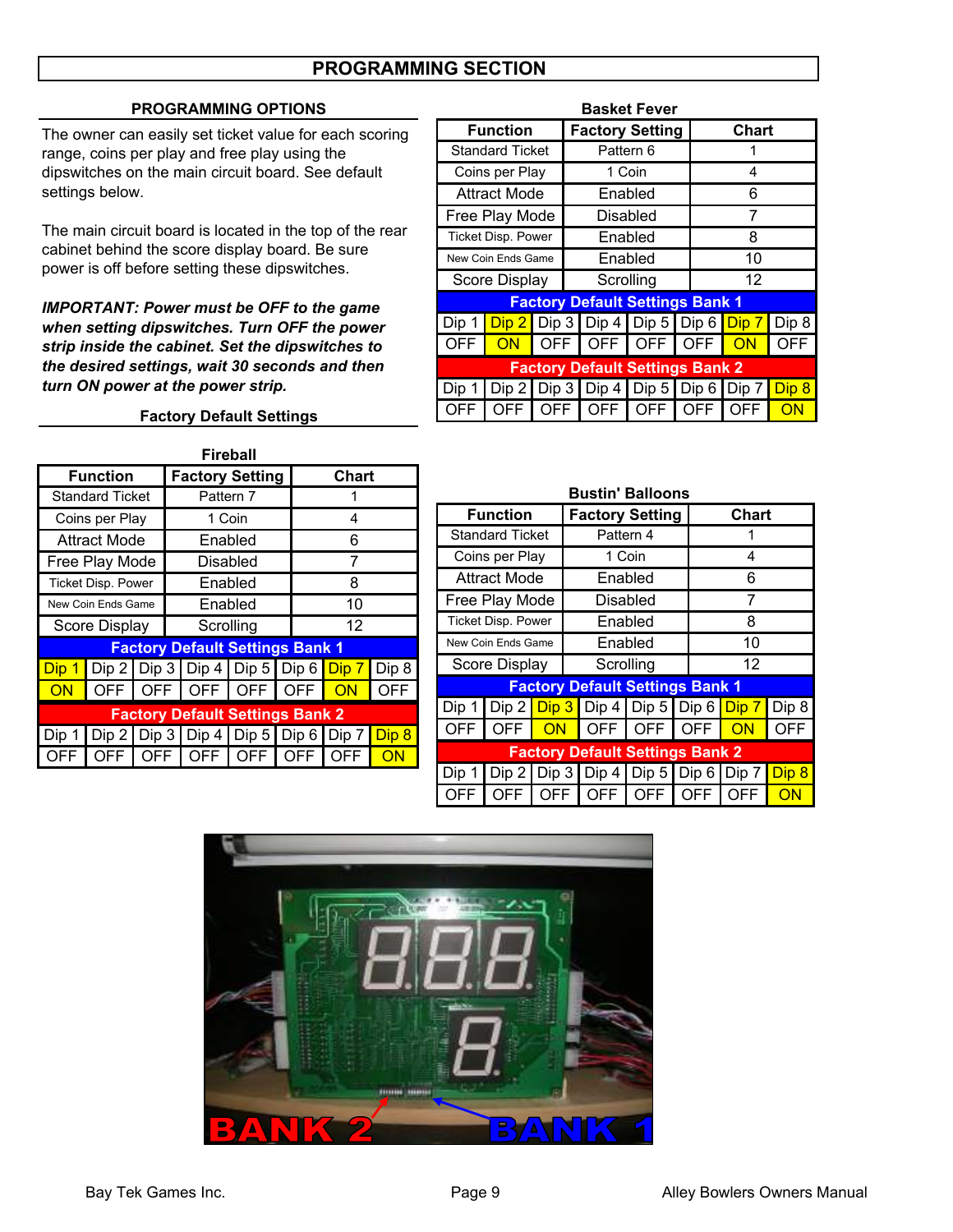|              |                   |                                           |                                |                                        |                         |                    |                                          |                 |                 | <b>FIREBALL STANDARD TICKET TABLE SELECT</b> |  |  |  |  |  |  |  |  |  |
|--------------|-------------------|-------------------------------------------|--------------------------------|----------------------------------------|-------------------------|--------------------|------------------------------------------|-----------------|-----------------|----------------------------------------------|--|--|--|--|--|--|--|--|--|
| <b>Chart</b> |                   |                                           |                                |                                        |                         |                    | <b>BANK 1 -- DIP 1 -- DIP 2 -- DIP 3</b> |                 |                 |                                              |  |  |  |  |  |  |  |  |  |
| 1            |                   |                                           |                                | <b>STANDARD TICKET TABLES-FIREBALL</b> |                         |                    |                                          |                 |                 |                                              |  |  |  |  |  |  |  |  |  |
|              |                   |                                           |                                |                                        |                         |                    |                                          | Dip 1           | Dip 2           | Dip 3                                        |  |  |  |  |  |  |  |  |  |
|              |                   | <b>OPTION - POINT RANGE - TICKETS WON</b> |                                |                                        |                         |                    |                                          | <b>Position</b> | <b>Position</b> | <b>Position</b>                              |  |  |  |  |  |  |  |  |  |
|              | 口                 | Range                                     | <b>Tickets</b>                 | Range                                  | <b>Tickets</b>          | Range              | <b>Tickets</b>                           |                 |                 |                                              |  |  |  |  |  |  |  |  |  |
|              |                   | $0 - 90$                                  | 1                              | 300-340                                | 6                       | 600-690            | 11                                       |                 |                 | <b>on</b>                                    |  |  |  |  |  |  |  |  |  |
|              |                   | 100-140                                   | $\overline{2}$                 | 350-390                                | $\overline{7}$          | 700-790            | 12                                       | on              | on              |                                              |  |  |  |  |  |  |  |  |  |
|              |                   | 150-190                                   | 3                              | 400-440                                | 8                       | 800-890            | 13                                       |                 |                 |                                              |  |  |  |  |  |  |  |  |  |
|              |                   | 200-240                                   | 4                              | 450-490                                | $\overline{9}$          | 900                | 14                                       |                 |                 |                                              |  |  |  |  |  |  |  |  |  |
|              |                   | 250-290                                   | 5                              | 500-590                                | 10                      |                    |                                          |                 |                 |                                              |  |  |  |  |  |  |  |  |  |
|              | $\mathfrak A$     | Range                                     | <b>Tickets</b>                 | Range                                  | <b>Tickets</b>          | Range              | <b>Tickets</b>                           |                 |                 |                                              |  |  |  |  |  |  |  |  |  |
|              |                   | $0 - 90$                                  | 1                              | 300-340                                | 6                       | 600-690            | 25                                       |                 |                 |                                              |  |  |  |  |  |  |  |  |  |
|              |                   | 100-140                                   | $\overline{2}$                 | 350-390                                | $\overline{7}$          | 700-790            | 50                                       | off             | <b>on</b>       | <b>on</b>                                    |  |  |  |  |  |  |  |  |  |
|              |                   | 150-190                                   | 3                              | 400-440                                | $\overline{\mathbf{8}}$ | 800-890            | 75                                       |                 |                 |                                              |  |  |  |  |  |  |  |  |  |
|              |                   | 200-240                                   | 4                              | 450-490                                | $\overline{9}$          | 900                | 100                                      |                 |                 |                                              |  |  |  |  |  |  |  |  |  |
|              |                   | 250-290                                   | 5                              | 500-590                                | 10                      |                    |                                          |                 |                 |                                              |  |  |  |  |  |  |  |  |  |
|              | B                 | Range                                     | <b>Tickets</b>                 | Range                                  | <b>Tickets</b>          | Range              | <b>Tickets</b>                           |                 |                 |                                              |  |  |  |  |  |  |  |  |  |
|              |                   | $0 - 90$                                  | 1                              | 300-340                                | 6                       | 600-690            | 50                                       |                 |                 | on                                           |  |  |  |  |  |  |  |  |  |
|              |                   | 100-140                                   | $\mathbf{2}$                   | 350-390                                | 7                       | 700-790            | 100                                      | on              | off             |                                              |  |  |  |  |  |  |  |  |  |
|              |                   | 150-190                                   | 3                              | 400-440                                | 10                      | 800-890            | 150                                      |                 |                 |                                              |  |  |  |  |  |  |  |  |  |
|              |                   | 200-240                                   | 4                              | 450-490                                | 15                      | 900                | 1000                                     |                 |                 |                                              |  |  |  |  |  |  |  |  |  |
|              |                   | 250-290                                   | $\overline{5}$                 | 500-590                                | 25                      |                    |                                          |                 |                 |                                              |  |  |  |  |  |  |  |  |  |
|              | 4                 | Range                                     | <b>Tickets</b>                 | Range                                  | <b>Tickets</b>          | Range              | <b>Tickets</b>                           |                 |                 |                                              |  |  |  |  |  |  |  |  |  |
|              |                   | $0 - 90$                                  | 1                              | 300-340                                | 11                      | 600-690            | 25                                       |                 |                 |                                              |  |  |  |  |  |  |  |  |  |
|              |                   | 100-140                                   | 3                              | 350-390                                | 13                      | 700-790            | 50                                       | off             | off             | <b>on</b>                                    |  |  |  |  |  |  |  |  |  |
|              |                   | 150-190                                   | 5                              | 400-440                                | 15                      | 800-890            | 75                                       |                 |                 |                                              |  |  |  |  |  |  |  |  |  |
|              |                   | 200-240                                   | $\overline{7}$                 | 450-490                                | 17                      | 900                | 100                                      |                 |                 |                                              |  |  |  |  |  |  |  |  |  |
|              |                   | 250-290                                   | 9                              | 500-590                                | 20                      |                    |                                          |                 |                 |                                              |  |  |  |  |  |  |  |  |  |
|              | 5                 | Range                                     | <b>Tickets</b>                 | Range                                  | <b>Tickets</b>          | Range              | <b>Tickets</b>                           |                 |                 |                                              |  |  |  |  |  |  |  |  |  |
|              |                   | $0 - 90$                                  | $\mathbf{2}$                   | 300-340                                | 12                      | 600-690            | 30                                       |                 |                 |                                              |  |  |  |  |  |  |  |  |  |
|              |                   | 100-140                                   | 4                              | 350-390                                | 14                      | 700-790            | 40                                       | on              | on              | off                                          |  |  |  |  |  |  |  |  |  |
|              |                   | 150-190                                   | 6                              | 400-440                                | 16                      | 800-890            | 50                                       |                 |                 |                                              |  |  |  |  |  |  |  |  |  |
|              |                   | 200-240<br>250-290                        | 8<br>$\overline{10}$           | 450-490<br>500-590                     | 18<br>20                | 900                | 100                                      |                 |                 |                                              |  |  |  |  |  |  |  |  |  |
|              |                   |                                           |                                |                                        |                         |                    |                                          |                 |                 |                                              |  |  |  |  |  |  |  |  |  |
|              | ே                 | Range<br>$0 - 90$                         | <b>Tickets</b><br>$\mathbf{2}$ | Range<br>300-340                       | <b>Tickets</b><br>12    | Range<br>600-690   | <b>Tickets</b><br>50                     |                 |                 |                                              |  |  |  |  |  |  |  |  |  |
|              |                   |                                           |                                |                                        |                         |                    |                                          |                 |                 |                                              |  |  |  |  |  |  |  |  |  |
|              |                   | 100-140                                   | 4                              | 350-390                                | 14                      | 700-790            | 75                                       | off             | on              | off                                          |  |  |  |  |  |  |  |  |  |
|              |                   | 150-190<br>200-240                        | $\bf 6$                        | 400-440                                | 16                      | 800-890            | 100                                      |                 |                 |                                              |  |  |  |  |  |  |  |  |  |
|              |                   |                                           | 8                              | 450-490                                | 18                      | 900                | 1000                                     |                 |                 |                                              |  |  |  |  |  |  |  |  |  |
|              |                   | 250-290                                   | 10                             | 500-590                                | 25                      |                    |                                          |                 |                 |                                              |  |  |  |  |  |  |  |  |  |
|              | 7                 | Range                                     | <b>Tickets</b>                 | Range                                  | <b>Tickets</b>          | Range              | <b>Tickets</b>                           |                 |                 |                                              |  |  |  |  |  |  |  |  |  |
|              | F D               | $0 - 90$                                  | $\mathbf{3}$                   | 300-340                                | 8                       | 600-690            | 50                                       |                 |                 |                                              |  |  |  |  |  |  |  |  |  |
|              | A E<br>C F<br>T A | $100 - 140$<br>150-190                    | 4<br>5                         | 350-390<br>400-440                     | 10                      | 700-790<br>800-890 | 100                                      | ON              | <b>OFF</b>      | <b>OFF</b>                                   |  |  |  |  |  |  |  |  |  |
|              | o u               | 200-240                                   | $6\phantom{a}$                 | 450-490                                | 15<br>20                | 900                | 250<br>1000                              |                 |                 |                                              |  |  |  |  |  |  |  |  |  |
|              | RL<br>YT          | 250-290                                   | $\overline{7}$                 | 500-590                                | 30                      |                    |                                          |                 |                 |                                              |  |  |  |  |  |  |  |  |  |
|              |                   | Range                                     | <b>Tickets</b>                 |                                        | <b>Tickets</b>          |                    | <b>Tickets</b>                           |                 |                 |                                              |  |  |  |  |  |  |  |  |  |
|              | ෂි                | $0 - 90$                                  | 4                              | Range<br>300-340                       | 9                       | Range<br>600-690   | 35                                       |                 |                 |                                              |  |  |  |  |  |  |  |  |  |
|              |                   | 100-140                                   | 5                              | 350-390                                | 10                      | 700-790            | 50                                       |                 |                 |                                              |  |  |  |  |  |  |  |  |  |
|              |                   | 150-190                                   | 6                              | 400-440                                | 15                      | 800-890            | 100                                      | off             | off             | off                                          |  |  |  |  |  |  |  |  |  |
|              |                   | 200-240                                   | $\overline{7}$                 | 450-490                                | 20                      | 900                | 1000                                     |                 |                 |                                              |  |  |  |  |  |  |  |  |  |
|              |                   | 250-290                                   | 8                              | 500-590                                | 25                      |                    |                                          |                 |                 |                                              |  |  |  |  |  |  |  |  |  |
|              |                   |                                           |                                |                                        |                         |                    |                                          |                 |                 |                                              |  |  |  |  |  |  |  |  |  |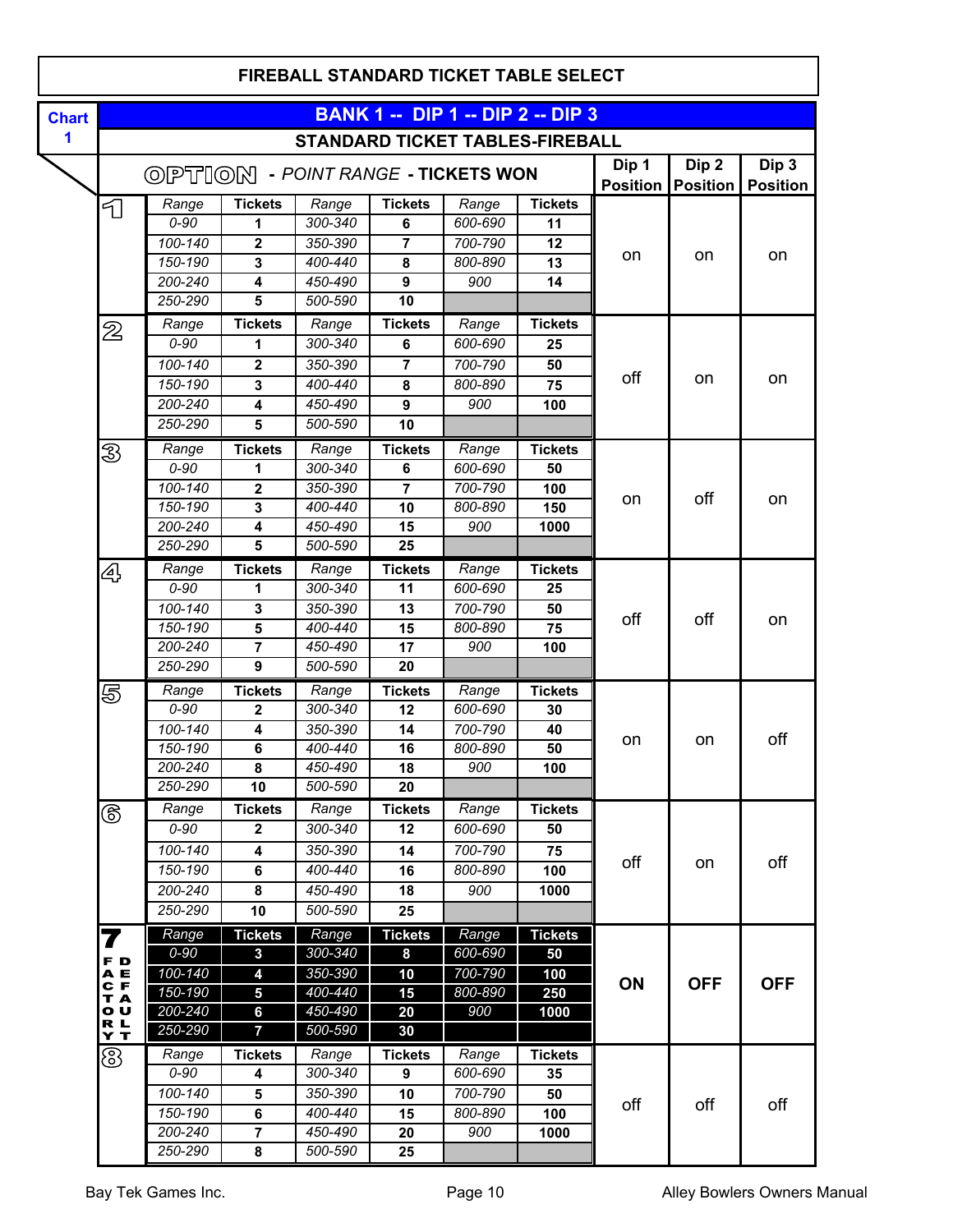|                         |                                           |                                  |                    |                         |         | <b>BASKET FEVER STANDARD TICKET TABLE SELECT</b> |                          |                          |                          |
|-------------------------|-------------------------------------------|----------------------------------|--------------------|-------------------------|---------|--------------------------------------------------|--------------------------|--------------------------|--------------------------|
| <b>Chart</b>            |                                           |                                  |                    |                         |         | <b>BANK 1 -- DIP 1 -- DIP 2 -- DIP 3</b>         |                          |                          |                          |
| $\overline{\mathbf{2}}$ |                                           |                                  |                    |                         |         | <b>STANDARD TICKET TABLES-BASKET FEVER</b>       |                          |                          |                          |
|                         | <b>OPTION - POINT RANGE - TICKETS WON</b> |                                  |                    |                         |         |                                                  | Dip 1<br><b>Position</b> | Dip 2<br><b>Position</b> | Dip 3<br><b>Position</b> |
| 91                      | Range                                     | <b>Tickets</b>                   | Range              | <b>Tickets</b>          | Range   | <b>Tickets</b>                                   |                          |                          |                          |
|                         | $0 - 40$                                  | 1                                | 300-390            | 6                       | 800-890 | 15                                               |                          |                          |                          |
|                         | $50 - 90$                                 | $\overline{\mathbf{2}}$          | 400-490            | 7                       | 900     | 25                                               |                          | on                       |                          |
|                         | 100-140                                   | 3                                | 500-590            | 8                       |         |                                                  | on                       |                          | <b>on</b>                |
|                         | 150-190                                   | 4                                | 600-690            | 9                       |         |                                                  |                          |                          |                          |
|                         | 200-290                                   | 5                                | 700-790            | 10                      |         |                                                  |                          |                          |                          |
| $\mathbb Z$             | Range                                     | <b>Tickets</b>                   | Range              | <b>Tickets</b>          | Range   | <b>Tickets</b>                                   |                          |                          |                          |
|                         | $0 - 40$                                  | 1                                | 300-390            | 6                       | 800-890 | 15                                               |                          |                          |                          |
|                         | 50-90                                     | $\overline{\mathbf{2}}$          | 400-490            | $\overline{7}$          | 900     | 100                                              | off                      |                          |                          |
|                         | 100-140                                   | $\mathbf 3$                      | 500-590            | 8                       |         |                                                  |                          | on                       | on                       |
|                         | 150-190                                   | $\overline{4}$                   | 600-690            | $\overline{9}$          |         |                                                  |                          |                          |                          |
|                         | 200-290                                   | 5                                | 700-790            | 10                      |         |                                                  |                          |                          |                          |
| B                       | Range                                     | <b>Tickets</b>                   | Range              | <b>Tickets</b>          | Range   | <b>Tickets</b>                                   |                          |                          |                          |
|                         | $0 - 40$                                  | $\mathbf 2$                      | 300-390            | $\overline{7}$          | 800-890 | 12                                               |                          |                          |                          |
|                         | $50 - 90$                                 | $\overline{\mathbf{3}}$          | 400-490            | $\overline{\mathbf{8}}$ | 900     | 50                                               |                          | off                      |                          |
|                         | 100-140                                   | 4                                | 500-590            | $\overline{9}$          |         |                                                  | on                       |                          | on                       |
|                         | 150-190                                   | 5                                | 600-690            | 10                      |         |                                                  |                          |                          |                          |
|                         | 200-290                                   | 6                                | 700-790            | 11                      |         |                                                  |                          |                          |                          |
| 4                       | Range                                     | <b>Tickets</b>                   | Range              | <b>Tickets</b>          | Range   | <b>Tickets</b>                                   |                          |                          |                          |
|                         | $0 - 40$                                  | $\mathbf 2$                      | 300-390            | $\overline{7}$          | 800-890 | 12                                               |                          |                          |                          |
|                         | 50-90                                     | 3                                | 400-490            | 8                       | 900     | 100                                              | off                      | off                      | <b>on</b>                |
|                         | 100-140                                   | 4                                | 500-590            | 9                       |         |                                                  |                          |                          |                          |
|                         | 150-190                                   | 5                                | 600-690            | 10                      |         |                                                  |                          |                          |                          |
|                         | 200-290                                   | 6                                | 700-790            | $\overline{11}$         |         |                                                  |                          |                          |                          |
| 5                       | Range                                     | <b>Tickets</b>                   | Range              | <b>Tickets</b>          | Range   | <b>Tickets</b>                                   |                          |                          |                          |
|                         | $0 - 40$                                  | 3                                | 300-390            | 8                       | 800-890 | 13                                               |                          |                          |                          |
|                         | 50-90                                     | 4                                | 400-490            | 9                       | 900     | 50                                               | on                       | on                       | off                      |
|                         | 100-140                                   | 5                                | 500-590            | 10                      |         |                                                  |                          |                          |                          |
|                         | 150-190                                   | 6<br>$\overline{7}$              | 600-690<br>700-790 | 11                      |         |                                                  |                          |                          |                          |
|                         | 200-290                                   |                                  |                    | 12                      |         |                                                  |                          |                          |                          |
| 6                       | Range                                     | <b>Tickets</b>                   | Range              | <b>Tickets</b>          | Range   | <b>Tickets</b>                                   |                          |                          |                          |
| F D                     | $0 - 40$                                  | $\mathbf{3}$                     | 300-390            | 8                       | 800-890 | 13                                               |                          |                          |                          |
| A E<br>C F              | 50-90                                     | $\overline{\mathbf{4}}$          | 400-490            | $\boldsymbol{9}$        | 900     | 100                                              | <b>OFF</b>               | ON                       | <b>OFF</b>               |
| T A                     | $100 - 140$                               | $\overline{\mathbf{5}}$          | 500-590            | 10                      |         |                                                  |                          |                          |                          |
| ο υ                     | 150-190<br>200-290                        | $6\phantom{a}$<br>$\overline{7}$ | 600-690<br>700-790 | 11<br>12                |         |                                                  |                          |                          |                          |
| R L<br>Y T              |                                           |                                  |                    |                         |         |                                                  |                          |                          |                          |
| $\overline{\mathbb{Z}}$ | Range                                     | <b>Tickets</b>                   | Range              | <b>Tickets</b>          | Range   | <b>Tickets</b>                                   |                          |                          |                          |
|                         | $0 - 40$                                  | 4                                | 300-390            | 9                       | 800-890 | 14                                               |                          |                          |                          |
|                         | 50-90                                     | ${\bf 5}$                        | 400-490            | 10                      | 900     | 50                                               | on                       | off                      | off                      |
|                         | 100-140                                   | $\bf 6$                          | 500-590            | 11                      |         |                                                  |                          |                          |                          |
|                         | 150-190<br>200-290                        | 7<br>$\overline{\mathbf{8}}$     | 600-690<br>700-790 | 12<br>13                |         |                                                  |                          |                          |                          |
|                         |                                           |                                  |                    |                         |         |                                                  |                          |                          |                          |
| ෂි                      | Range                                     | <b>Tickets</b>                   | Range              | <b>Tickets</b>          | Range   | <b>Tickets</b>                                   |                          |                          |                          |
|                         | $0 - 40$                                  | 6                                | 300-390            | 16                      | 800-890 | 50                                               |                          |                          |                          |
|                         | 50-90<br>100-140                          | 8<br>10                          | 400-490<br>500-590 | 18                      | 900     | 250                                              | off                      | off                      | off                      |
|                         | 150-190                                   | 12                               | 600-690            | ${\bf 20}$<br>22        |         |                                                  |                          |                          |                          |
|                         | 200-290                                   | 14                               | 700-790            | 25                      |         |                                                  |                          |                          |                          |
|                         |                                           |                                  |                    |                         |         |                                                  |                          |                          |                          |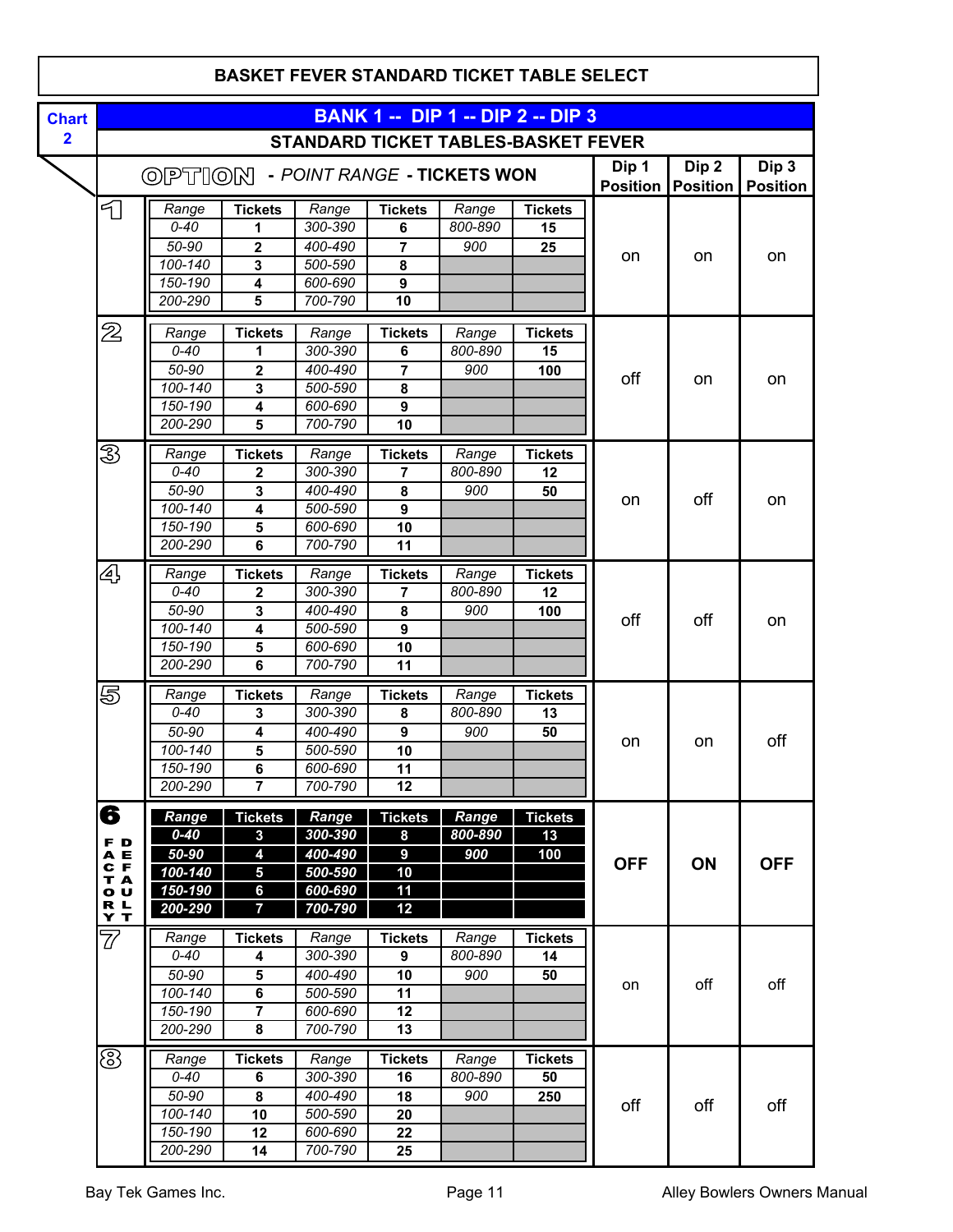|              |                         |                                           |                                  |                    |                         |       | <b>BUSTIN' BALLOONS STANDARD TICKET TABLE SELECT</b> |                          |                          |                          |
|--------------|-------------------------|-------------------------------------------|----------------------------------|--------------------|-------------------------|-------|------------------------------------------------------|--------------------------|--------------------------|--------------------------|
| <b>Chart</b> |                         |                                           |                                  |                    |                         |       | <b>BANK 1 -- DIP 1 -- DIP 2 -- DIP 3</b>             |                          |                          |                          |
| $\mathbf{3}$ |                         | STANDARD TICKET TABLES-BUSTIN' BALLOONS   |                                  |                    |                         |       |                                                      |                          |                          |                          |
|              |                         | <b>OPTION - POINT RANGE - TICKETS WON</b> |                                  |                    |                         |       |                                                      | Dip 1<br><b>Position</b> | Dip 2<br><b>Position</b> | Dip 3<br><b>Position</b> |
|              | 1                       | Range                                     | <b>Tickets</b>                   | Range              | <b>Tickets</b>          | Range | <b>Tickets</b>                                       |                          |                          |                          |
|              |                         | $0 - 50$                                  | 0                                | 500-550            | 5                       |       |                                                      |                          |                          |                          |
|              |                         | 100-150                                   | 1                                | 600-650            | 6                       |       |                                                      | on                       | on                       | on                       |
|              |                         | 200-250<br>300-350                        | $\mathbf 2$                      | 700-750<br>800-850 | 8                       |       |                                                      |                          |                          |                          |
|              |                         | 400-450                                   | 3<br>$\overline{\mathbf{4}}$     | 900                | 9                       |       |                                                      |                          |                          |                          |
|              |                         |                                           |                                  |                    |                         |       |                                                      |                          |                          |                          |
|              | $\mathbb Z$             | Range<br>$0 - 50$                         | <b>Tickets</b><br>1              | Range<br>500-550   | <b>Tickets</b><br>6     | Range | <b>Tickets</b>                                       |                          |                          |                          |
|              |                         | 100-150                                   | $\overline{\mathbf{2}}$          | 600-650            | $\overline{7}$          |       |                                                      |                          |                          |                          |
|              |                         | 200-250                                   | 3                                | 700-750            | 8                       |       |                                                      | off                      | on                       | on                       |
|              |                         | 300-350                                   | 4                                | 800-850            | 9                       |       |                                                      |                          |                          |                          |
|              |                         | 400-450                                   | 5                                | 900                | 10                      |       |                                                      |                          |                          |                          |
|              | B                       | Range                                     | <b>Tickets</b>                   | Range              | <b>Tickets</b>          | Range | <b>Tickets</b>                                       |                          |                          |                          |
|              |                         | $0 - 50$                                  | $\mathbf{2}$                     | 500-550            | $\overline{7}$          |       |                                                      |                          | off                      |                          |
|              |                         | $100 - 150$                               | 3                                | 600-650            | 8                       |       |                                                      | on                       |                          | on                       |
|              |                         | 200-250                                   | 4                                | 700-750            | $\overline{9}$          |       |                                                      |                          |                          |                          |
|              |                         | 300-350<br>400-450                        | 5<br>6                           | 800-850<br>900     | 10<br>11                |       |                                                      |                          |                          |                          |
|              |                         |                                           |                                  |                    |                         |       |                                                      |                          |                          |                          |
|              | 4                       | Range                                     | <b>Tickets</b>                   | Range              | <b>Tickets</b>          | Range | <b>Tickets</b>                                       |                          |                          |                          |
|              | F D<br>A E              | $0 - 50$<br>100-150                       | 3<br>4                           | 500-550<br>600-650 | 8<br>9                  |       |                                                      |                          |                          |                          |
|              | C F                     | 200-250                                   | 5                                | 700-750            | 10                      |       |                                                      | <b>OFF</b>               | <b>OFF</b>               | ON                       |
|              | T A<br>U<br>$\bullet$   | 300-350                                   | 6                                | 800-850            | 11                      |       |                                                      |                          |                          |                          |
|              | R L<br>Y T              | 400-450                                   | 7                                | 900                | 12                      |       |                                                      |                          |                          |                          |
|              | 5                       | Range                                     | <b>Tickets</b>                   | Range              | <b>Tickets</b>          | Range | <b>Tickets</b>                                       |                          |                          |                          |
|              |                         | $0 - 50$                                  | 4                                | 500-550            | 9                       |       |                                                      |                          |                          |                          |
|              |                         | 100-150                                   | 5                                | 600-650            | 10                      |       |                                                      | on                       | on                       | off                      |
|              |                         | 200-250                                   | $\overline{\mathbf{6}}$          | 700-750            | $\overline{11}$         |       |                                                      |                          |                          |                          |
|              |                         | 300-350<br>400-450                        | $\overline{7}$<br>$\pmb{8}$      | 800-850<br>900     | 12<br>13                |       |                                                      |                          |                          |                          |
|              |                         |                                           |                                  |                    |                         |       |                                                      |                          |                          |                          |
|              | க                       | Range                                     | <b>Tickets</b>                   | Range              | <b>Tickets</b>          | Range | <b>Tickets</b>                                       |                          |                          |                          |
|              |                         | $0 - 50$                                  | 1                                | 500-550            | 6<br>$\overline{7}$     |       |                                                      |                          |                          |                          |
|              |                         | 100-150<br>200-250                        | $\overline{2}$<br>3              | 600-650<br>700-750 | $\overline{\mathbf{8}}$ |       |                                                      | off                      | on                       | off                      |
|              |                         | 300-350                                   | 4                                | 800-850            | 10                      |       |                                                      |                          |                          |                          |
|              |                         | 400-450                                   | $\overline{5}$                   | 900                | 15                      |       |                                                      |                          |                          |                          |
|              | $\overline{\mathrm{Z}}$ | Range                                     | <b>Tickets</b>                   | Range              | <b>Tickets</b>          | Range | <b>Tickets</b>                                       |                          |                          |                          |
|              |                         | $0 - 50$                                  | $\overline{2}$                   | 500-550            | $\overline{7}$          |       |                                                      |                          |                          |                          |
|              |                         | 100-150                                   | $\overline{\mathbf{3}}$          | 600-650            | $\overline{\mathbf{8}}$ |       |                                                      |                          |                          |                          |
|              |                         | 200-250                                   | $\overline{\mathbf{4}}$          | 700-750            | $\overline{9}$          |       |                                                      | on                       | off                      | off                      |
|              |                         | 300-350                                   | 5                                | 800-850            | 10                      |       |                                                      |                          |                          |                          |
|              |                         | 400-450                                   | 6                                | 900                | 15                      |       |                                                      |                          |                          |                          |
|              | ෂි                      | Range                                     | <b>Tickets</b>                   | Range              | <b>Tickets</b>          | Range | <b>Tickets</b>                                       |                          |                          |                          |
|              |                         | $0 - 50$                                  | 3                                | 500-550            | 18                      |       |                                                      |                          |                          |                          |
|              |                         | 100-150                                   | $\overline{6}$<br>$\overline{9}$ | 600-650            | 21                      |       |                                                      | off                      | off                      | off                      |
|              |                         | 200-250<br>$300 - 350$                    | $\overline{11}$                  | 700-750<br>800-850 | 25<br>30                |       |                                                      |                          |                          |                          |
|              |                         | 400-450                                   | 15                               | 900                | 50                      |       |                                                      |                          |                          |                          |
|              |                         |                                           |                                  |                    |                         |       |                                                      |                          |                          |                          |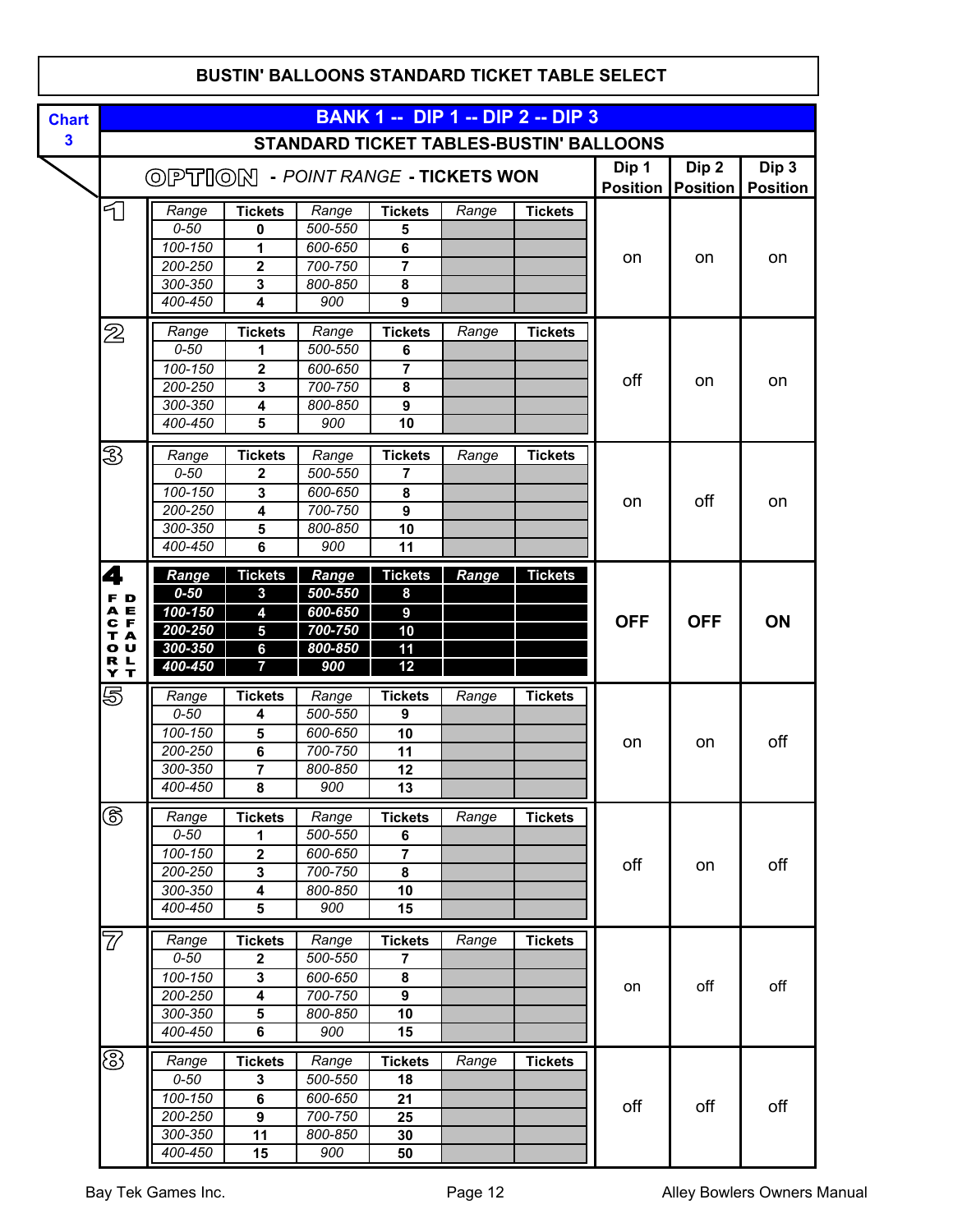#### COINS PER PLAY - BALLS PER GAMES - ATTRACT MODE - FREE PLAY MODE - TICKET DISPENSER POWER

| <b>Chart</b> |                                                                                                | <b>BANK 1 -- DIP 6</b>         |                             |                             |
|--------------|------------------------------------------------------------------------------------------------|--------------------------------|-----------------------------|-----------------------------|
| 4            |                                                                                                | <b>COINS PER PLAY</b>          |                             |                             |
|              | Allows you to set the number of coins/credits per                                              |                                | <b>OPTIONS</b>              | Switch 6<br><b>Position</b> |
|              | game.                                                                                          |                                | 2 Coins                     | on                          |
|              | <b>FACTORY DEFAULT SETTING: 1 COIN</b>                                                         |                                | 1 Coin                      | <b>OFF</b>                  |
| <b>Chart</b> |                                                                                                | <b>BANK 1 -- DIP 4-5</b>       |                             |                             |
| 5            |                                                                                                | <b>Trigger the Progressive</b> |                             |                             |
|              |                                                                                                | <b>OPTIONS</b>                 | Switch 4<br><b>Position</b> | Switch 5<br><b>Position</b> |
|              | Allows you to set the winning                                                                  | 600                            | off                         | off                         |
|              | score to trigger the progressive<br>win.                                                       | 700                            | off                         | on                          |
|              |                                                                                                | 800                            | on                          | off                         |
|              |                                                                                                | 900                            |                             | on                          |
| <b>Chart</b> |                                                                                                | <b>BANK 1 -- DIP 7</b>         |                             |                             |
| 6            |                                                                                                | <b>ATTRACT MODE</b>            |                             |                             |
|              | When the game is not being played the attract<br>mode will play selected tracks from the audio |                                | <b>OPTIONS</b>              | Switch 7<br><b>Position</b> |
|              | software and the chase lights will flash.                                                      |                                | <b>Enabled</b>              | <b>ON</b>                   |
|              | <b>FACTORY DEFAULT SETTING: ENABLED</b>                                                        |                                | <b>Disabled</b>             | off                         |
| <b>Chart</b> |                                                                                                | <b>BANK 2 -- DIP 1</b>         |                             |                             |
| 7            |                                                                                                | <b>FREE PLAY MODE</b>          |                             |                             |
|              | Will allow the game to be played without adding<br>any coins or credits                        |                                | <b>OPTIONS</b>              | Switch 1<br><b>Position</b> |
|              |                                                                                                |                                | Free Play<br>Mode           | on                          |
|              | <b>FACTORY DEFAULT SETTING: NORMAL</b><br><b>GAME PLAY</b>                                     |                                | <b>Disabled</b>             | <b>OFF</b>                  |
| <b>Chart</b> |                                                                                                | <b>BANK 1 -- DIP 8</b>         |                             |                             |
| 8            |                                                                                                | <b>TICKET DISPENSER POWER</b>  |                             |                             |
|              | Allows the operator to disable the ticket                                                      |                                | <b>OPTIONS</b>              | Switch 8<br><b>Position</b> |
|              | dispenser so no tickets will be paid.<br><b>FACTORY DEFAULT SETTING: DISPENSERS</b>            |                                | Power Off                   | on                          |
|              | <u>ON</u>                                                                                      |                                | <b>Enabled</b>              | <b>OFF</b>                  |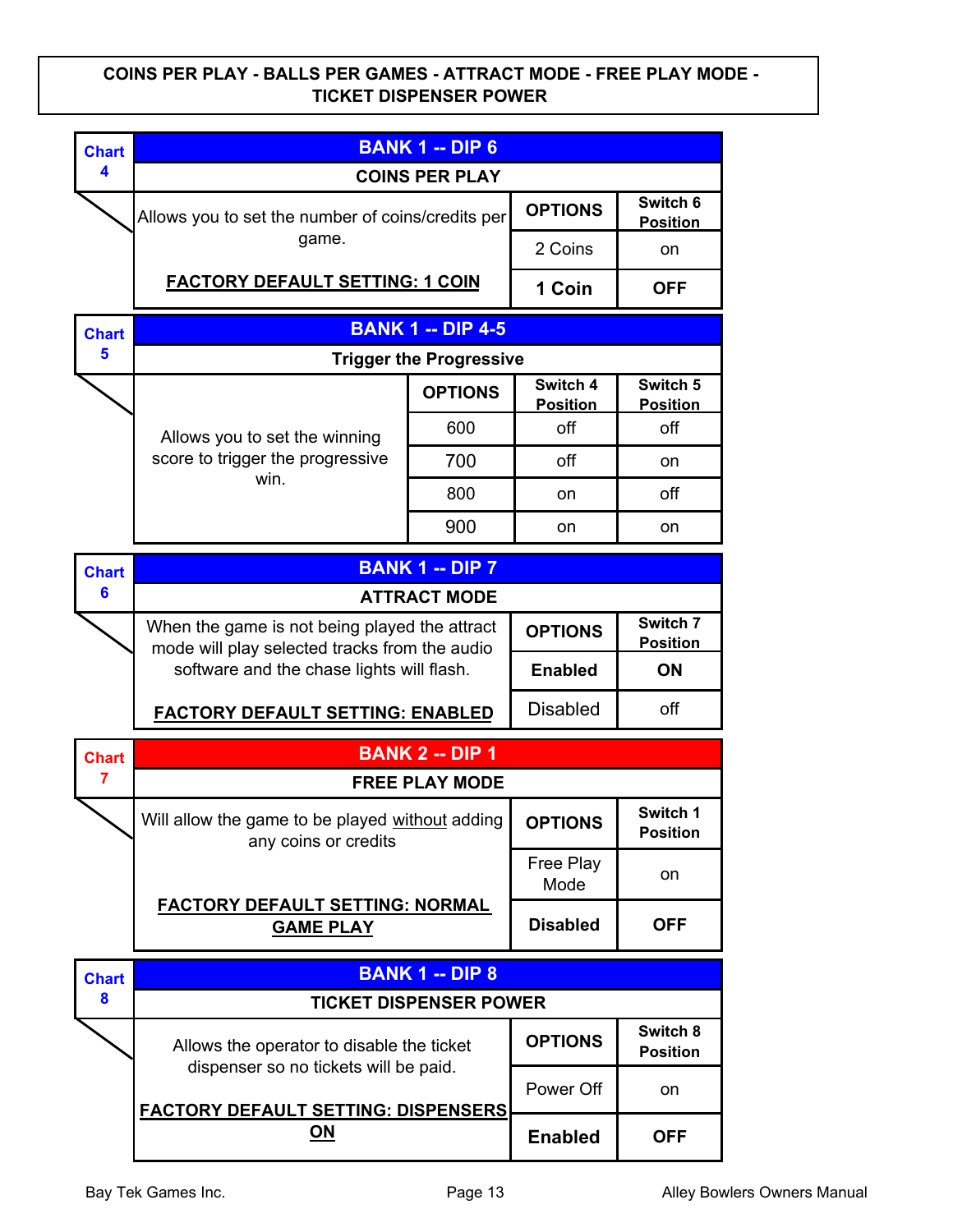#### CLEAR EEPROM - MULTI CREDITS - NOT USED



| <b>Chart</b> | <b>BANK 2 -- DIP 4 -- DIP 5</b>                             |                |                             |                             |
|--------------|-------------------------------------------------------------|----------------|-----------------------------|-----------------------------|
| 11           | <b>NUMBER OF GAMES TO WIN PROGRESSIVE JACKPOT</b>           |                |                             |                             |
|              | Sets the number of consecutive perfect                      | <b>OPTIONS</b> | Switch 4<br><b>Position</b> | Switch 5<br><b>Position</b> |
|              | wins to receive the jackpot.                                | 1 WIN          | <b>OFF</b>                  | <b>OFF</b>                  |
|              | <b>FACTORY DEFAULT SETTING:</b>                             | 2 WINS         | <b>ON</b>                   | <b>OFF</b>                  |
|              | <b>BASKET FEVER=1 WIN</b><br><b>BUSTIN' BALLOONS=2 WINS</b> | 3 WINS         | <b>OFF</b>                  | ON                          |
|              | <b>FIREBALL=2 WINS</b>                                      | 4 WINS         | ON                          | ON                          |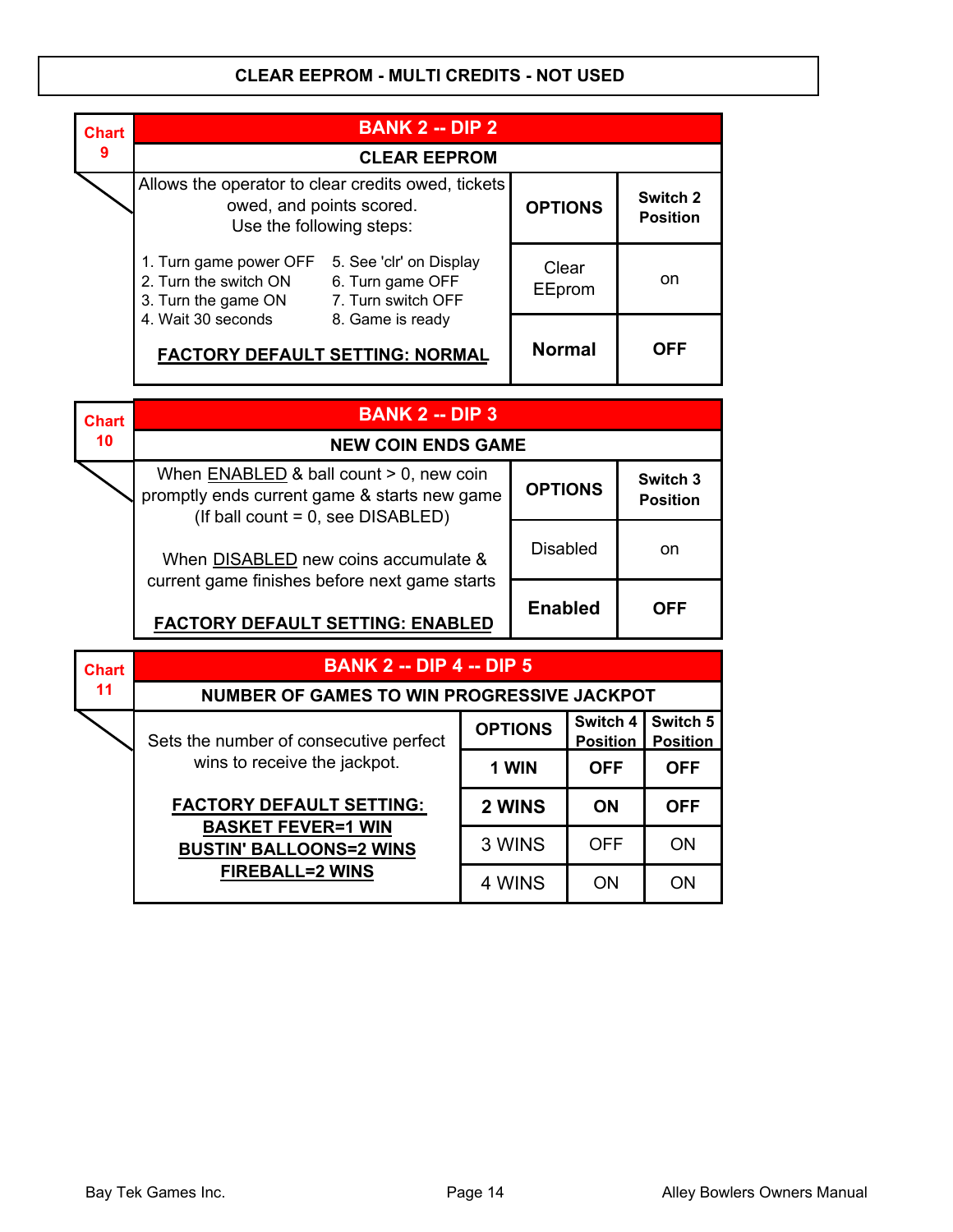#### CHASE LIGHTS

| <b>Chart</b> | <b>BANK 2 -- DIP 8</b>                 |                |                             |
|--------------|----------------------------------------|----------------|-----------------------------|
| 13           | <b>CHASE LIGHTS</b>                    |                |                             |
|              | IF THIS DIP IS "OFF" IT MAY EFFECT THE | <b>OPTIONS</b> | Switch 8<br><b>Position</b> |
|              | <b>GAME'S CHASE LIGHT SYSTEM.</b>      | <b>ON</b>      | <b>ON</b>                   |
|              | <b>PLEASE LEAVE IT "ON"</b>            | off            | off                         |

### DIAGNOSTIC MODE

| <b>Chart</b> | <b>BANK 2 -- DIP 6 -- DIP 7</b>                                                 |                                 |                             |                             |  |  |  |  |  |
|--------------|---------------------------------------------------------------------------------|---------------------------------|-----------------------------|-----------------------------|--|--|--|--|--|
| 14           | <b>TARGET DIAGNOSTICS</b>                                                       |                                 |                             |                             |  |  |  |  |  |
|              |                                                                                 | <b>OPTIONS</b>                  | Switch 6<br><b>Position</b> | Switch 7<br><b>Position</b> |  |  |  |  |  |
|              | THESE DIPS ARE USED TO TEST<br>YOUR GAME'S TARGETS.<br>THEY SHOULD REMAIN "OFF" | <b>NORMAL</b><br><b>GAME</b>    | <b>OFF</b>                  | OFF                         |  |  |  |  |  |
|              | UNLESS YOU NEED TO TEST THE<br>TARGETS.                                         | <b>NORMAL</b><br><b>GAME</b>    | <b>OFF</b>                  | ON                          |  |  |  |  |  |
|              | SEE PAGES 14 AND 15 FOR<br>DIRECTIONS TO USE THE<br><b>DIAGNOSTICS.</b>         | <b>STUCK</b><br><b>OFF TEST</b> | <b>ON</b>                   | <b>OFF</b>                  |  |  |  |  |  |
|              |                                                                                 | <b>STUCK ON</b><br><b>TEST</b>  | ON                          | ON                          |  |  |  |  |  |

## JACKPOT SIGN DIPS

| <b>Chart</b> | <b>BANK 1 -- DIP 1 -- DIP 2</b>                                      |                |                             |                             |  |  |  |  |  |  |
|--------------|----------------------------------------------------------------------|----------------|-----------------------------|-----------------------------|--|--|--|--|--|--|
| 15           | <b>INCREMENTAL POINTS INCREASED</b>                                  |                |                             |                             |  |  |  |  |  |  |
|              |                                                                      | <b>OPTIONS</b> | Switch 1<br><b>Position</b> | Switch 2<br><b>Position</b> |  |  |  |  |  |  |
|              | Sets the number of tickets to increment<br>up with each game played. | none           | <b>OFF</b>                  | OFF                         |  |  |  |  |  |  |
|              |                                                                      | 1/2            | <b>ON</b>                   | <b>OFF</b>                  |  |  |  |  |  |  |
|              | <b>FACTORY DEFAULT SETTING:</b><br>1 ticket per game played          | 1 ticket       | <b>OFF</b>                  | ON                          |  |  |  |  |  |  |
|              |                                                                      | 2 tickets      | ON                          | ON                          |  |  |  |  |  |  |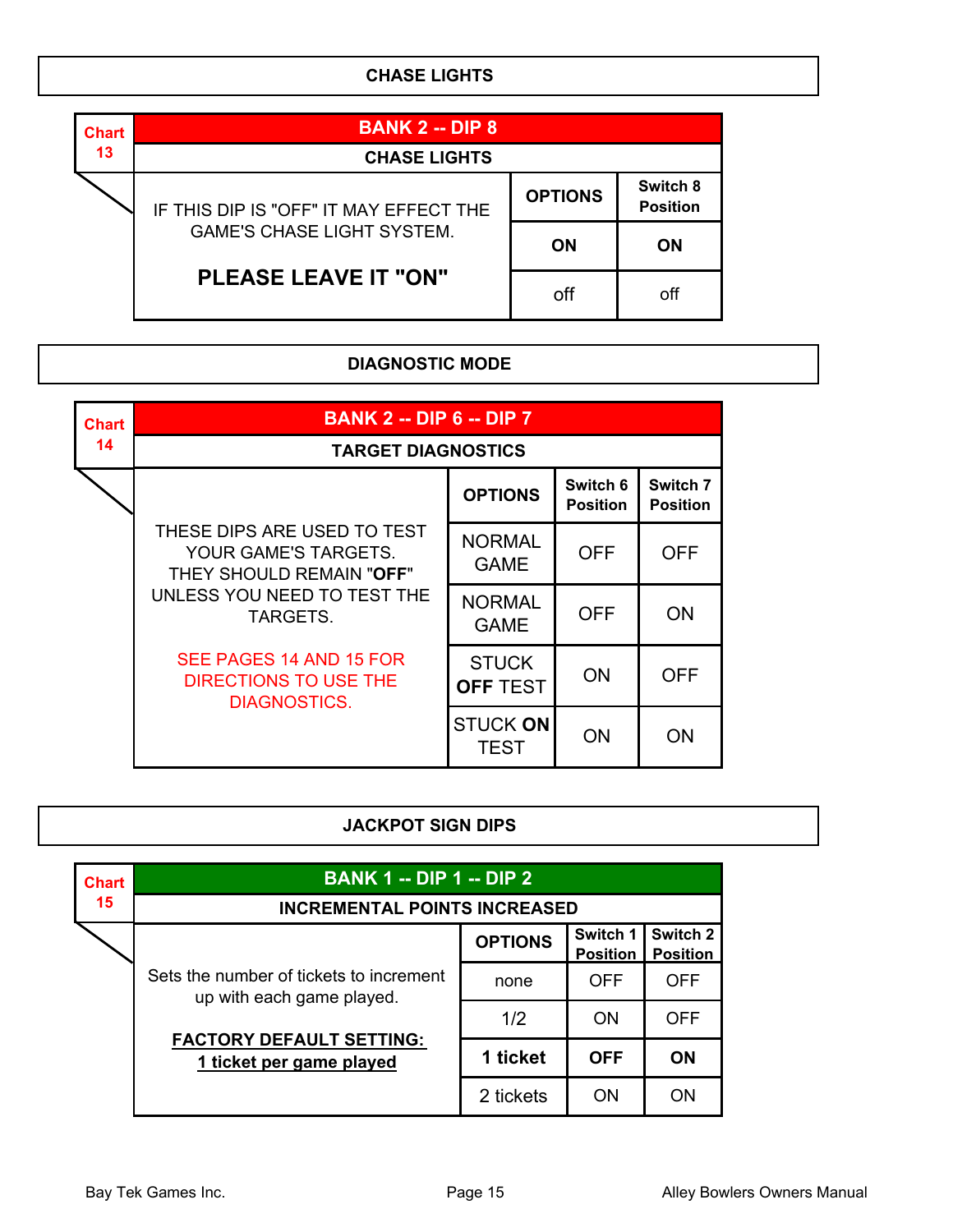#### JACKPOT SIGN DIPS

| <b>Chart</b> | <b>BANK 1 -- DIP 3 -- DIP 4 -- DIP 5</b><br><b>MINIMUM JACKPOT TICKETS</b> |                |                             |                             |                             |
|--------------|----------------------------------------------------------------------------|----------------|-----------------------------|-----------------------------|-----------------------------|
| 16           |                                                                            |                |                             |                             |                             |
|              |                                                                            | <b>OPTIONS</b> | Switch 3<br><b>Position</b> | Switch 4<br><b>Position</b> | Switch 5<br><b>Position</b> |
|              |                                                                            | 10             | <b>OFF</b>                  | <b>OFF</b>                  | <b>OFF</b>                  |
|              |                                                                            | 25             | <b>ON</b>                   | <b>OFF</b>                  | <b>OFF</b>                  |
|              | Sets the minimum number of<br>tickets in the jackpot.                      | 50             | <b>OFF</b>                  | <b>ON</b>                   | <b>OFF</b>                  |
|              |                                                                            | 100            | <b>ON</b>                   | <b>ON</b>                   | <b>OFF</b>                  |
|              | <b>FACTORY DEFAULT SETTING:</b><br>1000 tickets                            | 250            | <b>OFF</b>                  | <b>OFF</b>                  | <b>ON</b>                   |
|              |                                                                            | 500            | <b>ON</b>                   | <b>OFF</b>                  | ON                          |
|              |                                                                            | 1000           | <b>OFF</b>                  | <b>ON</b>                   | <b>ON</b>                   |
|              |                                                                            | 2500           | ON                          | ON                          | ON                          |

| <b>BANK 1 -- DIP 6 -- DIP 7 -- DIP 8</b> |                                                            |                             |                             |                             |
|------------------------------------------|------------------------------------------------------------|-----------------------------|-----------------------------|-----------------------------|
| <b>MINIMUM JACKPOT TICKETS</b>           |                                                            |                             |                             |                             |
|                                          | <b>OPTIONS</b>                                             | Switch 6<br><b>Position</b> | Switch 7<br><b>Position</b> | Switch 8<br><b>Position</b> |
|                                          | 50                                                         | <b>OFF</b>                  | <b>OFF</b>                  | <b>OFF</b>                  |
|                                          | 100                                                        | <b>ON</b>                   | <b>OFF</b>                  | <b>OFF</b>                  |
| Sets the maximum number of               | 250                                                        | <b>OFF</b>                  | <b>ON</b>                   | <b>OFF</b>                  |
|                                          | 500                                                        | <b>ON</b>                   | <b>ON</b>                   | <b>OFF</b>                  |
| 9999 tickets                             | 1000                                                       | <b>OFF</b>                  | <b>OFF</b>                  | ON                          |
|                                          | 2500                                                       | ON                          | <b>OFF</b>                  | ON                          |
|                                          | 5000                                                       | <b>OFF</b>                  | <b>ON</b>                   | ON                          |
|                                          | 9999                                                       | ON                          | <b>ON</b>                   | ON                          |
|                                          | tickets in the jackpot.<br><b>FACTORY DEFAULT SETTING:</b> |                             |                             |                             |

#### TARGET DIAGNOSTIC MODE

### TARGET DIAGNOSTICS

IF YOU FEEL YOUR GAME HAS A FAULTY TARGET SENSOR YOU CAN PERFORM TWO DIFFERENT TESTS TO DETERMINED THE PROBLEM. PLEASE SEE THE FOLLOWING PAGES.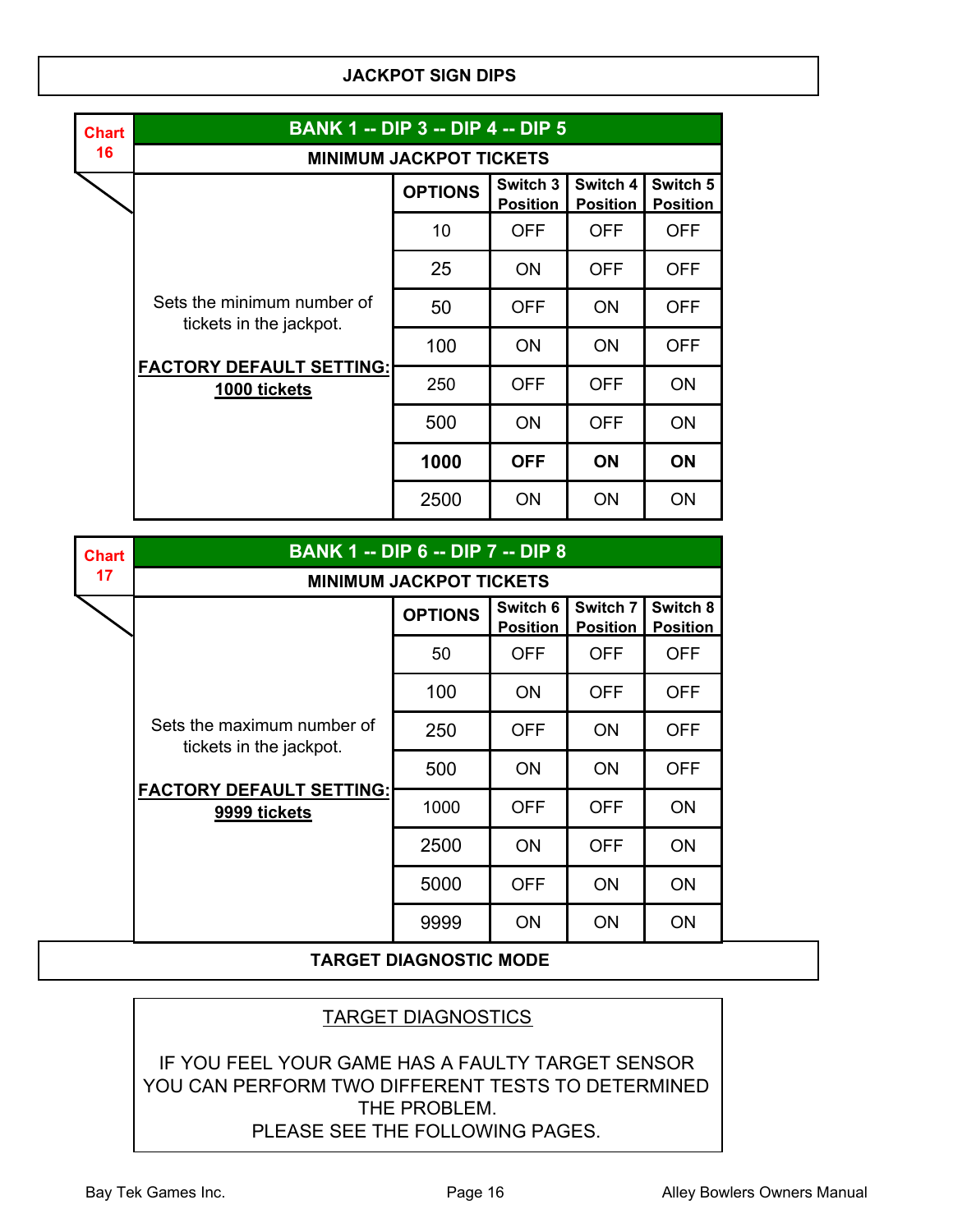#### TEST FOR TARGETS THAT MAYBE BE STUCK "ON"

### TARGET STUCK "ON"

FIRST, TURN OFF THE GAME. TURN ON DIP 6 BANK 2. TURN ON DIP 7 BANK 2. TURN THE GAME BACK ON. THE DISPLAY WILL SHOW ONE OF TWO THINGS.

PASS, AND ALL TARGETS WORK CORRECTLY, FIG 1.

ERR #, TELLS YOU A TARGET IS STUCK "ON". THAT MEANS THE TARGET IS ALWAYS SEEING A SCORE WHETHER THE TARGET IS HIT OR NOT. THE NUMBER DISPLAYED ON THE LOWER BOARD IS THE TARGET NOT WORKING. IF THERE IS MORE THEN ONE BAD TARGET, THE NUMBER WILL SCROLL ALL FAULTY TARGETS, FIG 2. USE THE MAPS BELOW TO DETERMINED THE FAULTY TARGET, FIG 3.

YOU CAN ORDER REPLACEMENT PARTS AT WWW.BAYTEKGAMES.COM/PARTS OR BY CALLING 920-822-3951 EXT 1101.



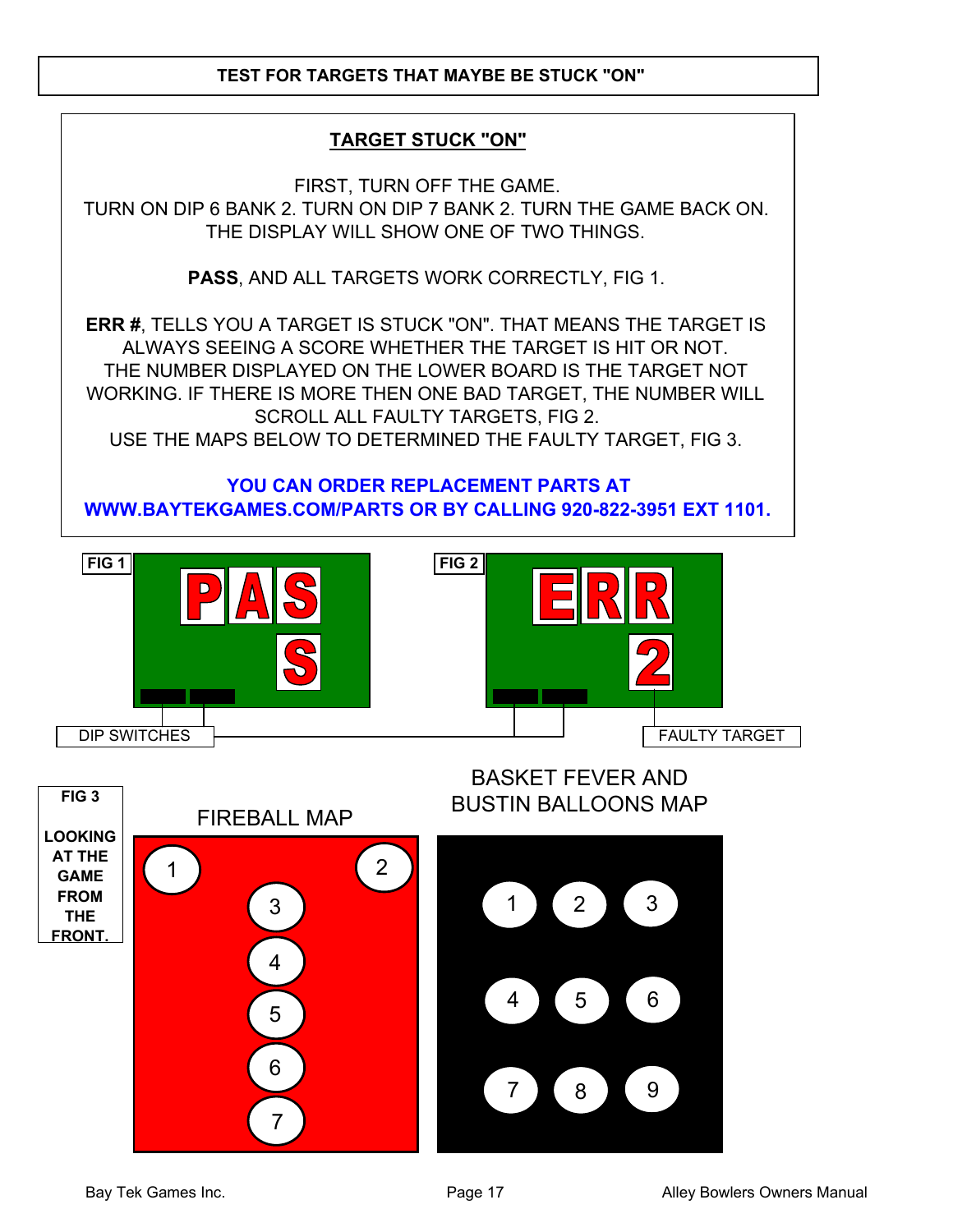#### TESTS FOR TARGETS THAT MAYBE STUCK "OFF"

#### TARGET STUCK OFF

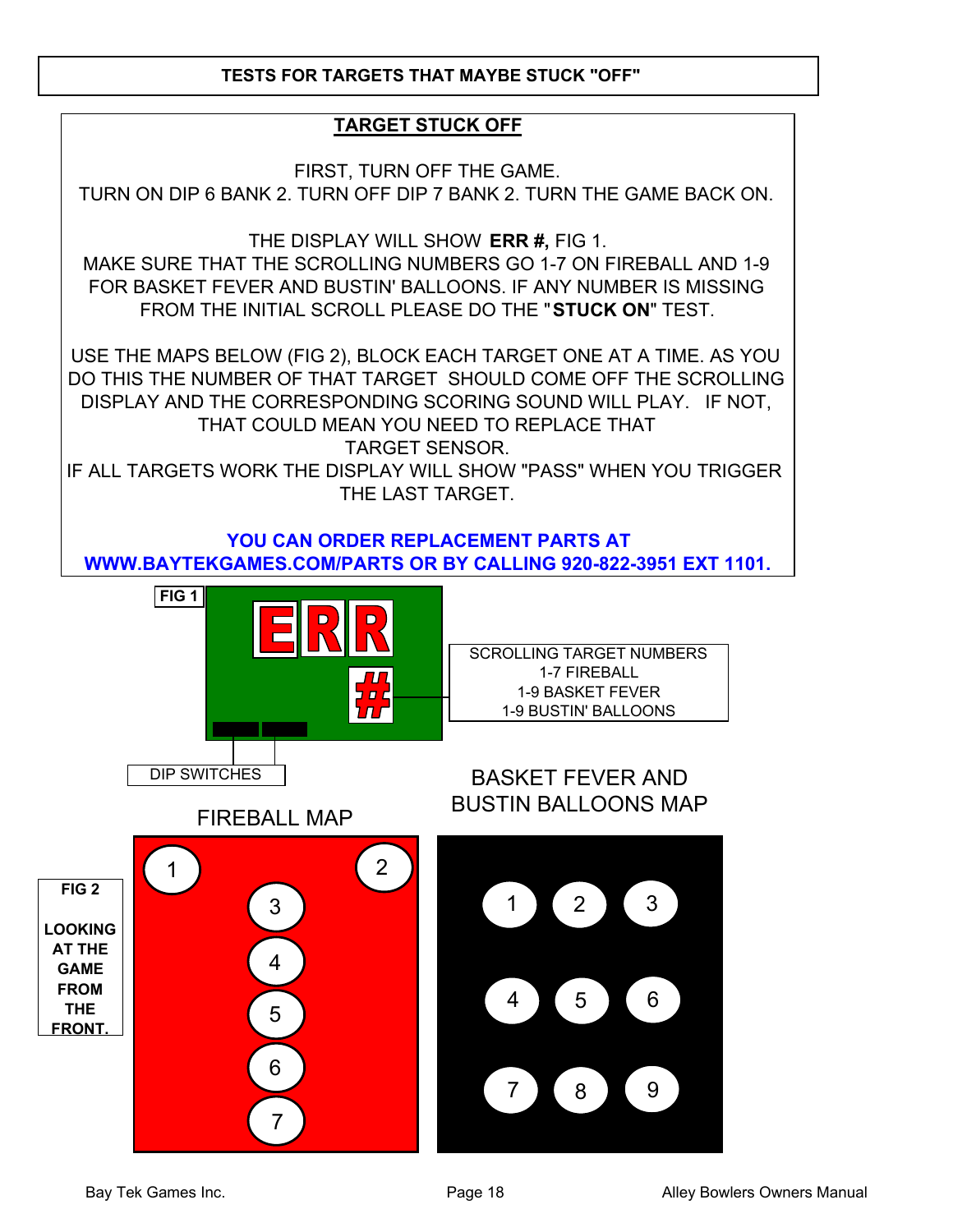#### LUBRICATION AND PREVENTIVE MAINTENANCE SECTION

#### Maintenance Chart

Use the following maintenance chart as a guide only. Actual maintenance intervals will depend on usage and environmental conditions at the location of the game.

Keep a log of all inspections, even if no problem exists, with date and time of inspection, action taken. A sample Repair Record is located at the end of this manual.

IMPORTANT: Do not use cleaning solvents on game graphics. Use only a mild soap solution and dry with a clean lint free cloth.

IMPORTANT: Use glass cleaner and a soft clean cloth to clean all the acrylic and metal surfaces on the game. Use an anti-static cleaner polisher on the black ramp surface to protect it and keep it slippery.

IMPORTANT: The game should be shut OFF for cleaning and maintenance.



CAUTION: Use of flammable substances can cause severe burns or personal injury. Always use non-flammable solvents for cleaning parts and surfaces of this game. Do not use flammable substances such as gasoline, kerosene or thinners.

| <b>TASK</b>                                                                                                               | <b>DAILY</b> | <b>WEEKLY</b> | <b>MONTHLY</b> |
|---------------------------------------------------------------------------------------------------------------------------|--------------|---------------|----------------|
| Fill ticket tray.                                                                                                         |              |               |                |
| Empty coin box.                                                                                                           |              |               |                |
| Play the game to ensure it is working<br>properly.                                                                        |              |               |                |
| Inspect the game for physical damage.<br>Repair as needed.                                                                |              |               |                |
| Inspect game lighting, replace lamps as<br>needed.                                                                        |              |               |                |
| Clean outside surfaces.                                                                                                   |              |               |                |
| Clean the ticket dispenser with<br>compressed air. Clean the opto sensor<br>using a cotton swab and isopropyl<br>alcohol. |              |               |                |
| Check all hardware for tightness.                                                                                         |              |               |                |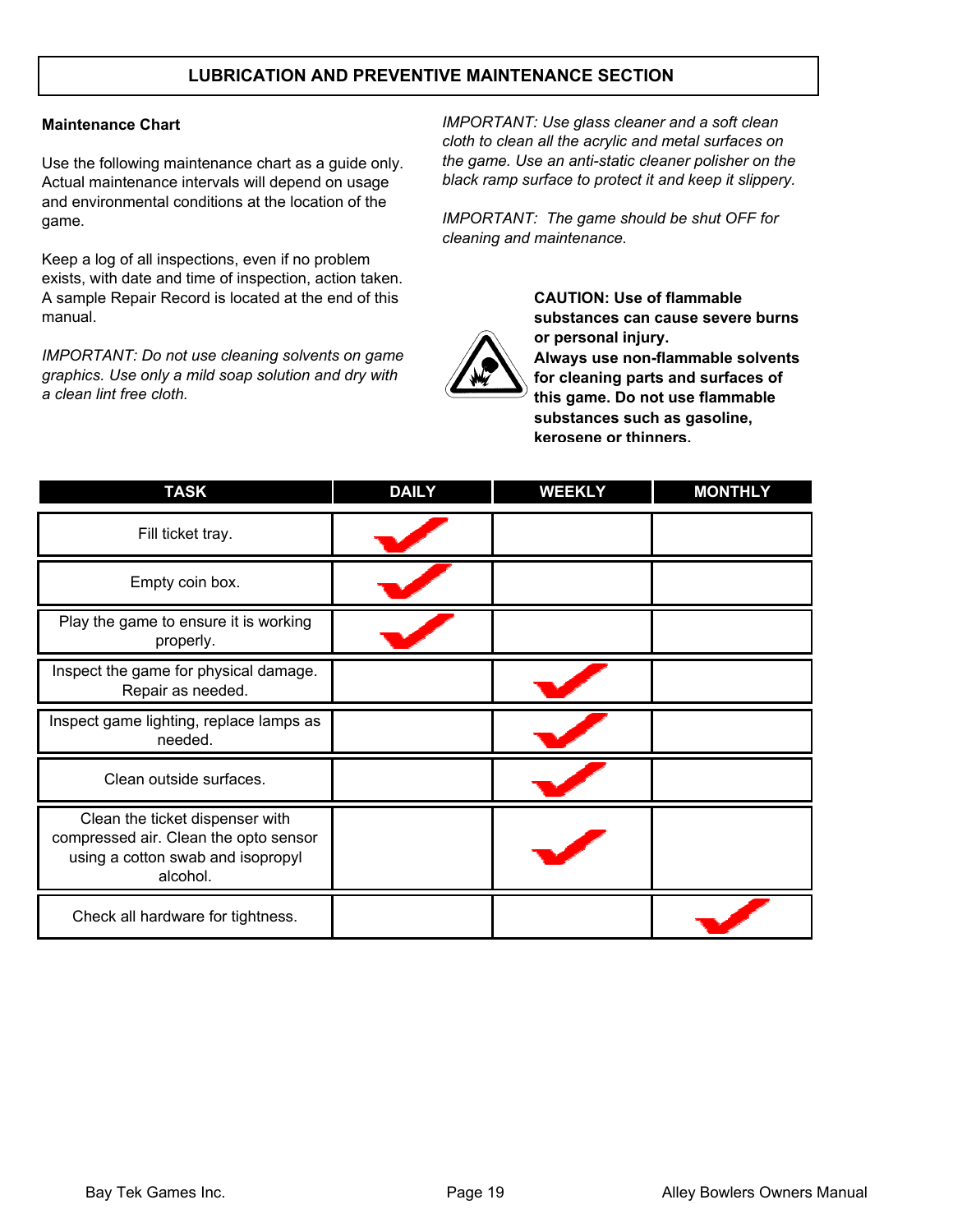| <b>PROBLEM</b>                        | <b>PROBABLE CAUSE</b>                                        | <b>REMEDY</b>                                                                                                             |
|---------------------------------------|--------------------------------------------------------------|---------------------------------------------------------------------------------------------------------------------------|
| No power to the game                  | 1. Unplugged                                                 | 1. Check wall outlet                                                                                                      |
|                                       | 2. Blown Fuse                                                | 2. Check transformer fuse (220 v<br>only - 7 amp fast burn)                                                               |
|                                       | 3. Circuit breaker tripped                                   | 3. Reset power strip breaker or<br>building circuit breaker                                                               |
|                                       | 4. Bad power supply                                          | 4. See power supply diagnostic.<br>Replace if faulty - A5PS1001                                                           |
| No audio                              | 1. Volume too low                                            | 1. Increase volume at the control<br>on the inside of the left ramp<br>door.                                              |
|                                       | 2. Loose wire at the control or<br>speaker                   | 2. Check audio cable<br>connections to the speakers,<br>volume control knob, and main<br>board. Check continuity.         |
|                                       | 3. Bad connection between head<br>piece and ramp piece       | 3. Check connection between the<br>pieces.                                                                                |
|                                       | 4. Defective potentiometer                                   | 4. Replacement - A5PO1K                                                                                                   |
|                                       | 5. Main circuit board malfunction                            | 5. Replace the main board with a<br>known same type main board to<br>isolate the problem.                                 |
| Fluorescent lighting not functioning  | 1. Fixture unplugged                                         | 1. Check power cable to the<br>power strip.                                                                               |
|                                       | 2. Lamp out                                                  | 2. Replace lamp                                                                                                           |
|                                       | 3. Faulty fixture                                            | 3. Replace entire fixture                                                                                                 |
| Chase lights not functioning properly | 1. One chase light strip is bad                              | 1. Unplug all but one strip to<br>isolate the bad one. One bad<br>strip will cause them all to not<br>work properly.      |
|                                       | 2. Jumper board between the<br>sections has become unplugged | 2. Reconnect the board. It does<br>not matter what cable goes<br>where.                                                   |
| Game resets                           | 1. Surge from ball release<br>solenoid                       | 1. Ensure the surge suppressor -<br>A5SS1000 - is soldered securely<br>across both leads of the ball<br>release solenoid. |
|                                       | 2. Interference from fluorescent<br>lights                   | 2. Unplug fluorescent lights from<br>the power strip                                                                      |
|                                       | 3. The main board thinks the<br>game is over                 | 3. The game ends after 9 scores<br>are recorded or 9 balls have<br>been counted                                           |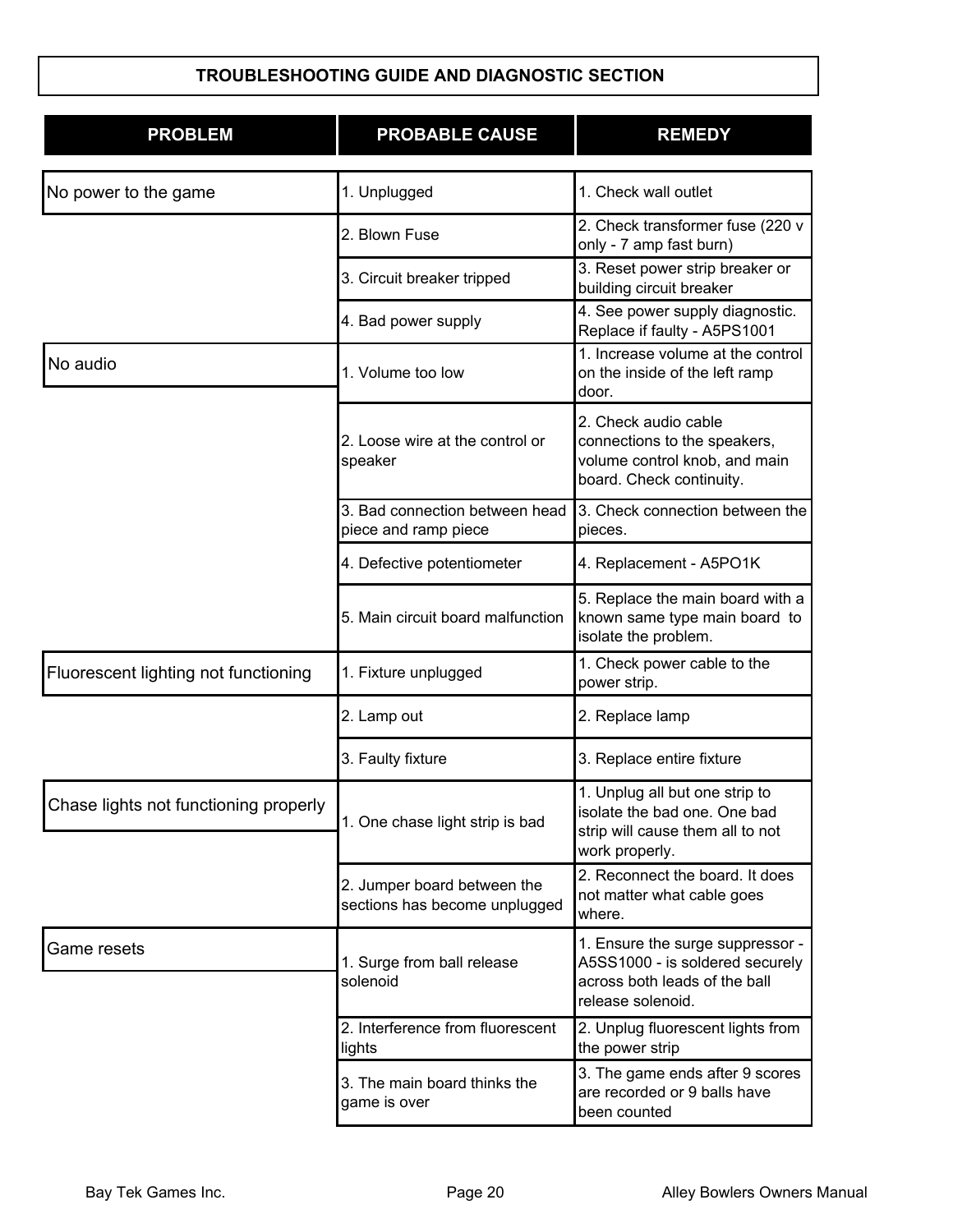| <b>PROBLEM</b>                     | <b>PROBABLE CAUSE</b>                                        | <b>REMEDY</b>                                                                                                                     |
|------------------------------------|--------------------------------------------------------------|-----------------------------------------------------------------------------------------------------------------------------------|
| Balls are not released             | 1. Low ball switch not being<br>depressed by balls           | 1. 3rd. ball should hold the switch<br>down                                                                                       |
|                                    | 2. Defective ball release solenoid                           | 2. Check for 110 VAC pulse at<br>the solenoid                                                                                     |
|                                    | 3. Defective AC driver board                                 | 3. Check that the light on the<br>driver board flashes with the<br>pulse of the ball release                                      |
|                                    | 4. Blown fuse on the AC driver<br>board                      | 4. Replace the fuse in the driver<br>board                                                                                        |
|                                    | 5. Bad connection between the<br>ramp and head pieces        | 5. Check the connection between<br>the pieces                                                                                     |
|                                    | 6. A score opto is faulty causing<br>the game to malfunction | 7. Unplug all scoring opto's, if the<br>problem goes away then<br>reconnect one at a time to isolate<br>the faulty one - AASE0001 |
| Incorrect number of balls released | 1. Low ball switch problem                                   | 2. 3rd ball should hold the switch<br>down                                                                                        |
|                                    | 2. If only two balls are released<br>instead of three        | 2. The third ball is catching on<br>the release arm. The assembly<br>needs to be replaced -<br>AABR6000                           |
|                                    | 3. Game ends or resets before<br>all balls are released      | 3. See Game Resets section<br>and/or Incorrect Number of Balls<br>Counted                                                         |
|                                    | 4. A score opto is faulty causing<br>the game to malfunction | 4. Unplug all scoring opto's, if the<br>problem goes away then<br>reconnect one at a time to isolate<br>the faulty one - AASE0001 |
| Incorrect number of balls counted  | 1. Malfunction in the ball count<br>switch                   | 1. Test the switch by rolling a ball<br>over it. Adjust or replace if<br>needed                                                   |
|                                    | 2. Broken or loose wire                                      | 2. Check the wiring, including in-<br>between the ramp and head                                                                   |
|                                    | 3. The game ends before all balls<br>are counted             | 3. The game will end at 9 scores.<br>An opto in the rack may be faulty.<br>Replace defective opto.                                |
|                                    | 4. A score opto is faulty causing<br>the game to malfunction | 4. Unplug all scoring opto's, if the<br>problem goes away then<br>reconnect one at a time to isolate<br>the faulty one - AASE0001 |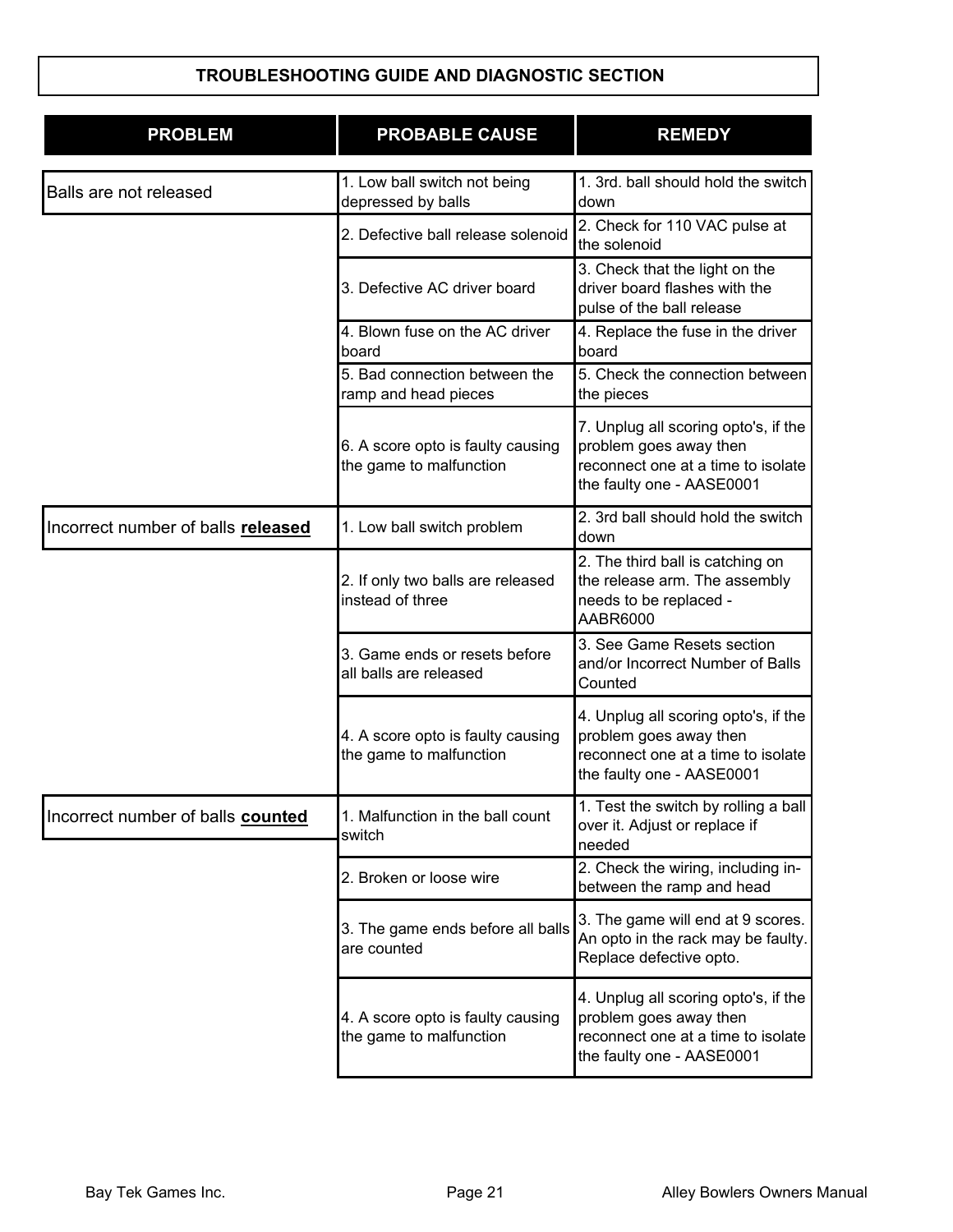| <b>PROBLEM</b>                                               | <b>PROBABLE CAUSE</b>                                                            | <b>REMEDY</b>                                                                                                                     |
|--------------------------------------------------------------|----------------------------------------------------------------------------------|-----------------------------------------------------------------------------------------------------------------------------------|
| Incorrect score totals - Bustin'<br>Balloons                 | 1. Game starts with a score<br>already displayed                                 | 1. Target switches are not<br>working properly. Adjust or<br>replace as needed.                                                   |
|                                                              | 2. Broken or loose wires                                                         | 3. Check the target wires. Check<br>the ground wire to the metal<br>frame.                                                        |
| Incorrect score totals - Fireball and<br><b>Basket Fever</b> | 1. Game starts with a score<br>already displayed                                 | 1. Unplug all scoring opto's, if the<br>problem goes away then<br>reconnect one at a time to isolate<br>the faulty one - AASE0001 |
|                                                              | 2. Broken or loose wires                                                         | 2. Check wiring and connections                                                                                                   |
|                                                              | 3. Target sensors not recording<br>scores                                        | 3. Adjust emitter and detector<br>pair. Replace opto if needed.                                                                   |
|                                                              | 4. A score opto is faulty causing<br>the game to malfunction                     | 4. Unplug all scoring opto's, if the<br>problem goes away then<br>reconnect one at a time to isolate<br>the faulty one - AASE0001 |
| Tickets do not dispense or wrong<br>amount dispenses         | 1. Disconnected, loose or broken<br>wires.                                       | 1. Check connectors. Check for<br>continuity.                                                                                     |
|                                                              | 2. Bad connection between head<br>piece and alley ramp piece.                    | 2. Check plug where 2 cabinet<br>pieces are pushed together.                                                                      |
|                                                              | 3. Opto Sensor on ticket<br>dispenser dirty.                                     | 3. Blow dust from sensor and<br>clean with isopropyl alcohol.                                                                     |
|                                                              | 4. Faulty ticket dispenser.                                                      | 4. Replace with working<br>dispenser to isolate the problem.                                                                      |
|                                                              | 5. Tickets continually spit out,<br>and ticket counter is counting<br>them down. | 5. Tickets owed in memory.<br>Follow clear EEprom directions.                                                                     |
|                                                              | 6. Notch on tickets cut too<br>shallow.                                          | 6. Flip tickets and load upside-<br>down to have large cut notch<br>toward opto sensor.                                           |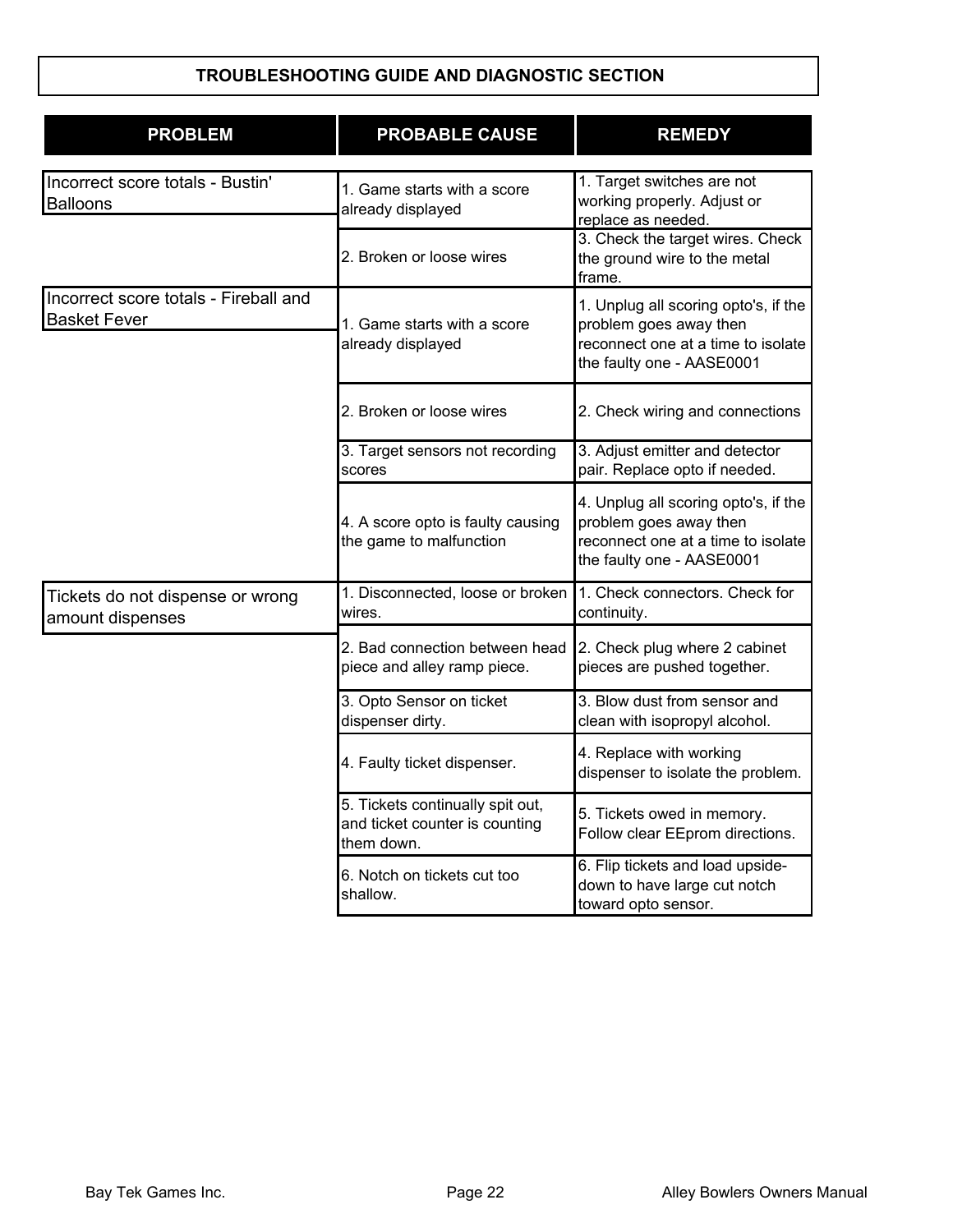| <b>PROBLEM</b>                                                                                                             |                                                                                          | <b>PROBABLE CAUSE</b>                                                                                | <b>REMEDY</b>                                                                                                                                                |
|----------------------------------------------------------------------------------------------------------------------------|------------------------------------------------------------------------------------------|------------------------------------------------------------------------------------------------------|--------------------------------------------------------------------------------------------------------------------------------------------------------------|
|                                                                                                                            |                                                                                          | 1. Faulty motor.                                                                                     | 1. If 12 Volts at motor - Replace<br>motor. (AAMO1001)                                                                                                       |
|                                                                                                                            | Motor does<br>not turn the<br>1st game                                                   | 2. Bad fuse in wire going back to<br>motor.                                                          | 2. Replace 2 Amp in-line fuse.                                                                                                                               |
|                                                                                                                            |                                                                                          | 3. Linkage jammed.                                                                                   | 3. Repair linkage or cable.                                                                                                                                  |
| Targets not resetting -<br><b>Bustin' Balloons</b><br>Cycle the game power<br>and check that the<br>motor turns with first | after power<br>up.                                                                       | 4. Motor has stopped so that<br>targets are not able to be<br>knocked over.                          | 4. Hold target off switch as<br>someone else coins up game.<br>Motor will then cycle. Continue<br>trouble shooting why motor does<br>not stop on top switch. |
| game                                                                                                                       | Motor will<br>turn the 1st<br>game after<br>power up,<br>but still goes<br>Err 0.<br>lto | 1. Motor home switch on bracket<br>is not being activated by motor.                                  | 1. Bend switch so that cam<br>activates switch. Replace switch<br>if needed. (A5SW3000)                                                                      |
|                                                                                                                            |                                                                                          | 2. One or more switches under<br>the targets are not being held<br>down by the weight of the target. | 2. Bend switches under the<br>targets so that they will activate<br>with target sitting upright.<br>Replace is needed. (AASW3020)                            |

#### Error Code Section

Lo - Low tickets – The game thinks that there are no tickets sitting on the switch under the stack of tickets. Check switch (AASW200).

Check wires from switch, including connections between head and ramp cabinet parts that push together.

Lb – Low balls – The game thinks that there are less than 3 balls in the ball track. The 3rd ball is supposed to be in the track holding that switch down. Check switch (AASW3010) – Replace if needed. Check wires from switch, including connections between head and ramp cabinet parts that push together.

Err 0 – Motor home switch error – Bustin Balloon game only.

1.) The game is not seeing the bug reset motor turn and activate this switch.

2.) The game is not seeing the bug motor reset the bugs, make only 1 revolution and return to home position. Check to see if motor is turning and follow troubleshooting guide under Targets not resetting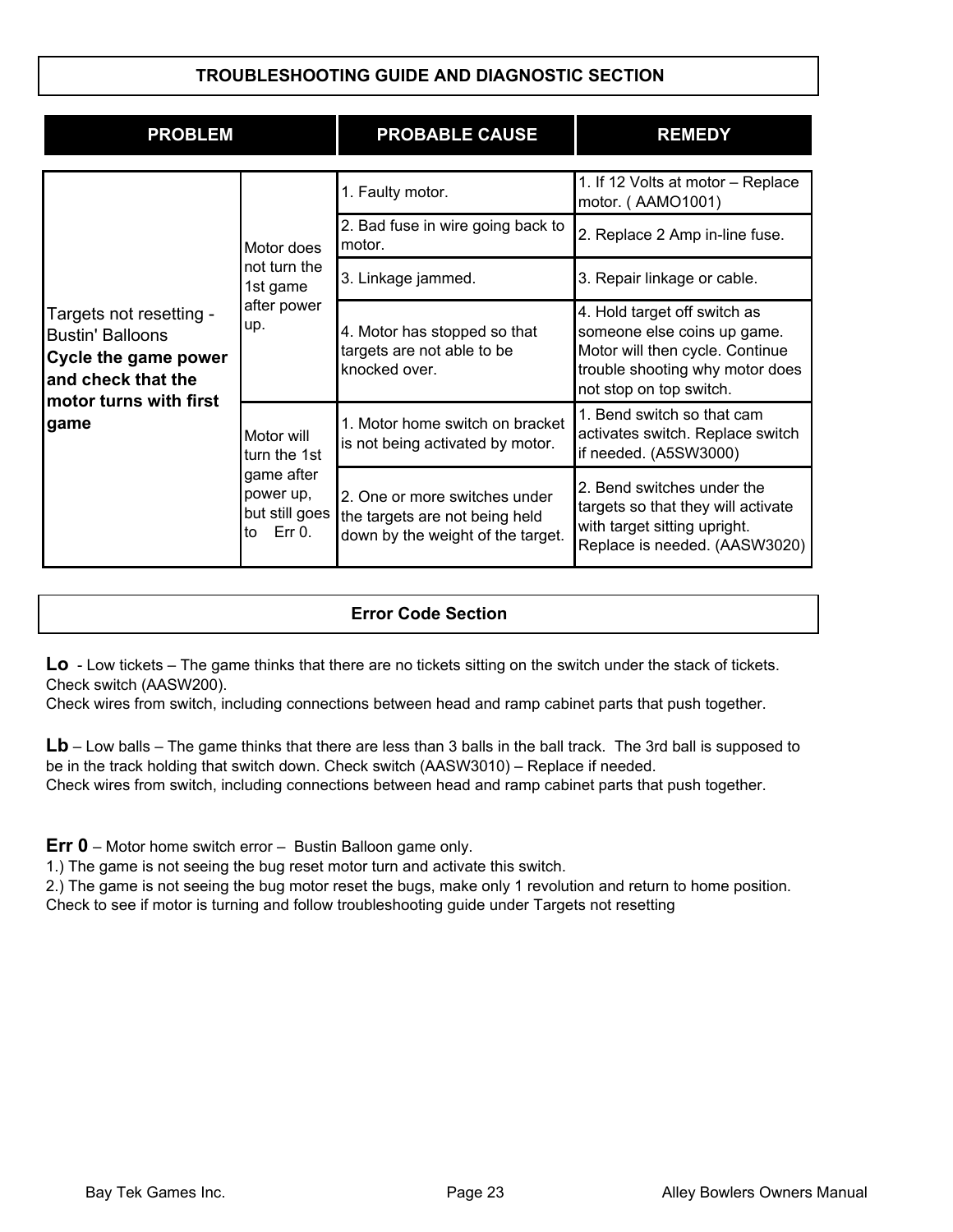#### Alley Bowler Power Supply Troubleshooting

Use the following procedure to check the power supply for Gen 5 games.

Check the small green LED light on the power supply circuit board. If the light is out there is a short somewhere. If the light dims, there is an overload in one of the circuits such as a bad motor.



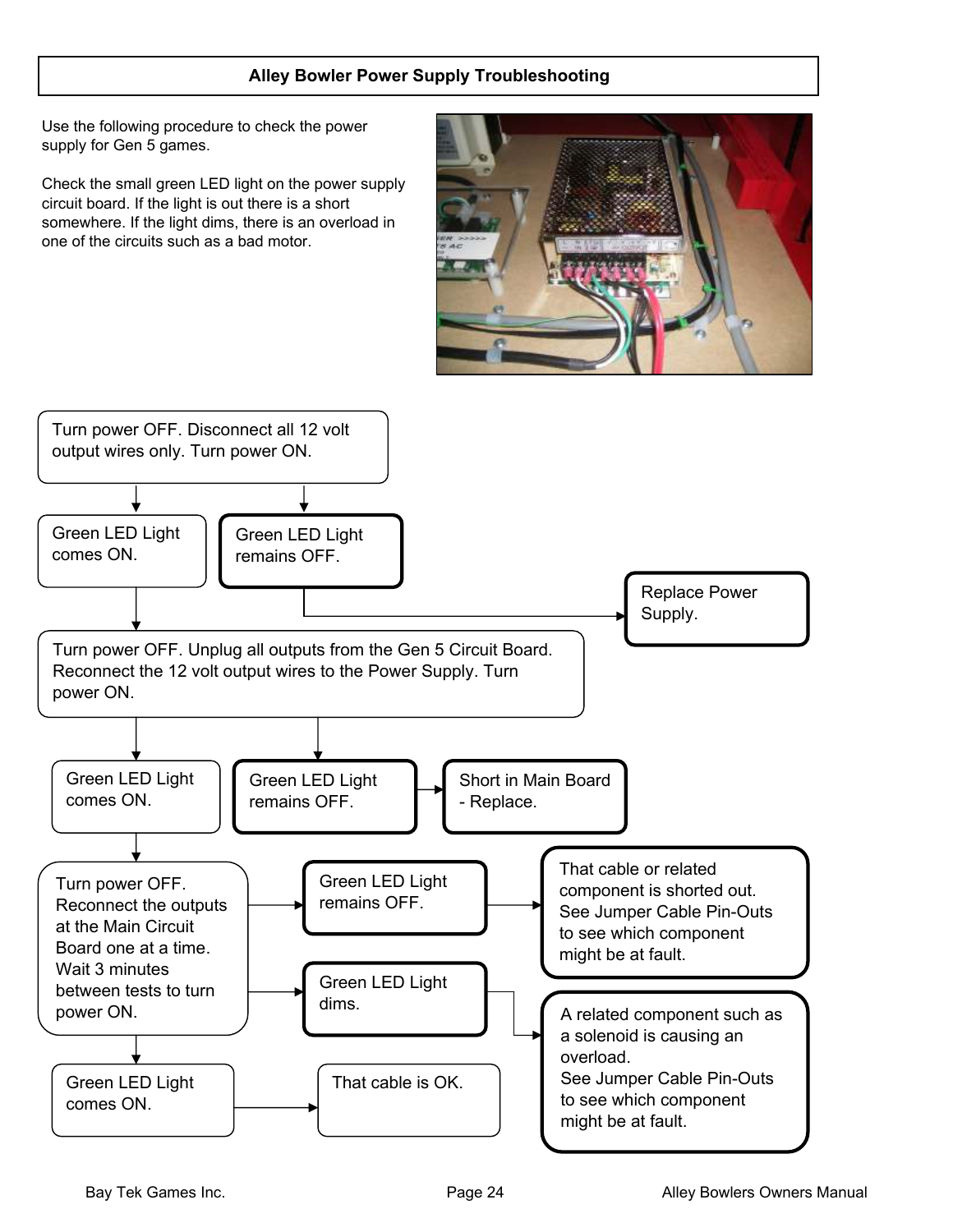

CAUTION: Electrical Shock Hazard. Do not perform maintenance or repair of this equipment with power ON. Unplug the unit from the wall outlet or shut off power at the power strip inside the cabinet.

#### Ball Return Components

With power off to the game, remove the seven screws holding the ball return cover to the side of the ramp. Pull the cover out from under the rear cabinet lip and set aside.

Remove the balls and the five screws in the base of the groove of the return track. The return track can then be raised and laid upside down on the ramp.

#### Ball Release Solenoid

1. Disconnect the solenoid wiring at the terminals.

2. Remove the large cotter pin from the solenoid shaft extension.



3. Remove the four machine screws and green ground wire from the solenoid.

4. Install the new solenoid over the arm extension and secure with the large cotter pin. Be sure solenoid is facing the correct way.

5. Secure the solenoid to the mounting bracket with four machine screws. Be sure the green ground wire is under the nearest mounting screws.

6. Attach the motor wiring to the solenoid terminals. Pinch on to insure that they will not vibrate loose.

7. Place the return track back into the side of the game. Turn on power and test the solenoid. If it is working correctly, secure the return track with the five screws.

8. Replace the return track cover and secure with seven screws.

#### Ball Count Low Ball Limit Switches

1. Disconnect the wiring at the terminals.

2. Remove the two screws holding the old switch to the game.

3. Install the new switch. Connect the wiring to the switch. Low Ball – Orange on top of switch, Green on bottom and center terminal empty. Ball Count – Orange with red strips on top, single color Orange on middle and bottom terminal empty. Pinch connectors to insure that they will not vibrate loose.

4. Place the return track back into the side of the game. Turn on power and test the solenoid. If it is working correctly, secure the return track with the five screws.

5. Replace the return track cover and secure with seven screws.

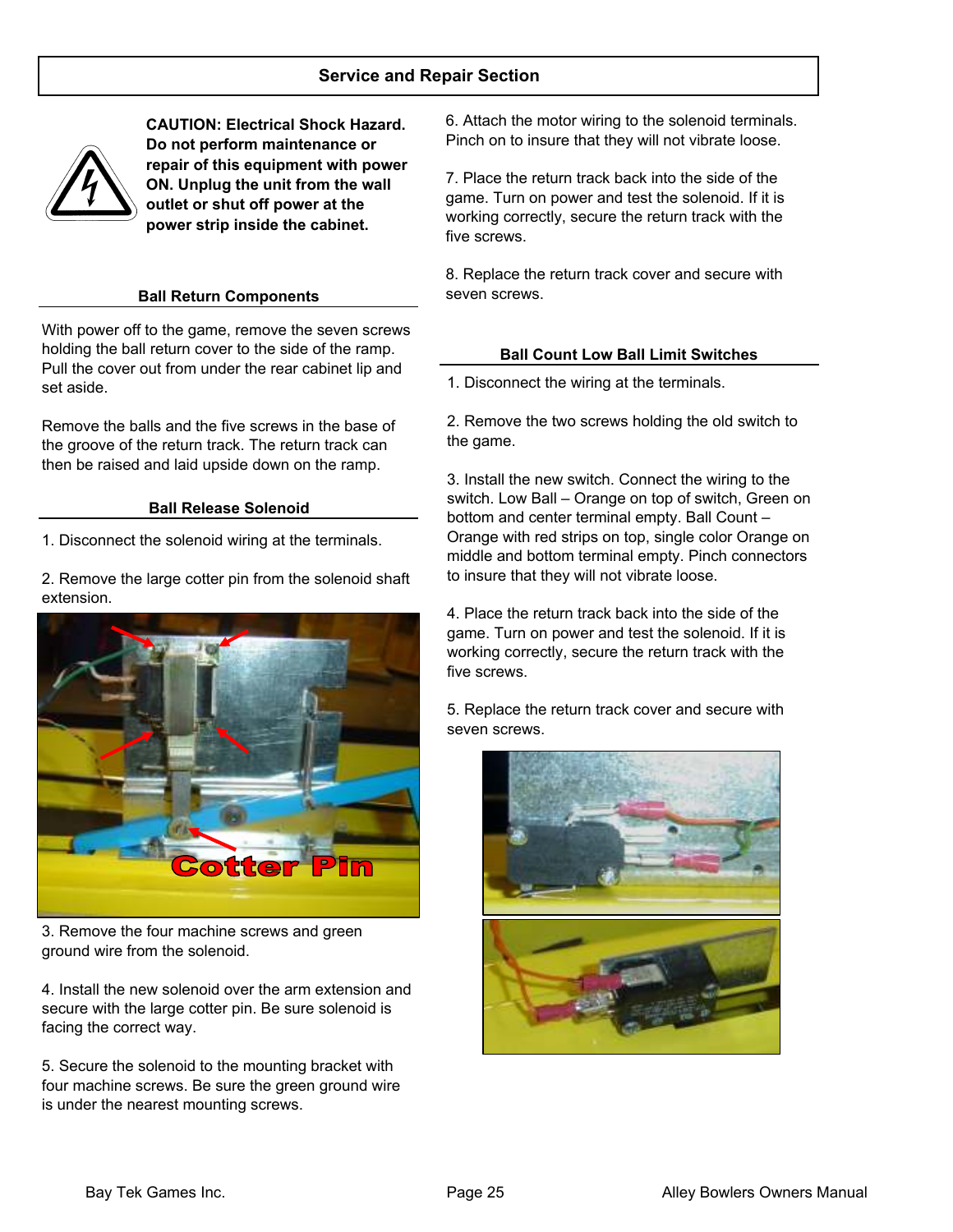1. Remove the 12 screws that hold the rear access panel to the side of the cabinet and remove the panel. Either unplug the game or shut off power at the switch on the power strip.



2. Unplug the motor wiring.

3. Loosen the setscrew on the motor shaft cam and pull the cam and cable assembly from the end of the motor shaft.

4. Remove the four hex locknuts from the motor mount and remove the motor.

5. Install the new motor and secure with locknuts and washers.

6. Mount the cam and cable assembly with the flat portion of the motor shaft matched to the flat side of the hole in the cam. Secure the cam with the setscrew.

7. Plug in the motor wiring and test the game. If the motor is working correctly, reinstall the rear access panel.

#### Reset Motor - Bustin' Balloons **Position Sensor - Bustin' Balloons**

1. Remove the 12 screws from the upper rear access panel mounting brackets and remove the panel. Either unplug the game or shut off power at the switch on the power strip.

2. Disconnect the sensor wires at the terminals.



3. Unscrew the two screws securing the sensor to the motor mounting bracket.

4. Install the new sensor (be sure the limit switch arm is against the cam as shown) and reattach the wires. Pinch the terminals to insure that the wires will not vibrate loose.

5. Test the game before re-installing the rear access panel.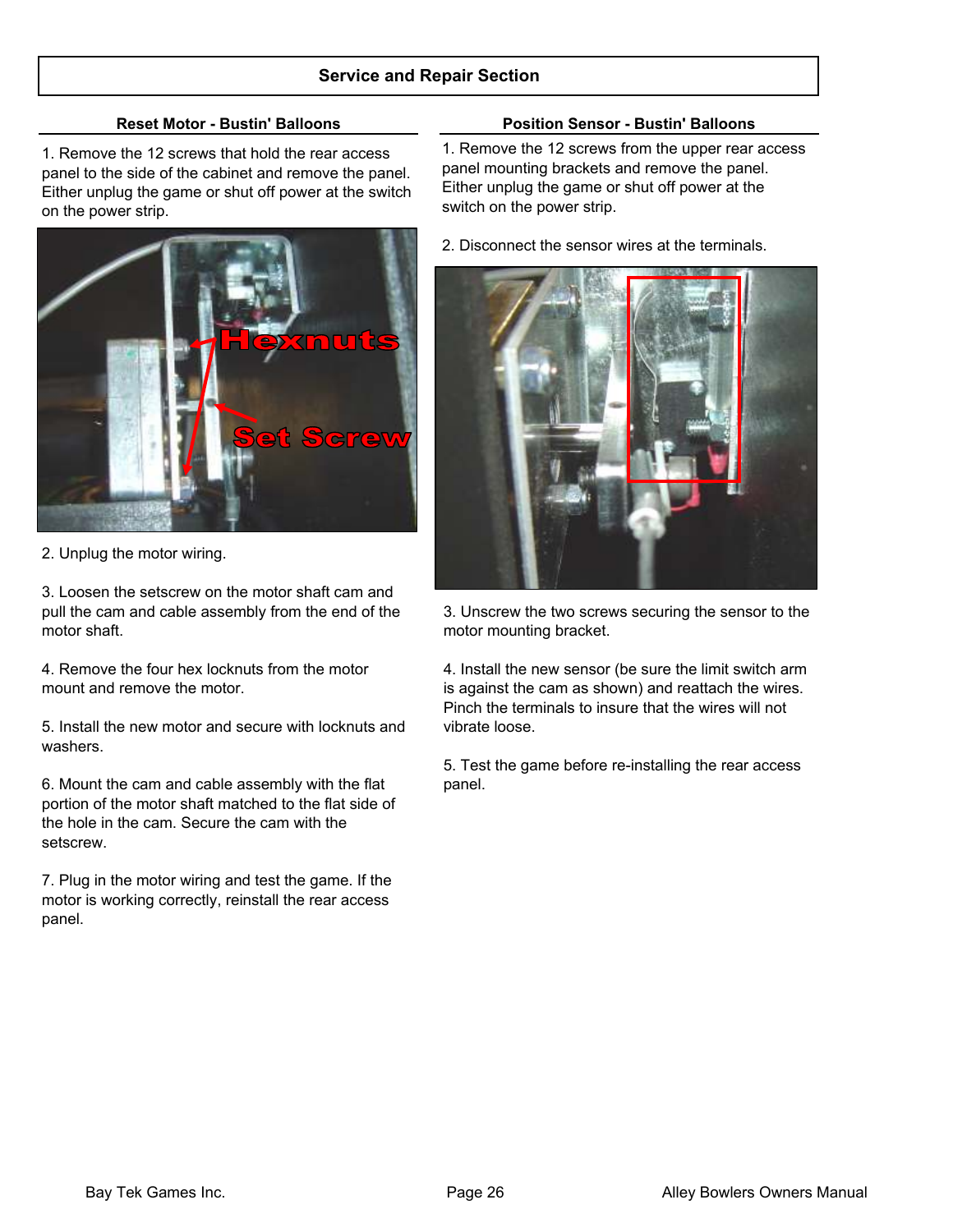1. Shut power off to the game. Unlock the ticket tray access and open the door.

2. Remove any tickets in the game.

3. Remove the two screws at the bottom of the ticket tray and remove the tray from the game.

4. Disconnect the switch wiring and remove the two screws holding the switch to the tray.

5. Replace the switch and secure with the two machine screws. Reconnect the wiring. Place the Black wire on the bottom terminal and the Red wire on the top terminal. Do not use the center terminal.

6. Turn power on to the game and test operation of the switch.

#### 7. Re-install the ticket tray in the game. Re-load tickets and lock the tray access door.



#### Low Ticket Switch Target Sensor - Fireball and Basket Fever

1. Remove the 12 screws from the upper rear access panel mounting brackets and remove the panel. Either unplug the game or shut off power at the switch on the power strip.

2. Unplug the faulty board and remove the two screws holding the board to the playfield.

3. Replace the circuit board and secure with the two screws. Plug in the wire connector.



4. Test the game before re-installing the rear access panel.

#### Target Limit Switch - Bustin' Balloons

1. Remove the 12 screws from the upper rear access panel mounting brackets and remove the panel. Either unplug the game or shut off power at the switch on the power strip.

2. Remove the lower three hex nuts holding the balloon of the faulty switch to the cross-tube.

3. Pull the wiring out of the access hole in the tube and unplug the faulty switch. It may be necessary to cut some wire ties.

4. Through the two holes in the back of the tube, remove the two screws holding the switch the tube.

5. Replace the switch and secure with the two screws. Plug in the wire connector and push the wiring back into the tube. Secure with wire ties.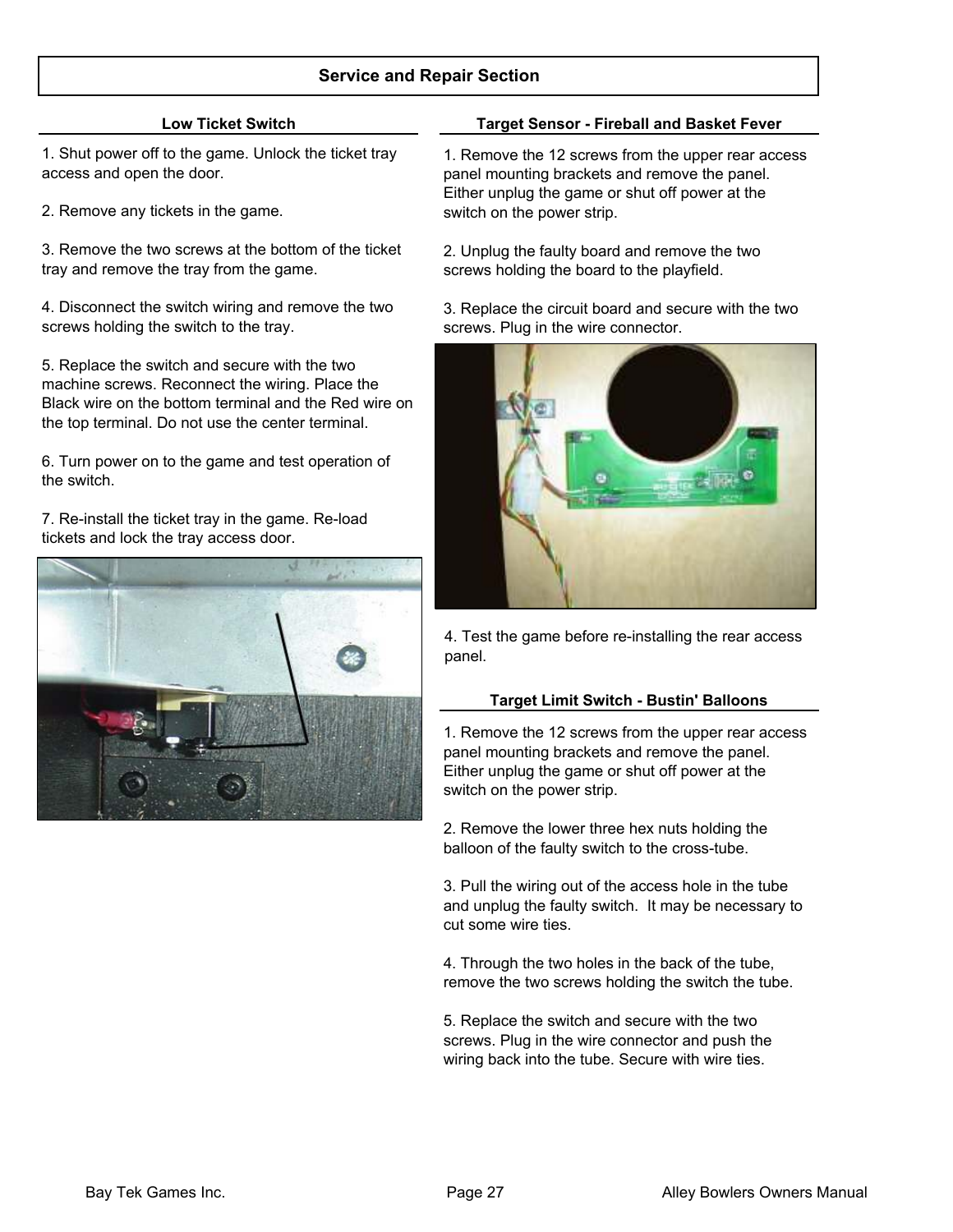#### Target Limit Switch - Bustin' Balloons Cont'



6. Test the game before re-installing the rear access panel.

# Cinn . C are  $\bullet$

4. Install the new board and reconnect the wiring connectors and the white display cable. Be sure the correct software and sound chips are installed.

#### Circuit Boards

#### Main Board with Score Display

1. Carefully unplug the various connectors, and chase light cables.

2. Remove the four Phillips head screws at the four corners of the board and remove the board from the mounting panel.

3. Before installing the new board, check to be sure that the dipswitches are set in the same position as the old board.

NOTE: If swapping the circuit board with a spare Gen 5 board for testing purposes, be sure to also swap out the software chip. Use extreme care to prevent static electricity and to prevent bending socket pins



5. Re-test the game to insure everything is working properly.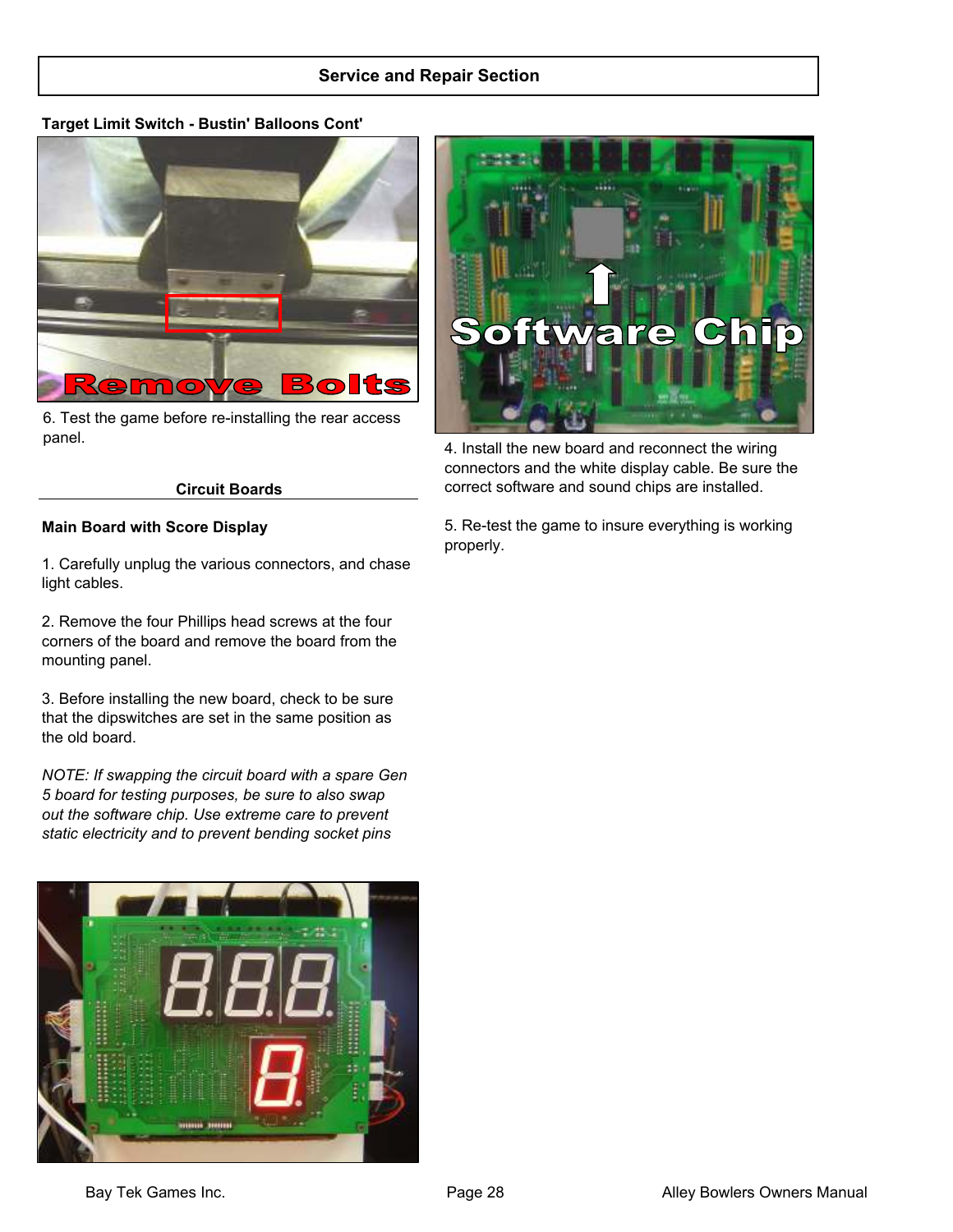#### Electrical Drawing Section





#### 12. Volt Jumper Cable (J1) Volume Cable (J2) Connector AAJP2025

| <b>BLK</b><br>12V Input | <b>RED</b><br>12V<br>Ground | <b>BLK</b><br>12V<br>Ground | <b>RED</b><br>12v Input |
|-------------------------|-----------------------------|-----------------------------|-------------------------|

# AACB4142

| RED    |  |
|--------|--|
| Audio  |  |
| Output |  |
| BLK    |  |
| Audio  |  |
| Ground |  |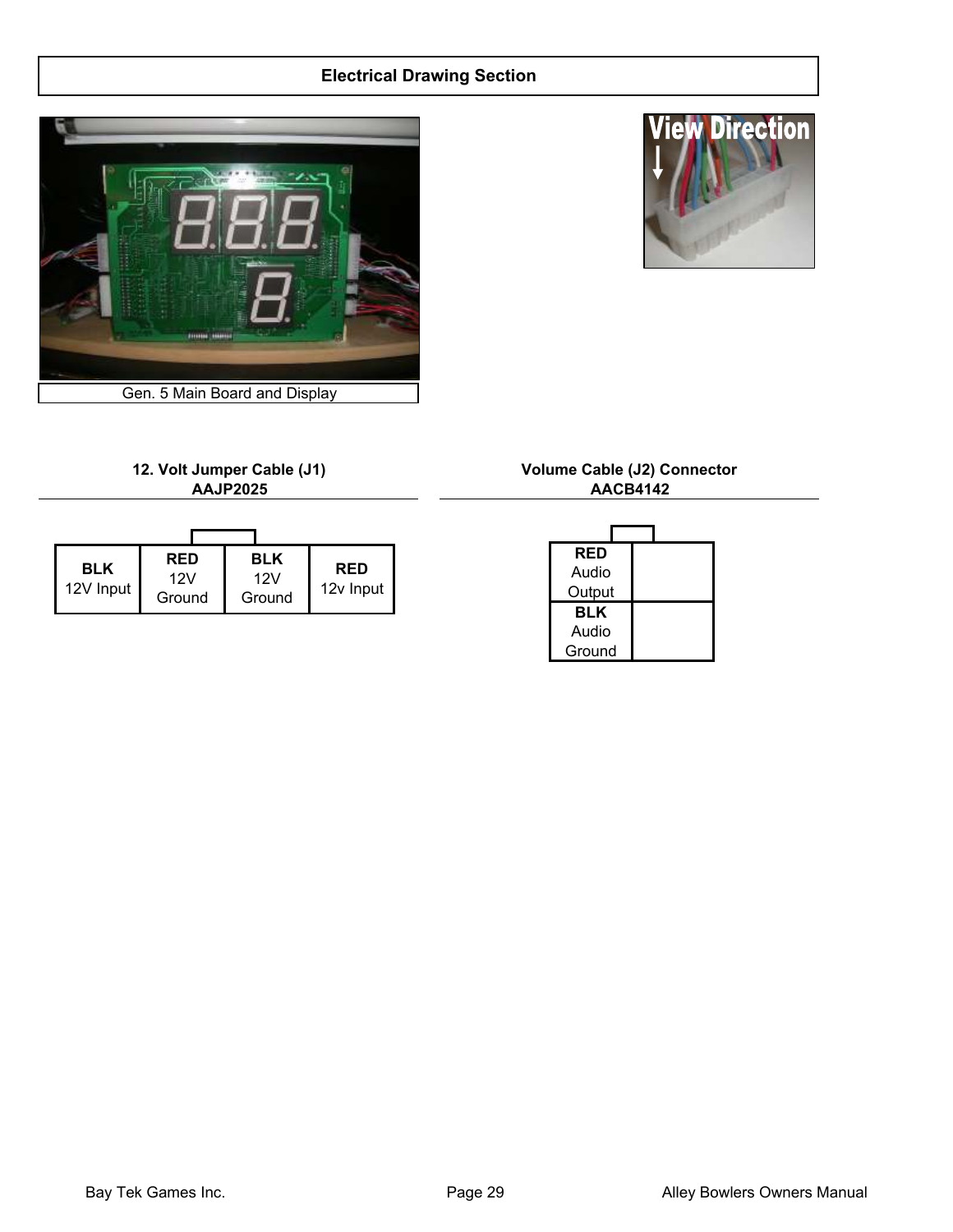| <b>View Direction</b> |
|-----------------------|
|                       |
|                       |
|                       |

| <b>RED/BLK</b><br><b>Scoring Sensor</b><br>Input-Lower Left                      | <b>WHT/BLK</b><br><b>Scoring Sensor</b><br>Input-Lower<br>Center            |
|----------------------------------------------------------------------------------|-----------------------------------------------------------------------------|
|                                                                                  |                                                                             |
|                                                                                  |                                                                             |
|                                                                                  |                                                                             |
|                                                                                  |                                                                             |
|                                                                                  |                                                                             |
| <b>RED</b><br><b>Scoring Sensor</b><br>Input-Upper Left                          | <b>WHT/RED</b><br><b>Scoring Sensor</b><br>Input-Middle                     |
| <b>WHT</b><br><b>Scoring Sensor</b><br>Input-Upper                               | Center<br><b>BLU/WHT</b><br><b>Scoring Sensor</b><br>Input-Middle           |
| <b>Center</b><br><b>BLU/BLK</b><br><b>Scoring Sensor</b><br>Input-Lower<br>Right | <u>Right</u><br><b>BLU</b><br><b>Scoring Sensor</b><br>Input-Upper<br>Right |
| <b>RED/WHT</b><br><b>Scoring Sensor</b><br>Input-Middle<br>Left                  |                                                                             |
| <b>GRN</b><br>Scoring<br>Sensors<br>Ground                                       |                                                                             |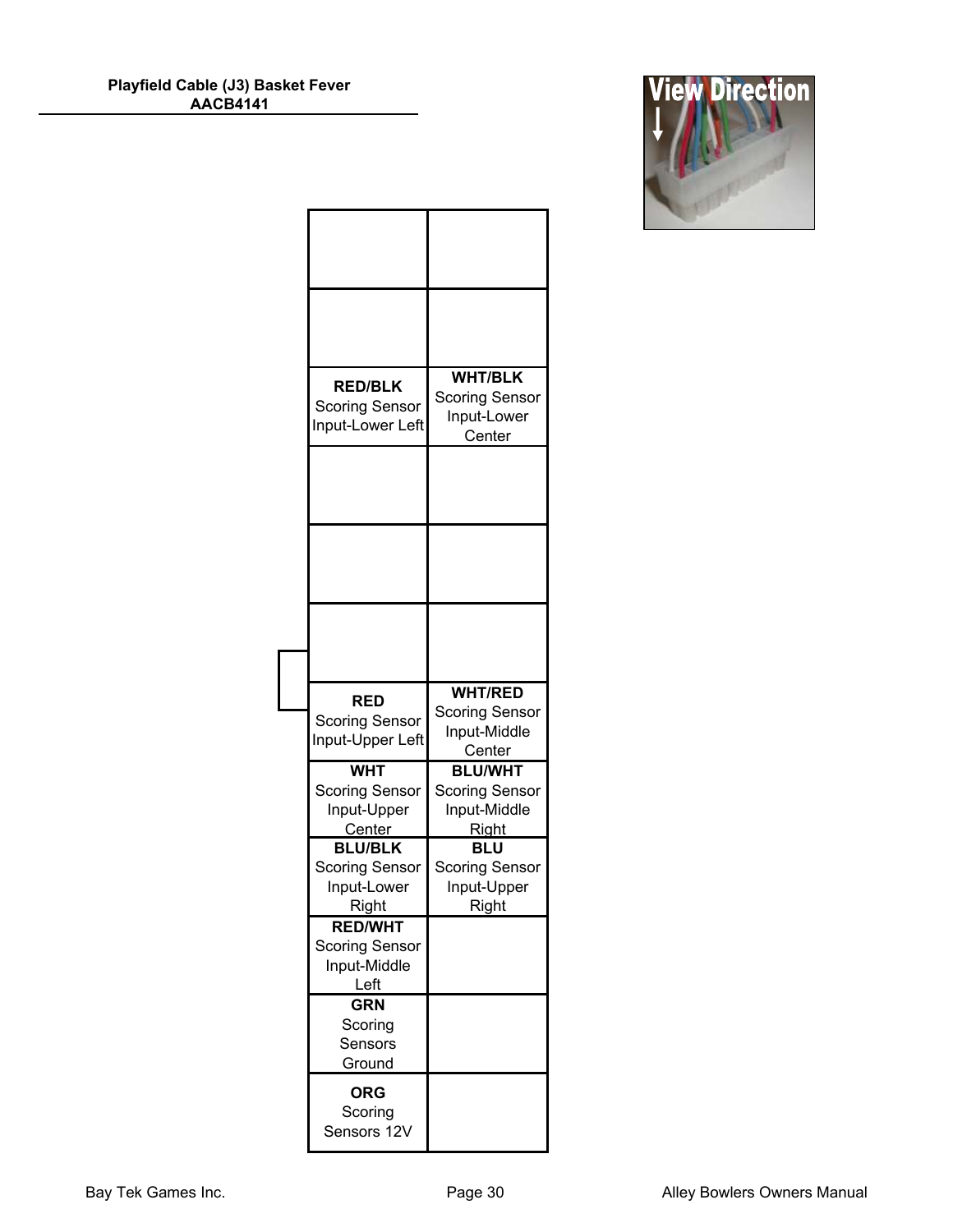| <b>RED</b><br>Left 100 Point<br>Input      | <b>WHT/RED</b><br>30 Point Input       |
|--------------------------------------------|----------------------------------------|
| <b>WHT</b><br>50 Point Input               | <b>BLU/WHT</b><br>40 Point Input       |
| <b>BLU/BLK</b><br>10 Point Input           | <b>BLU</b><br>Right 100 Point<br>Input |
| <b>RED/WHT</b><br>20 Point Input           |                                        |
| <b>GRN</b><br>Scoring<br>Sensors<br>Ground |                                        |
| <b>ORG</b><br>Scoring<br>Sensors 12v       |                                        |

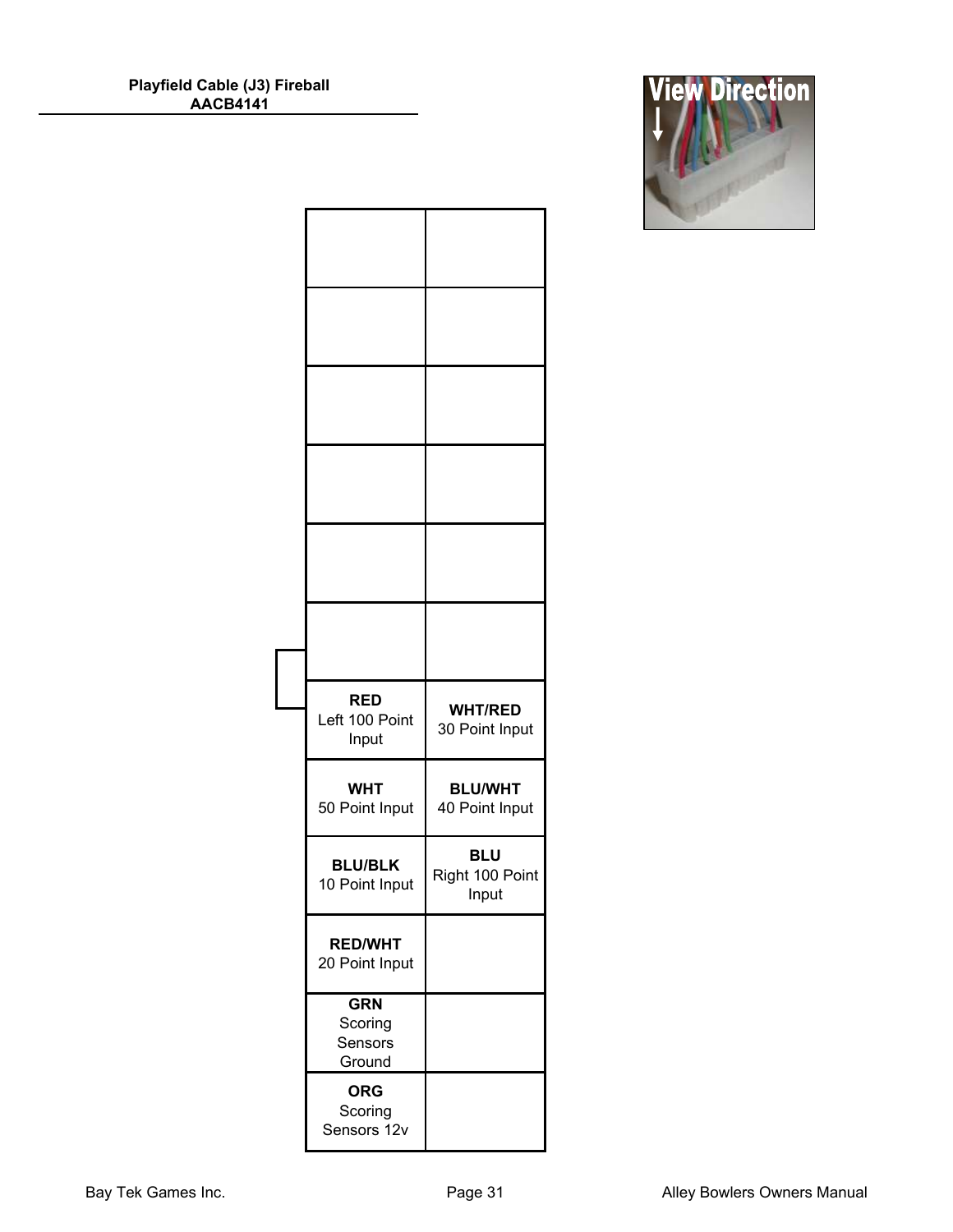| <b>View Direction</b> |  |  |
|-----------------------|--|--|
|                       |  |  |
|                       |  |  |
|                       |  |  |
|                       |  |  |

|                                                    | <b>GRN</b><br>Switches<br>Ground                  |
|----------------------------------------------------|---------------------------------------------------|
| <b>WHT</b><br>Switch Input-<br><b>Upper Center</b> | <b>BLU</b><br>Switch Input-<br><b>Upper Right</b> |
| <b>BLU/WHT</b><br>Switch Input-<br>Middle Right    | RED<br>Switch Input-<br><b>Upper Left</b>         |
| <b>RED/WHT</b><br>Switch Input-<br>Middle Left     | <b>WHT/RED</b><br>Switch Input-<br>Middle Center  |
| <b>WHT/BLK</b><br>Switch Input-<br>Lower Center    | <b>BLU/BLK</b><br>Switch Input<br>Lower Right     |
|                                                    | <b>RED/BLK</b><br>Switch Input-<br>Lower Left     |
|                                                    |                                                   |
|                                                    |                                                   |
|                                                    | <b>RED</b><br><b>Motor Switch</b><br>Input        |
|                                                    | <b>BLK</b><br><b>Motor Switch</b><br>Ground       |
|                                                    |                                                   |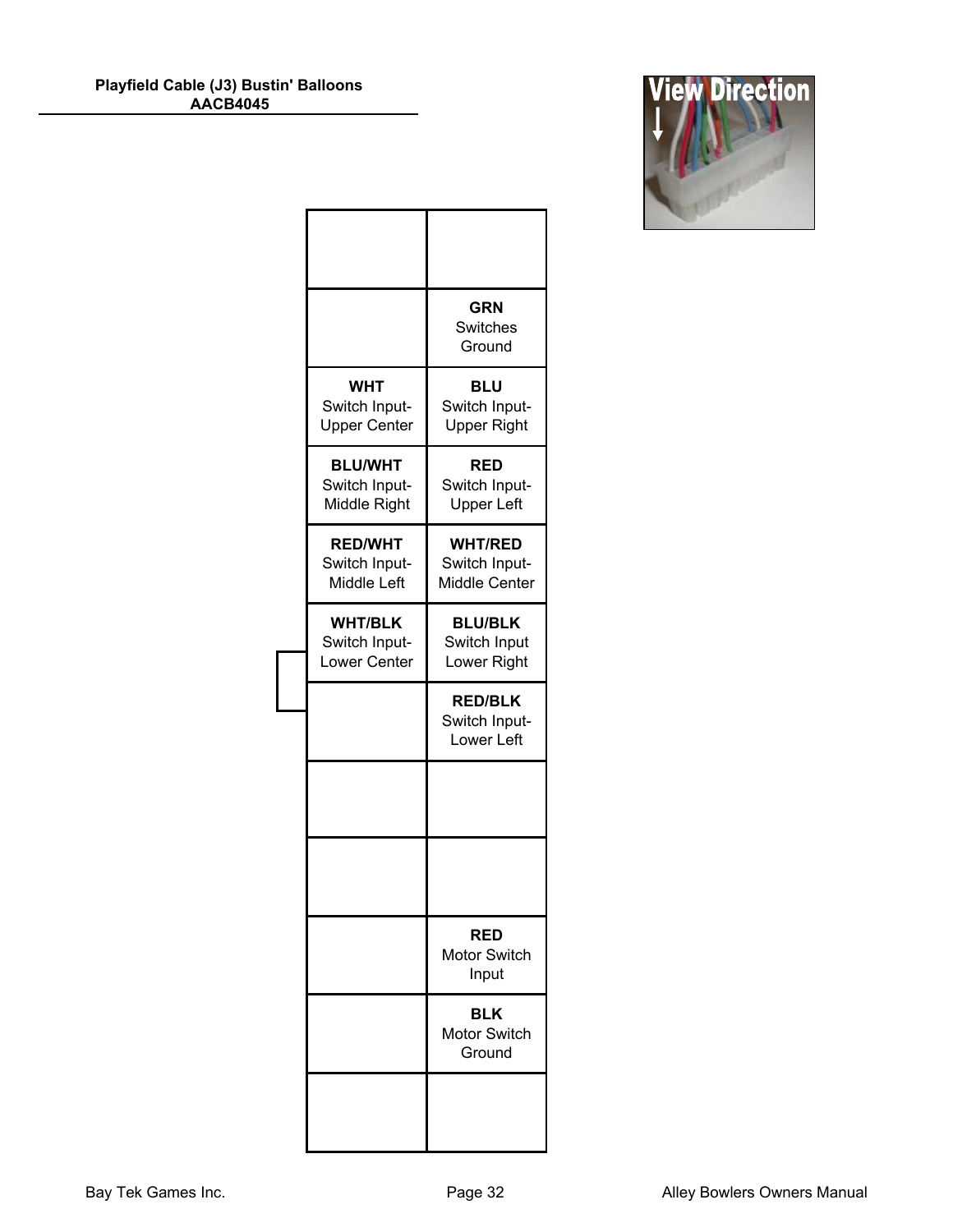| <b>BLU/BLK</b><br><b>Game Counter</b><br>Output<br>(A)     |                                                                       |
|------------------------------------------------------------|-----------------------------------------------------------------------|
| <b>RED/BLK</b><br>Tkt. Disp. 12v<br>(B)                    | <b>WHT/RED</b><br>Counters 12v<br>(C)                                 |
| <b>BLU/WHT</b><br><b>Tkt. Counter</b><br>Output<br>(D)     |                                                                       |
| <b>GRN/BLK</b><br>Low Ball Switch<br>Input<br>(E)          | <b>ORG</b><br>Low Ball/Ball<br><b>Count Switches</b><br>Ground<br>(F) |
| <b>ORG/RED</b><br><b>Ball Count</b><br>Switch Input<br>(G) |                                                                       |
| <b>RED/WHT</b><br>Low Tkt. Switch<br>Input<br>(H)          |                                                                       |
| <b>BLK/RED</b><br>Coin Door<br>Ground<br>(1)               |                                                                       |
| /HT                                                        |                                                                       |
| Coin Input<br>$(\mathsf{J})$                               | RED<br>Coin Door 12v<br>(K)                                           |
| BLK<br><b>Ticket Ground</b><br>(L)                         | <b>BLU</b><br><b>Ticket Notch</b><br>Detector<br>(M)                  |





| Match the letters from the left side housing |  |  |
|----------------------------------------------|--|--|

| * GRN from driver board |
|-------------------------|
| ** GRN + GRN/WHT        |
| F1 ORG + ORG/BLK        |
| L1 BLK + BLK/ WHT       |

#### Ramp AACB5010

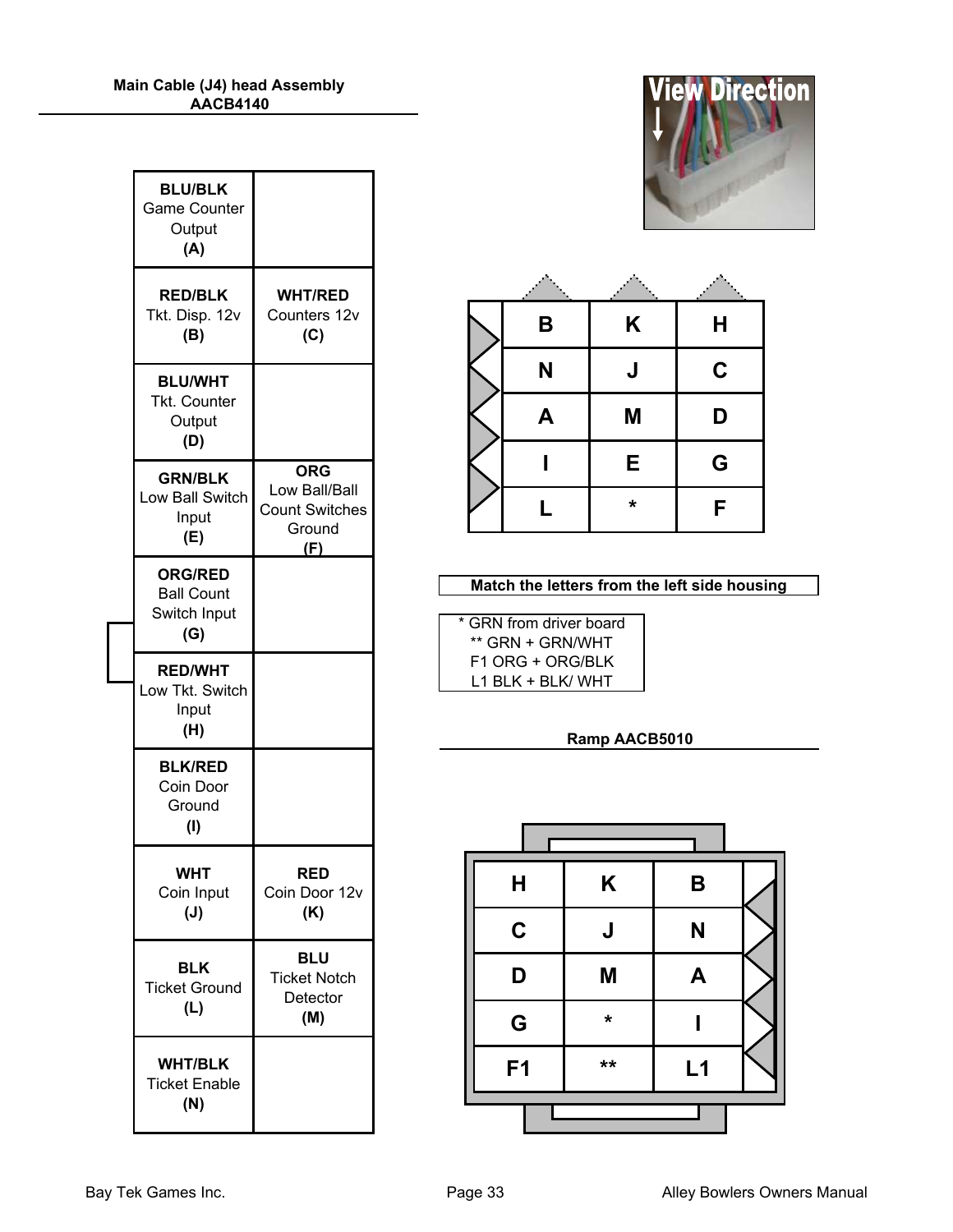| Driver Signal Cable (J5) |  |
|--------------------------|--|
| <b>AACB4146</b>          |  |

|  | <b>BLK</b><br><b>Ball Release</b><br>Driver Board-<br>12v           |
|--|---------------------------------------------------------------------|
|  | <b>RED</b><br><b>Ball Release</b><br>Driver Board-<br>Output Signal |
|  |                                                                     |
|  |                                                                     |
|  |                                                                     |
|  |                                                                     |
|  | <b>RED</b><br>Motor Low Side<br>Output<br>(Bustin' Balloons)        |
|  |                                                                     |
|  |                                                                     |
|  |                                                                     |
|  | <b>BLK</b><br>Motor 12v<br>(Bustin' Balloons)                       |

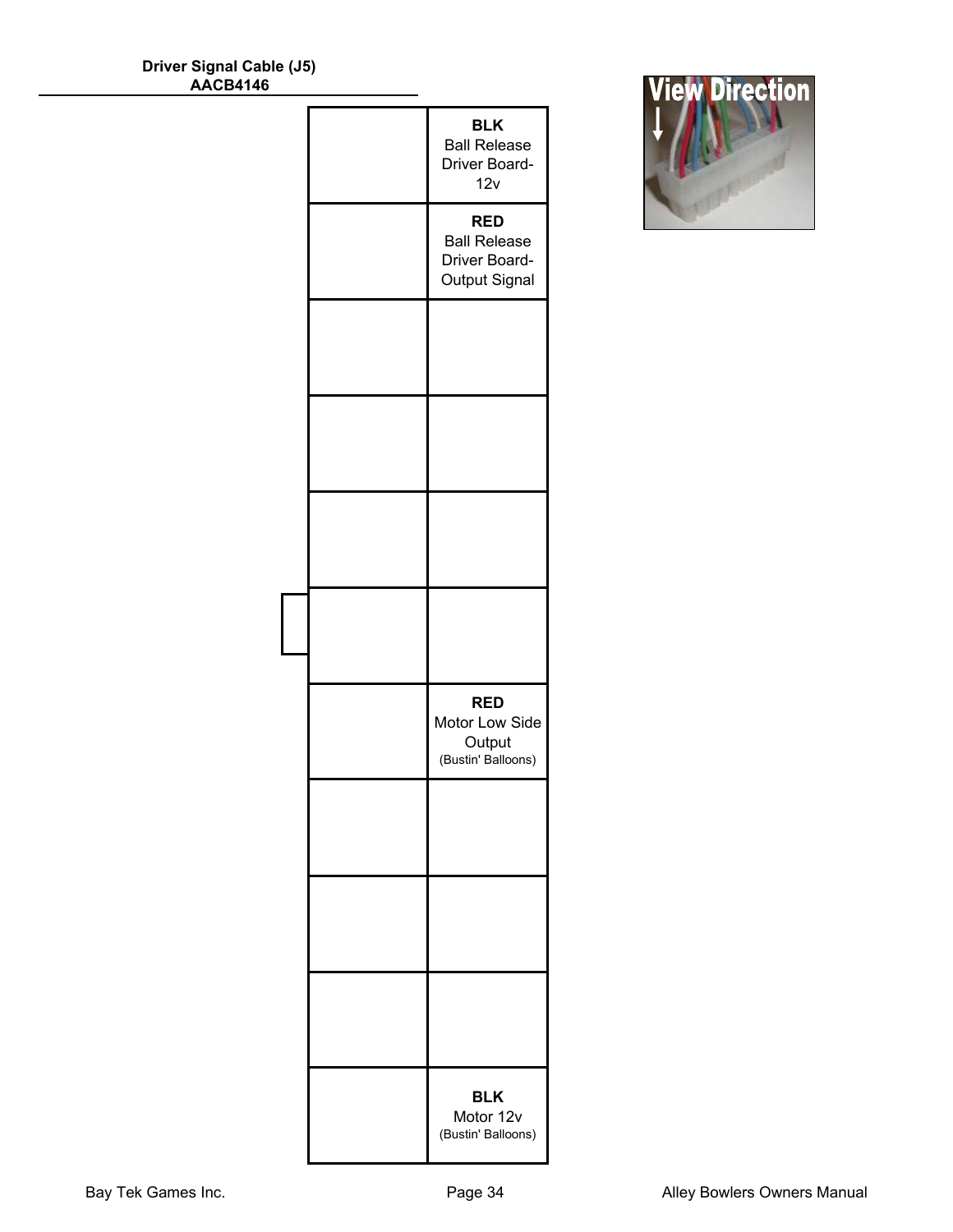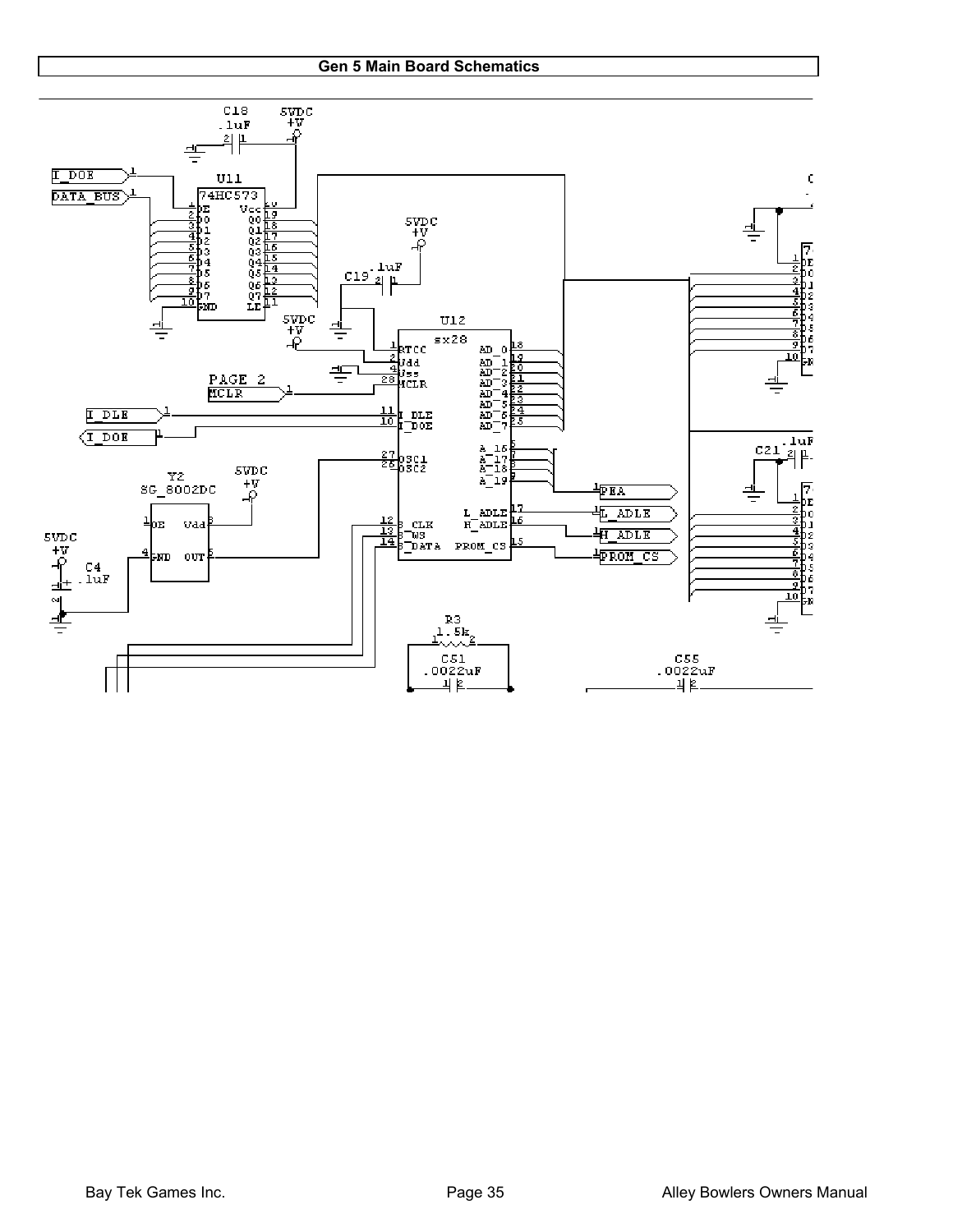



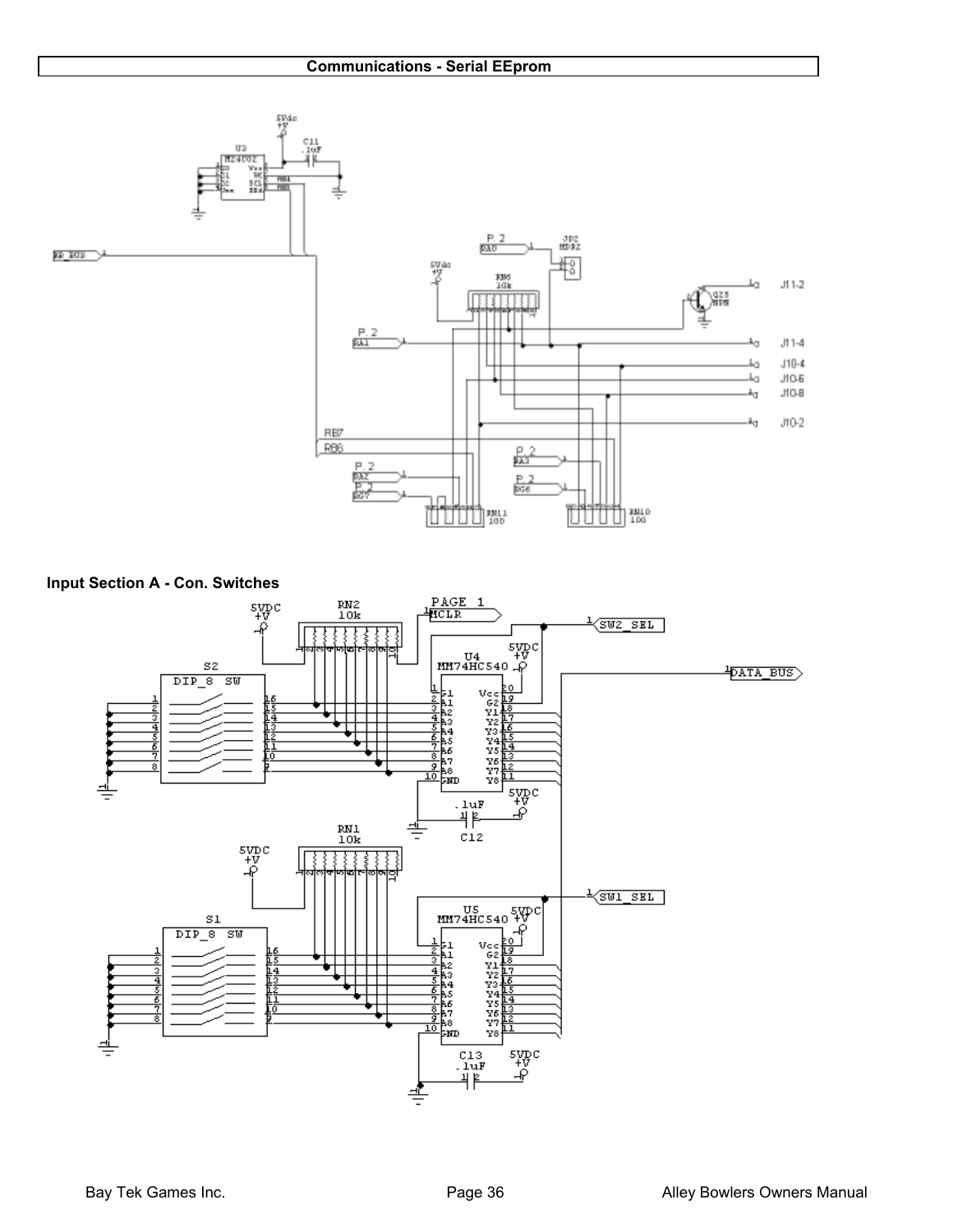#### Input Section B - Inputs RE, RC







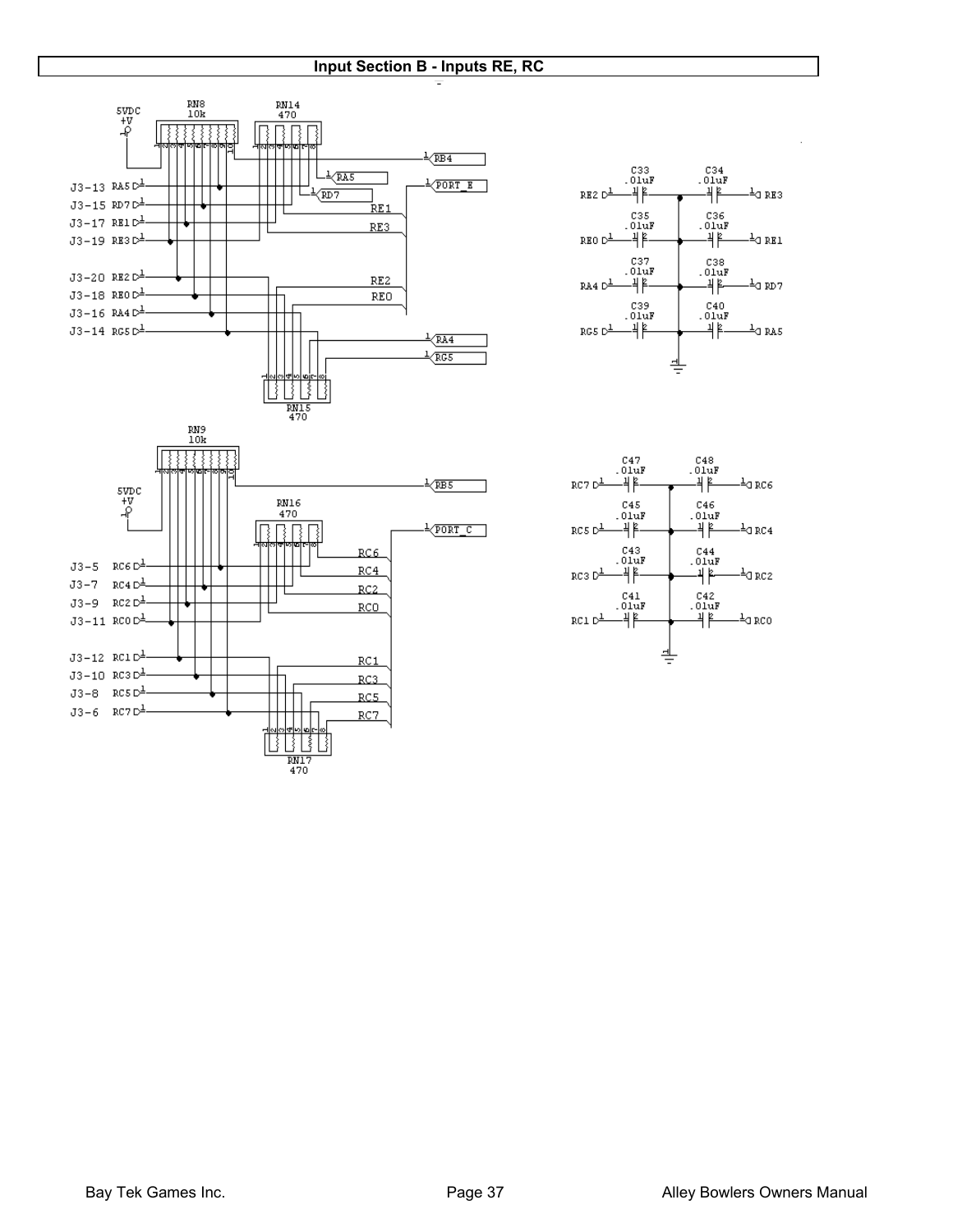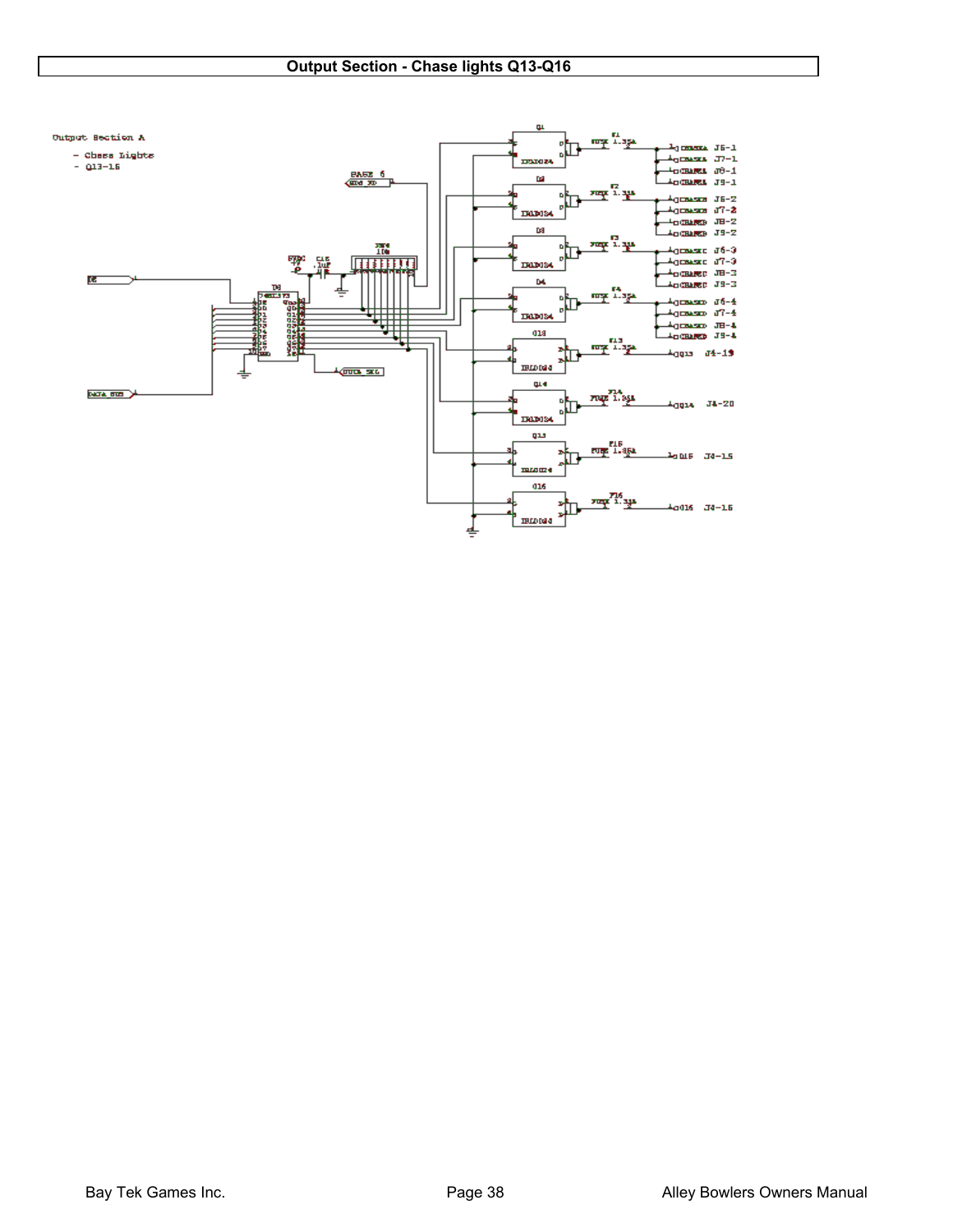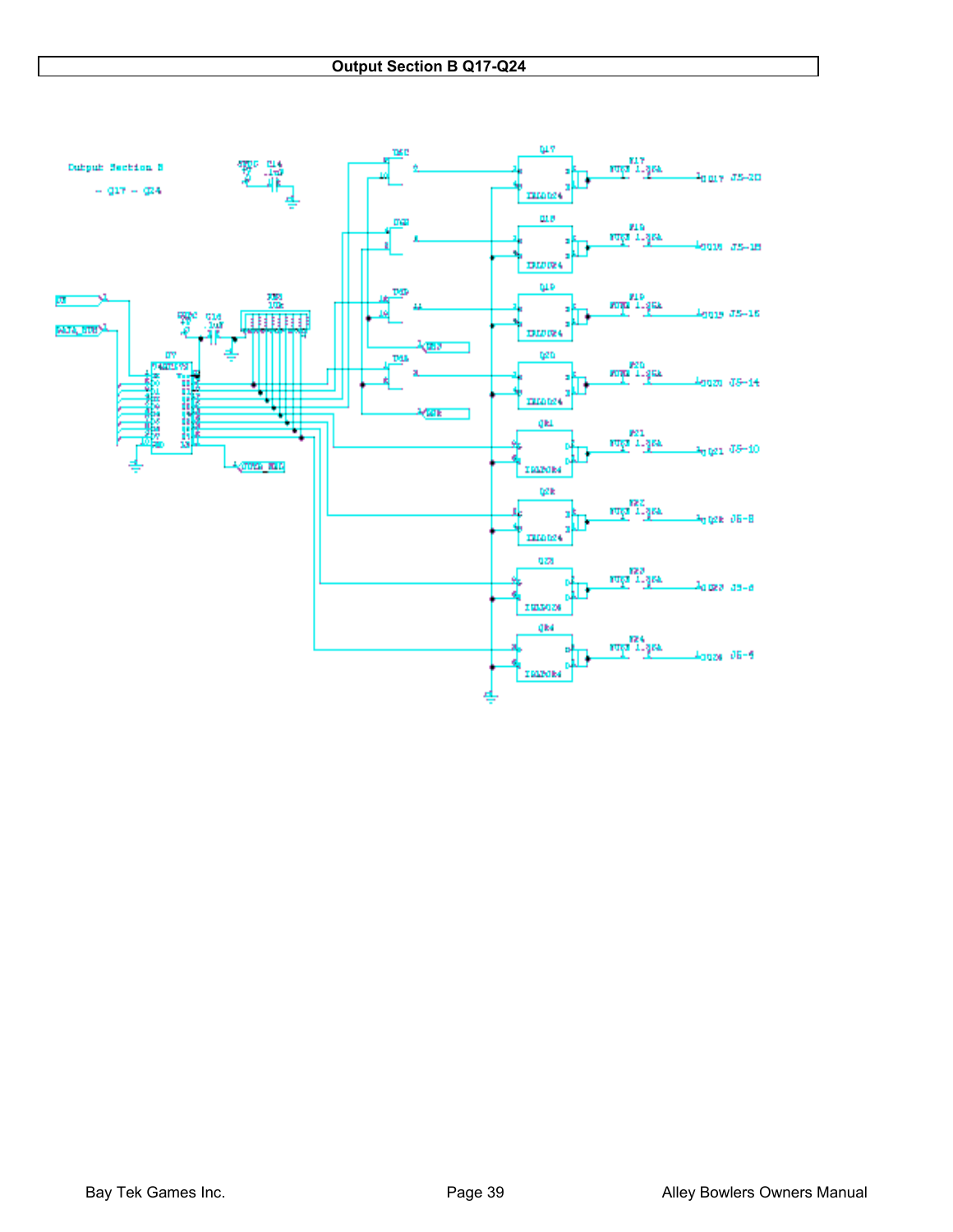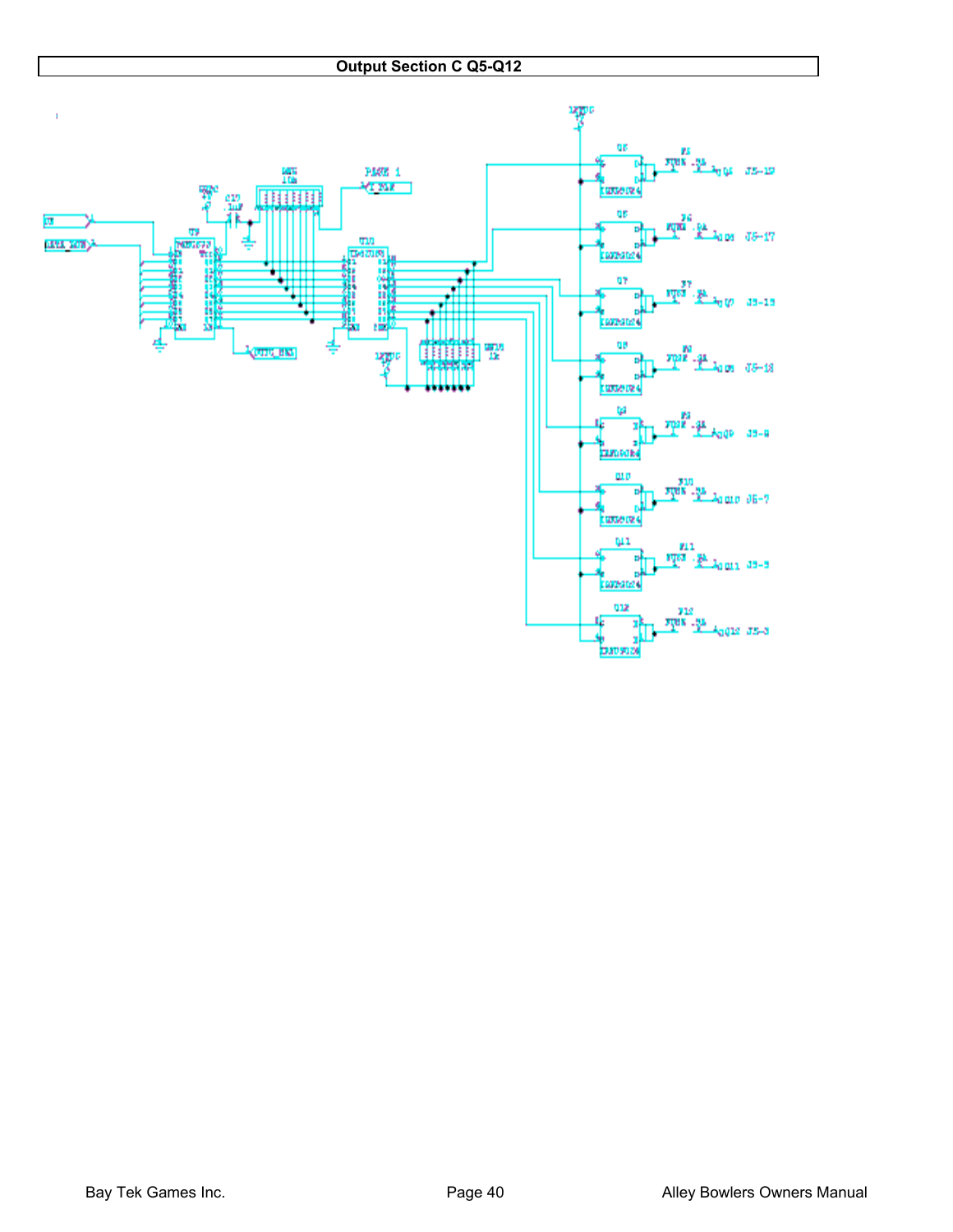#### Power Section





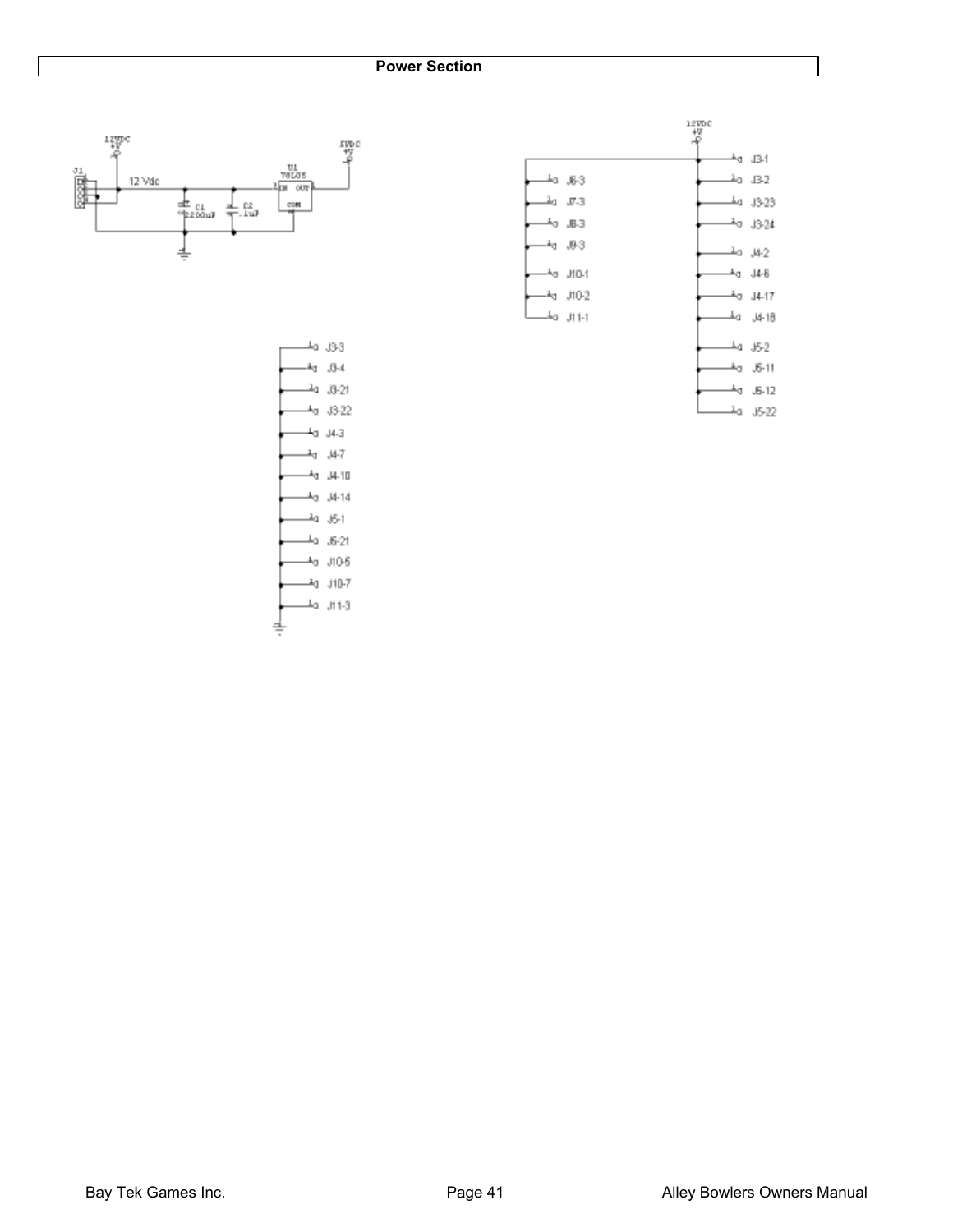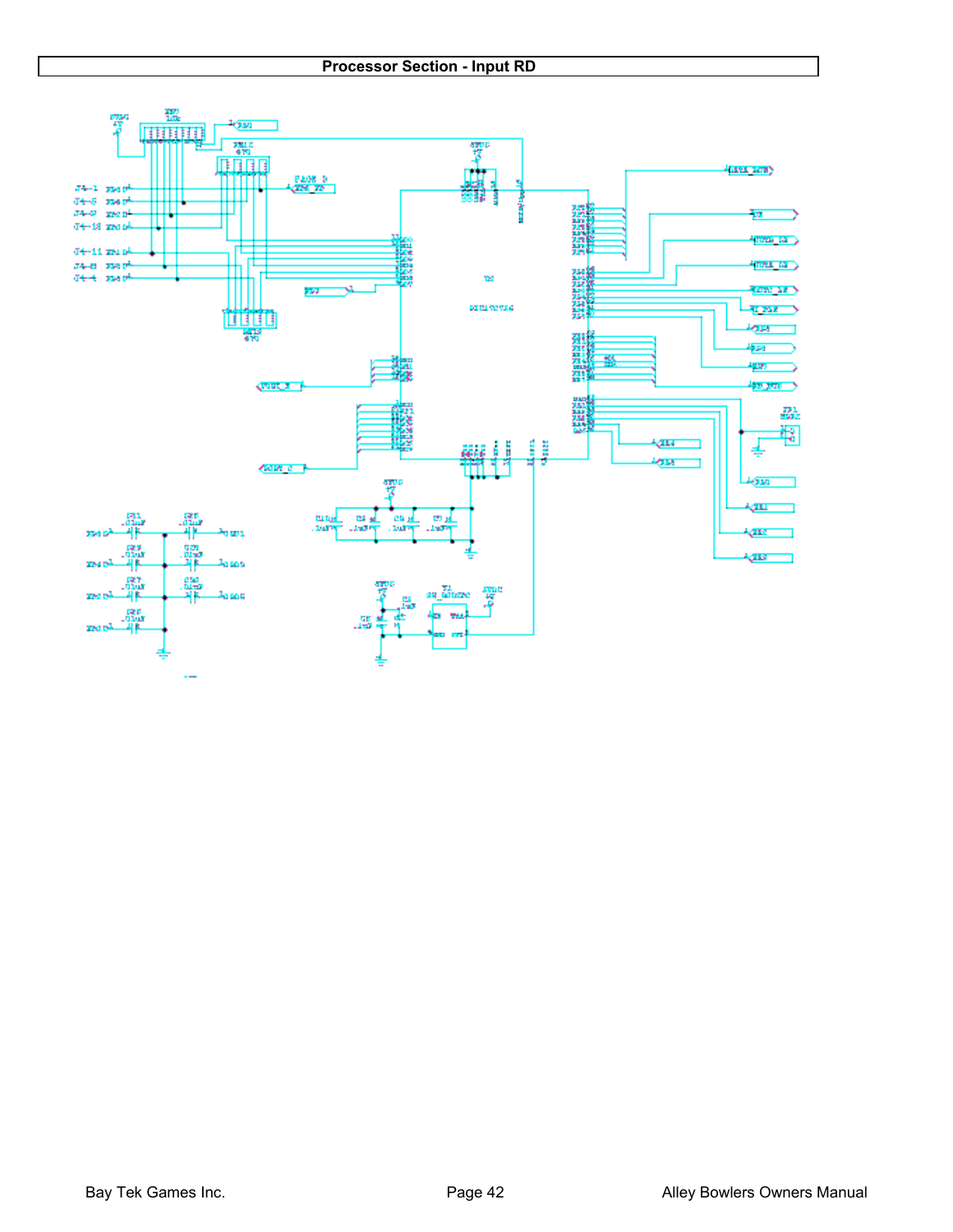# Technical Support- Know Your Options!

Excellent Customer Service is very important to Bay Tek! We know that keeping your games in great operating condition is important to your business. When you need us, we are here to help. You can call us for free technical assistance, and you can count on us to have parts on-hand to support your game. When you do need us, it's important that you know what to expect. We offer options that fit your needs. I



Call us M-F Sam-5pm CST at (920) 822-3951 ext 1102





Email us 24 hours a day at service@bay-tek.com Also order parts online at

www.bay-tek.com



Send parts to 1077 E Glenbrook Dr Pulaski, WI 54162

#### Electronics / Circuit Boards:

Repair & Return - If you have Circuit Board issues with your Bay Tek game, you can send the board to us and we'll repair it right away. Most items sent to us are repaired and returned to you within one day. This option is your best value as we offer this fast turn-around service at the most reasonable price.

Advance Replacement - If you have Circuit Board issues with your Bay Tek game, but you don't have time to send in your board for repair, give us a call and ask for an Advance Replacement. We'll send you out a replacement board that same day. This is your best option when you need to get your game up and running as quickly as possible! When you get your new board, just repackage the defective board in the same box and send it back to us. We make it easy by including a UPS Return-Shipping label for you to put on the box.

Spare Parts - Take matters into your own hands and purchase new spare Circuit Boards for your Bay Tek games. Many of our games share the same main-board electronics. This means you can buy one set of spare electronics to support many of your Bay Tek games. Spare boards allow you to get your game up and running the quickest and provide you a valuable troubleshooting option. Call our technicians to get recommendations for what you should keep on hand for spare parts!-

#### **Technical Support:**

"You" are the best tool for troubleshooting! Your abilities to understand the game and your skills to repair the game are invaluable to us! If you need help. give us a call. It's not easy to diagnose a game remotely by phone, but our technicians do a great job. They'll need your help to perform some troubleshooting steps and convey to them exactly what's happening with your game. Be sure to have your game Serial Number when you call in.-

#### Returns & Credits:

Sometimes the issue isn't what it seemed to be. If you chose the Advance Replacement option and now need to return that circuit board, just give us a call to get Return Authorization. You will be credited for the cost of the board and charged only the bench fee for our processing and retesting that board. If you choose the Repair and Return option, we'll test your board before we begin. If no problems are found, you will only be charged the bench fee.

Note: Bench fees apply regardless of whether the repair was your choice or a recommendation from a Bay Tek technician. It's a small price to pay for troubleshooting the issues with your game.-

w You can count on our Technical Team for service and support! BAY TEK

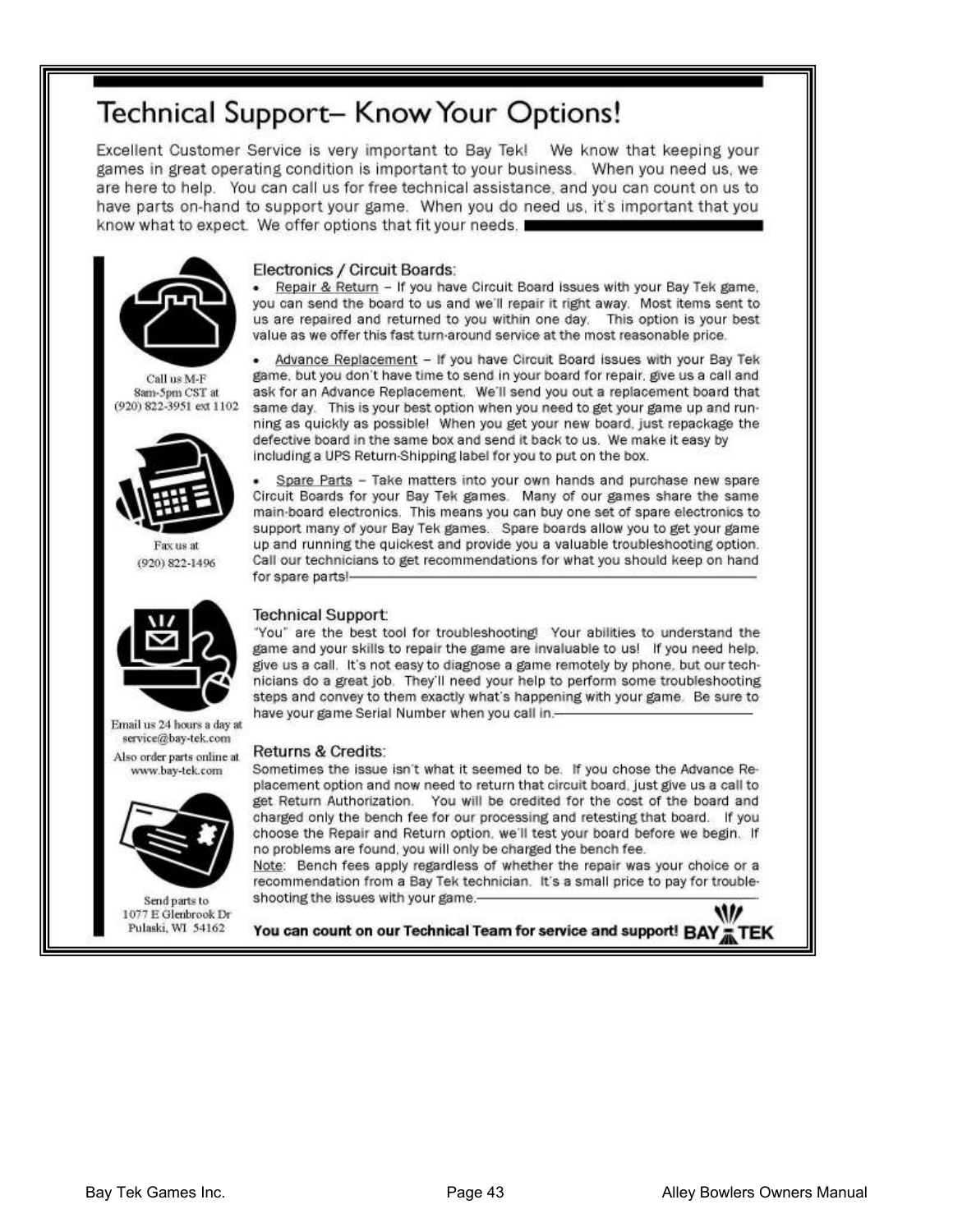Bay Tek Games Inc. warrants to the original purchaser that the game will be free of defects months from the date of installation. Serial number from the decal on the back of the

Bay Tek Games Inc. will, without charge, repair or email to: replace at it's option defective product or component parts upon notification to the factory service department. **An estimate of the repair charges will be quoted**  $\blacksquare$ 

Warranty replacement part(s) will be shipped immediately via ground service, along with a Return You can proceed in one of two ways: Material Authorized (RMA) number for the return of defective part(s). Defective parts must be shipped 1. Request the immediate shipment of advanced back to Bay Tek Games unless otherwise instructed. replacement part(s).

This warranty does not apply in the event of any You will receive the part(s) with an RMA for the misuse or abuse of the product, or as the result of return of the faulty part(s). You must return the any unauthorized repairs or alterations. **Faulty parts in 14 days to avoid additional charges.** The warranty **does not** apply if the serial number decal is altered, defaced, or removed from its original 2. Send in the defective part(s) for repair or position. The position of the contract of the contract of the contract of the contract of the contract of the contract of the contract of the contract of the contract of the contract of the contract of the contract of the

Should your game need servicing, determine the Please include the following information: serial number from the decal on the back of the Name cabinet or the logic unit, and call 920.822.3951 or Address email to: Phone Number

#### SERVICE@BAYTEKGAMES.COM

#### Repair of NON-Warranty Units

in workmanship and materials for a period of (6) Should your game need servicing, determine the cabinet or the logic unit, and call 920.822.3951 or

#### SERVICE@BAYTEKGAMES.COM

to you for approval.

Serial Number Purchase Order Number or Signed Authorization to perform service

Repair and returned parts will be shipped back using the same mode of transportation in which they were received. Repairs are warranted (30) days from the date installed into service.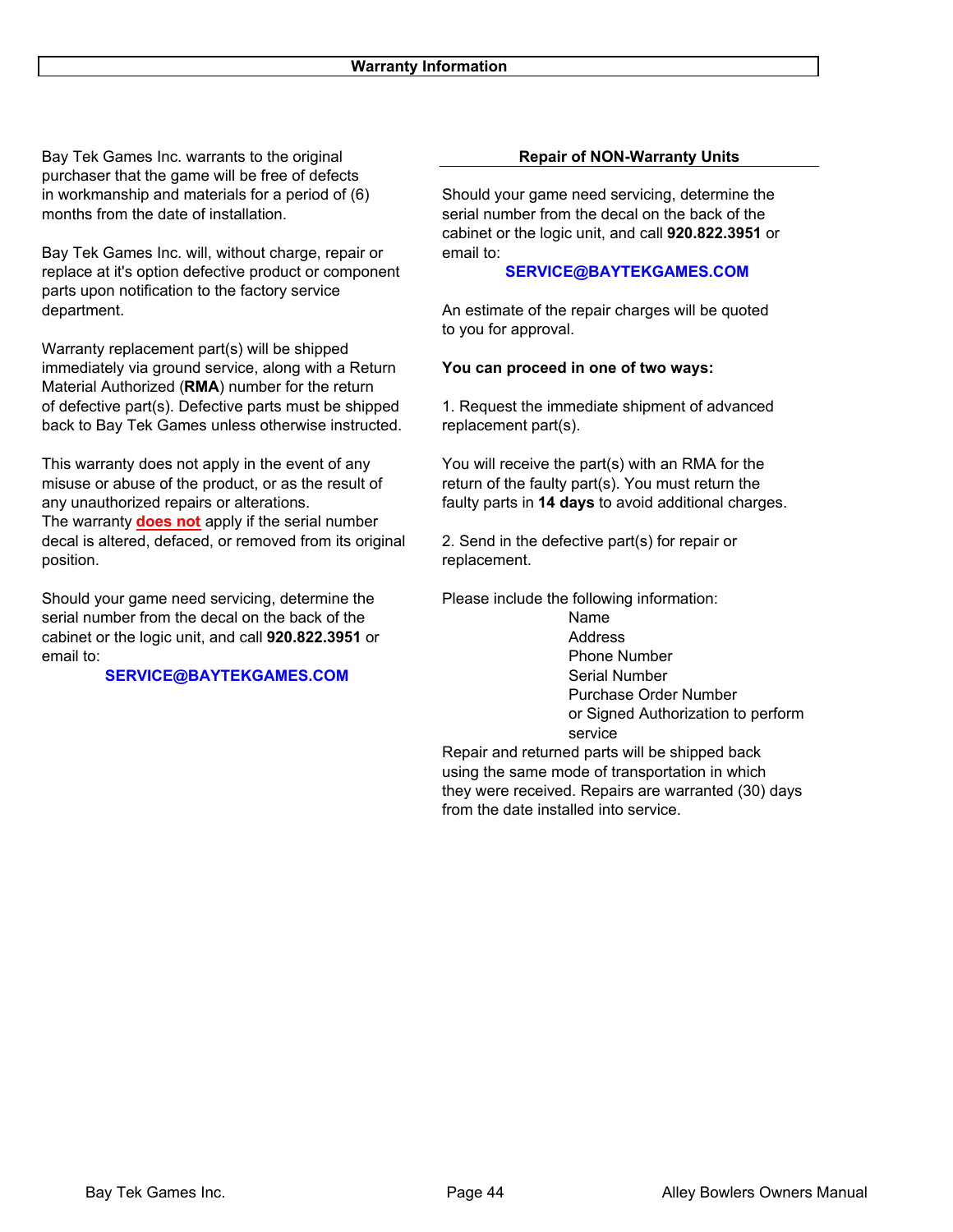### Repair Record

## Make copies of this page for the future

| Game        |                              | <b>Serial Number</b>  |              |
|-------------|------------------------------|-----------------------|--------------|
| <b>Date</b> | <b>Maintenance Performed</b> | <b>Parts Replaced</b> | <b>Notes</b> |
|             |                              |                       |              |
|             |                              |                       |              |
|             |                              |                       |              |
|             |                              |                       |              |
|             |                              |                       |              |
|             |                              |                       |              |
|             |                              |                       |              |
|             |                              |                       |              |
|             |                              |                       |              |
|             |                              |                       |              |
|             |                              |                       |              |
|             |                              |                       |              |
|             |                              |                       |              |
|             |                              |                       |              |
|             |                              |                       |              |
|             |                              |                       |              |
|             |                              |                       |              |
|             |                              |                       |              |
|             |                              |                       |              |
|             |                              |                       |              |
|             |                              |                       |              |
|             |                              |                       |              |
|             |                              |                       |              |
|             |                              |                       |              |
|             |                              |                       |              |
|             |                              |                       |              |
|             |                              |                       |              |
|             |                              |                       |              |
|             |                              |                       |              |
|             |                              |                       |              |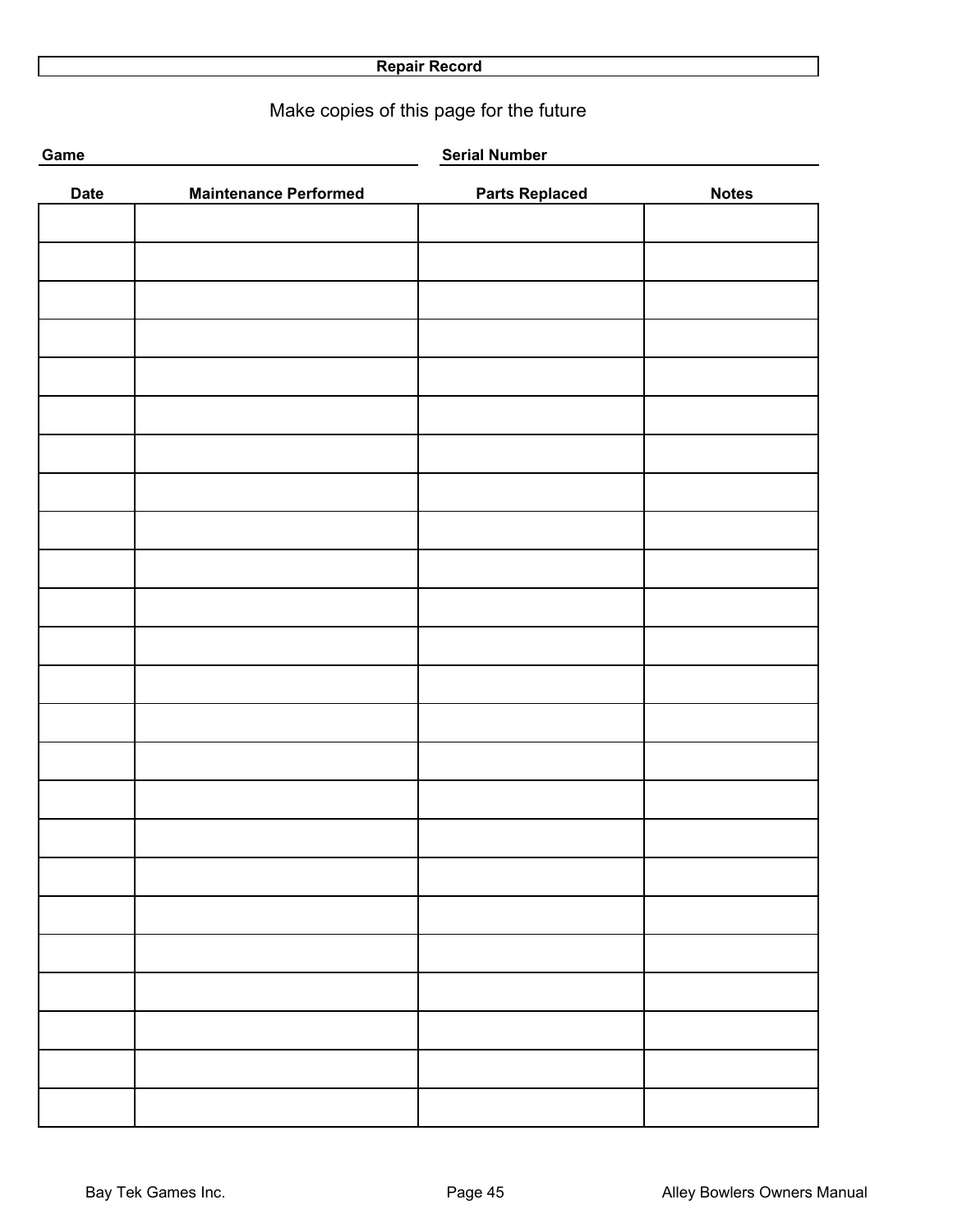#### Repair Record

Make copies of this page for the future

| Game<br><b>Serial Number</b> |                              |                       |              |
|------------------------------|------------------------------|-----------------------|--------------|
| <b>Date</b>                  | <b>Maintenance Performed</b> | <b>Parts Replaced</b> | <b>Notes</b> |
|                              |                              |                       |              |
|                              |                              |                       |              |
|                              |                              |                       |              |
|                              |                              |                       |              |
|                              |                              |                       |              |
|                              |                              |                       |              |
|                              |                              |                       |              |
|                              |                              |                       |              |
|                              |                              |                       |              |
|                              |                              |                       |              |
|                              |                              |                       |              |
|                              |                              |                       |              |
|                              |                              |                       |              |
|                              |                              |                       |              |
|                              |                              |                       |              |
|                              |                              |                       |              |
|                              |                              |                       |              |
|                              |                              |                       |              |
|                              |                              |                       |              |
|                              |                              |                       |              |
|                              |                              |                       |              |
|                              |                              |                       |              |
|                              |                              |                       |              |
|                              |                              |                       |              |
|                              |                              |                       |              |
|                              |                              |                       |              |
|                              |                              |                       |              |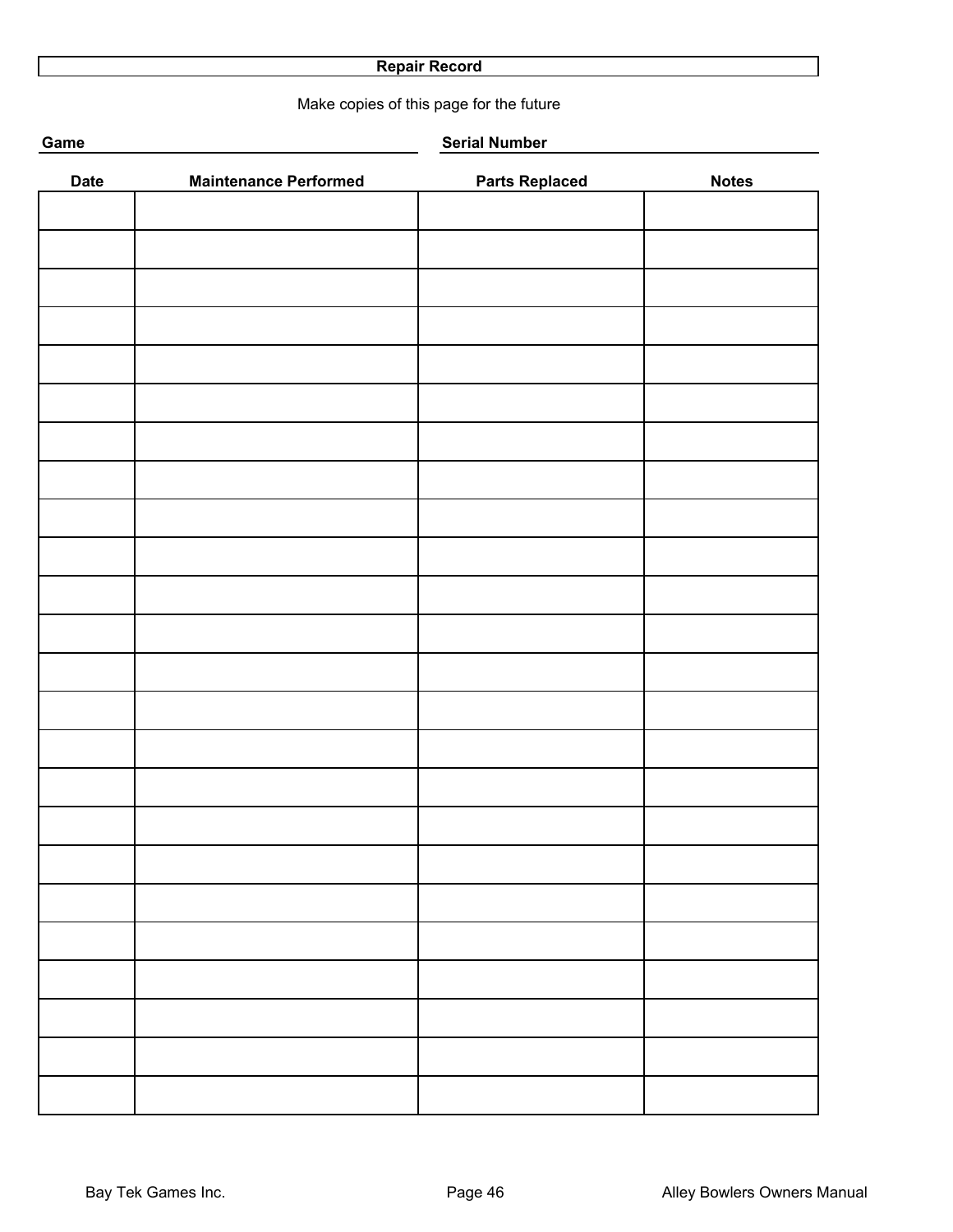# **Our Vision** We aspire to be the best in the world at developing and manufacturing coin operated games for our customers.

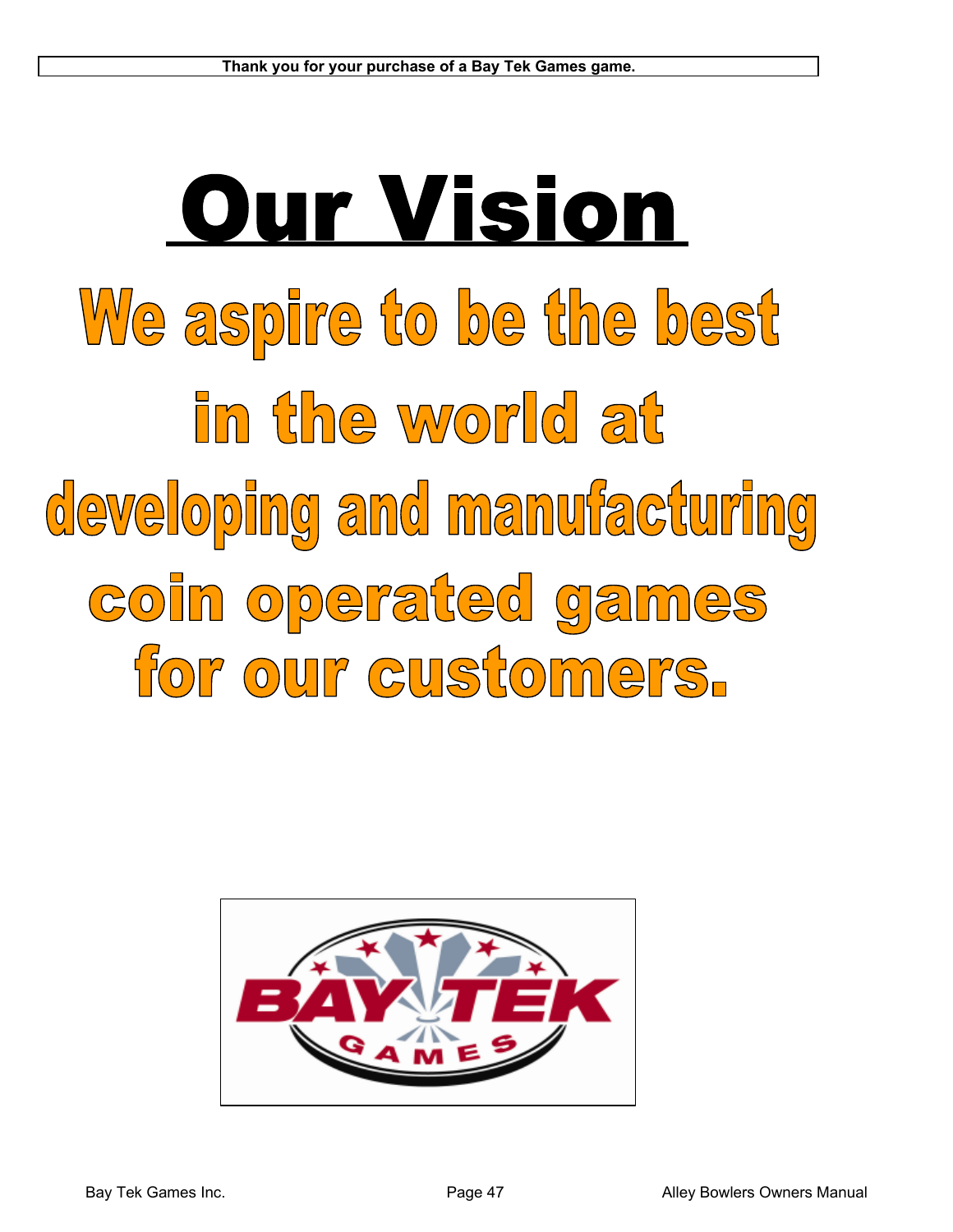#### Always use genuine Bay Tek Games replacement parts. For 24 hour pricing and ordering please visit us at BAYTEKGAMES.COM

| <b>Description</b>                                         | <b>Part Number</b>          |
|------------------------------------------------------------|-----------------------------|
| Coin Box - Black                                           | A5CB3600                    |
| <b>Ticket Dispenser</b>                                    | A5TD1                       |
| <b>Top Speaker Assembly</b>                                | <b>AACE8811</b>             |
| Lower Speaker Assembly                                     | <b>AACB4005</b>             |
| <b>Extension Spring - Ball Release</b>                     | A5SREX030                   |
| Game and Ticket Counter Assembly                           | AACO1010                    |
| Coin Mech.                                                 | A5CM-(current denomination) |
| Bay Tek Games Decal - Black                                | A5DCL-SKILL2                |
| <b>Black Rubber Ball Stop</b>                              | A5BU5000                    |
| Faceplate with Handles - Fireball                          | AAFP9800                    |
| Faceplate with Handles - Bustin' Balloons                  | AAFP3500                    |
| Faceplate with Handles - Basket Fever                      | AAFP9000                    |
| 3 inch Orange Ball - Fireball                              | A5BA2005                    |
| 3 inch Black Ball - Basket Fever and Bustin' Balloons      | A5BA2000                    |
| Front Windshield - Head                                    | AAPO4000                    |
| Windshield Decals - Bustin Balloons - Specify Decal Needed | A5DC3500                    |
| Chase Light - 30 inch - Head                               | AACL9100                    |
| Chase Light - 76 inch - Ramp                               | AACL9150                    |
| Fluorescent Light Bulb - 18 inch - 15 watt                 | A5FL1000                    |
| <b>Extension Cord - Black</b>                              | A5CORD1                     |
| Power Supply - Head                                        | A5PS1001                    |
| AC Drive Circuit Board - Head                              | AABD5029                    |
| EEprom - Fireball - Audio                                  | AAEP-FP                     |
| EEprom - Basket Fever - Audio                              | AAEP-BF                     |
| EEprom - Bustin' Balloons - Audio                          | AAEP-BL                     |
| Gen 5 Main Board                                           | AAMB5A-AB                   |
| Chase Light Jumper Board - Head                            | AABD1055                    |
| Software Chip                                              | AAMC-AUDIO                  |
| Software Chip - Fireball - Programmed                      | AAMC-FB                     |
| Software Chip - Basket Fever - Programmed                  | AAMC-BF                     |
| Software Chip - Bustin' Balloons - Programmed              | AAMC-BL                     |
| Infra-red Target Sensor - Fireball and Basket Fever        | AASE0001                    |
| Ball Release Solenoid - Ball Track - Ramp                  | A5SO1000                    |
| Low Ball Switch - Ball Track - Ramp                        | AASW3010                    |
| Ball Count Switch - Ball Track - Ramp                      | AASW3000                    |
| Low Ticket Switch - Ticket Tray - Ramp                     | AASW200                     |
| Fuse - 2amp - 250v                                         | A5FUSE3                     |
| Metal Motor Cam - Bustin' Balloons                         | A5CA6000                    |
| Reset Motor - Head - Bustin' Balloons                      | A5MO1000                    |
| Reset Motor Switch - Head - Bustin' Balloons               | A5SW3000                    |
| Cable Assembly - Head - Rack - Bustin Balloons             | AACB3500                    |
| Cable Sheave - Head - Bustin' Balloons                     | AASH1000                    |
| Clear Acrylic Bottom Shelf - Head - Rack - Basket Fever    | A5AC9006                    |
| Clear Acrylic Middle Shelf - Head - Rack - Basket Fever    | A5AC9007                    |
| Clear Acrylic Top Shelf - Head - Rack - Basket Fever       | A5AC9008                    |
| Orange 7 inch Hoop - Head - Rack - Basket Fever            | <b>AAHP2000</b>             |
| Orange 5 inch Hoop (100) - Head - Rack - Basket Fever      | AAHP1000                    |
| 7 inch Net with Clips - Head - Rack - Basket Fever         | <b>AANE9000</b>             |
| 5 inch Net with Clips - Head - Rack - Basket Fever         | <b>AANE9001</b>             |
|                                                            |                             |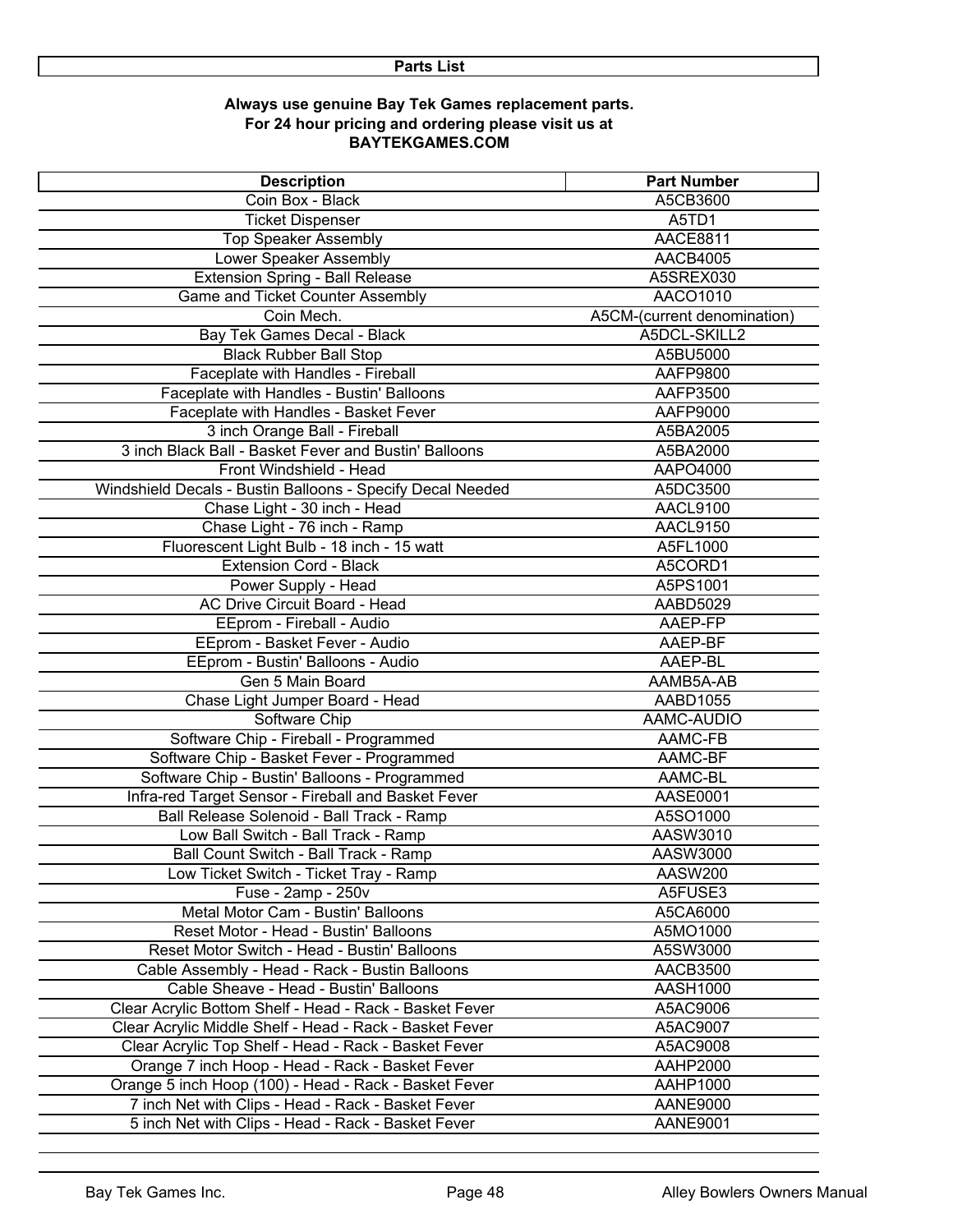



 $\Box$